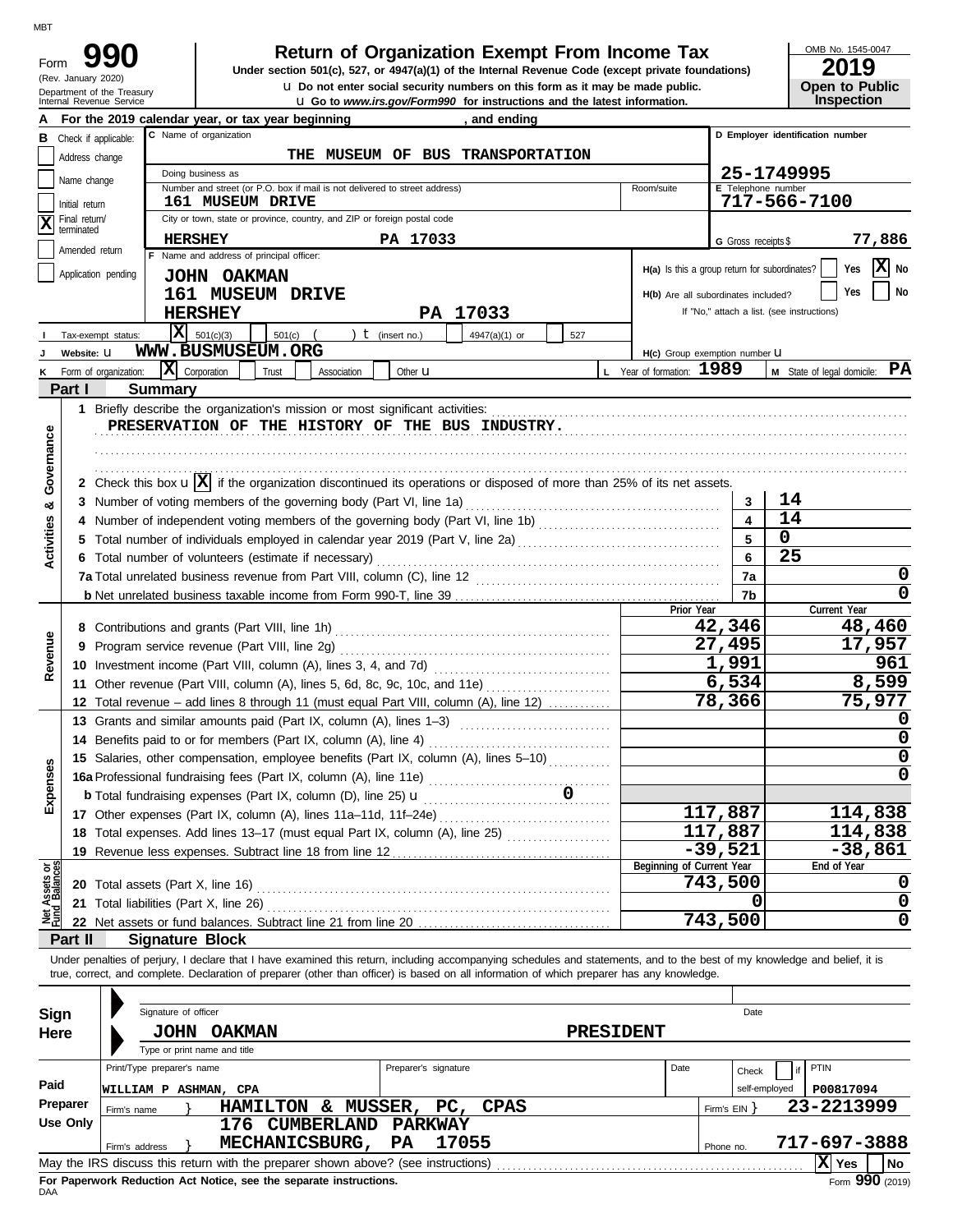|              | 25-1749995<br>Form 990 (2019) THE MUSEUM OF BUS TRANSPORTATION                                                                 | Page 2     |
|--------------|--------------------------------------------------------------------------------------------------------------------------------|------------|
|              | <b>Statement of Program Service Accomplishments</b><br>Part III                                                                |            |
|              |                                                                                                                                |            |
| 1            | Briefly describe the organization's mission:                                                                                   |            |
|              | PRESERVATION OF THE HISTORY OF THE BUS INDUSTRY.                                                                               |            |
|              |                                                                                                                                |            |
|              |                                                                                                                                |            |
|              |                                                                                                                                |            |
|              |                                                                                                                                |            |
| $\mathbf{2}$ | Did the organization undertake any significant program services during the year which were not listed on the                   | Yes $X$ No |
|              | prior Form 990 or 990-EZ?                                                                                                      |            |
|              | If "Yes," describe these new services on Schedule O.                                                                           |            |
| 3            | Did the organization cease conducting, or make significant changes in how it conducts, any program                             |            |
|              | services?                                                                                                                      | Yes $X$ No |
|              | If "Yes," describe these changes on Schedule O.                                                                                |            |
| 4            | Describe the organization's program service accomplishments for each of its three largest program services, as measured by     |            |
|              | expenses. Section 501(c)(3) and 501(c)(4) organizations are required to report the amount of grants and allocations to others, |            |
|              | the total expenses, and revenue, if any, for each program service reported.                                                    |            |
|              |                                                                                                                                |            |
|              | 111, 043 including grants of \$<br>4a (Code:<br>) (Expenses \$<br>) (Revenue \$                                                | $66,812$ ) |
|              | REVENUE HAS BEEN USED TO FUND THE RESTORATION OF VEHICLES FROM 1912                                                            | TO         |
|              | 1975.<br>ALL TOGETHER, ELEVEN RESTORED HISTORICAL BUSES ARE CURRENTLY ON                                                       |            |
|              | DISPLAY.                                                                                                                       |            |
|              |                                                                                                                                |            |
|              |                                                                                                                                |            |
|              |                                                                                                                                |            |
|              |                                                                                                                                |            |
|              |                                                                                                                                |            |
|              |                                                                                                                                |            |
|              |                                                                                                                                |            |
|              |                                                                                                                                |            |
|              |                                                                                                                                |            |
|              |                                                                                                                                |            |
|              |                                                                                                                                |            |
|              |                                                                                                                                |            |
|              |                                                                                                                                |            |
|              | N/A                                                                                                                            |            |
|              |                                                                                                                                |            |
|              |                                                                                                                                |            |
|              |                                                                                                                                |            |
|              |                                                                                                                                |            |
|              |                                                                                                                                |            |
|              |                                                                                                                                |            |
|              |                                                                                                                                |            |
|              |                                                                                                                                |            |
|              |                                                                                                                                |            |
|              |                                                                                                                                |            |
|              |                                                                                                                                |            |
|              |                                                                                                                                |            |
|              | 4c (Code:<br>$\ldots$ , $(Express $$<br>$\ldots$ including grants of \$<br>) (Revenue \$                                       |            |
|              | N/A                                                                                                                            |            |
|              |                                                                                                                                |            |
|              |                                                                                                                                |            |
|              |                                                                                                                                |            |
|              |                                                                                                                                |            |
|              |                                                                                                                                |            |
|              |                                                                                                                                |            |
|              |                                                                                                                                |            |
|              |                                                                                                                                |            |
|              |                                                                                                                                |            |
|              |                                                                                                                                |            |
|              |                                                                                                                                |            |
|              |                                                                                                                                |            |
|              | 4d Other program services (Describe on Schedule O.)                                                                            |            |
|              | (Expenses \$<br>including grants of \$<br>(Revenue \$<br>111,043                                                               |            |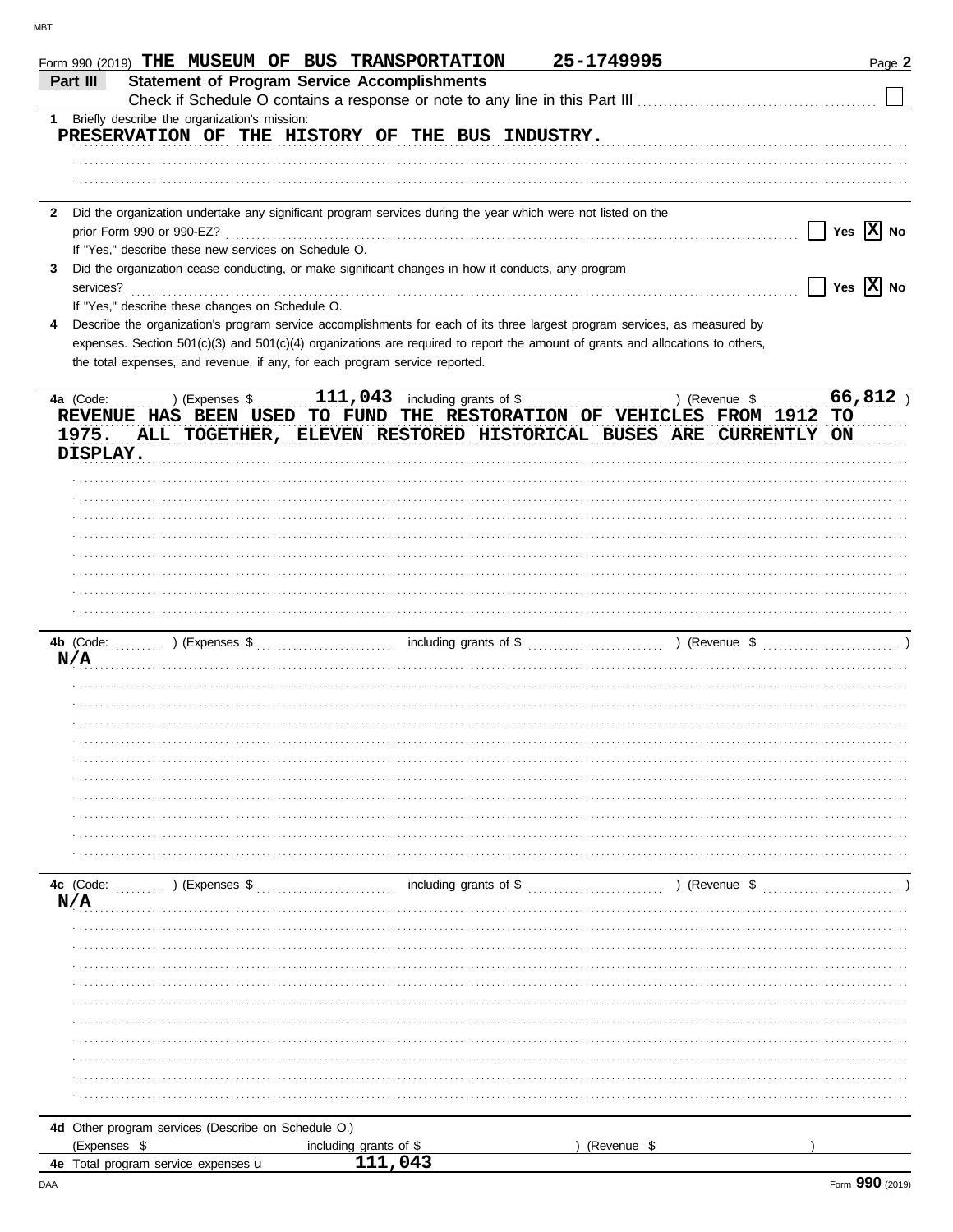### **Part IV Checklist of Required Schedules Form 990 (2019) THE MUSEUM OF BUS TRANSPORTATION 25-1749995** Page 3

|     |                                                                                                                                                                               |                 | Yes         | No          |
|-----|-------------------------------------------------------------------------------------------------------------------------------------------------------------------------------|-----------------|-------------|-------------|
| 1   | Is the organization described in section $501(c)(3)$ or $4947(a)(1)$ (other than a private foundation)? If "Yes,"                                                             |                 |             |             |
|     | complete Schedule A                                                                                                                                                           | 1               | х           |             |
| 2   |                                                                                                                                                                               | $\mathbf 2$     | $\mathbf x$ |             |
| 3   | Did the organization engage in direct or indirect political campaign activities on behalf of or in opposition to                                                              |                 |             |             |
|     | candidates for public office? If "Yes," complete Schedule C, Part I                                                                                                           | 3               |             | X           |
| 4   | Section 501(c)(3) organizations. Did the organization engage in lobbying activities, or have a section 501(h)                                                                 |                 |             |             |
|     | election in effect during the tax year? If "Yes," complete Schedule C, Part II                                                                                                | 4               |             | x           |
| 5   | Is the organization a section $501(c)(4)$ , $501(c)(5)$ , or $501(c)(6)$ organization that receives membership dues,                                                          |                 |             |             |
|     | assessments, or similar amounts as defined in Revenue Procedure 98-19? If "Yes," complete Schedule C, Part III                                                                | 5               |             | x           |
| 6   | Did the organization maintain any donor advised funds or any similar funds or accounts for which donors                                                                       |                 |             |             |
|     | have the right to provide advice on the distribution or investment of amounts in such funds or accounts? If                                                                   |                 |             |             |
|     | "Yes," complete Schedule D, Part I                                                                                                                                            | 6               |             | x           |
| 7   | Did the organization receive or hold a conservation easement, including easements to preserve open space,                                                                     |                 |             |             |
|     | the environment, historic land areas, or historic structures? If "Yes," complete Schedule D, Part II                                                                          | $\overline{7}$  |             | x           |
| 8   | Did the organization maintain collections of works of art, historical treasures, or other similar assets? If "Yes,"                                                           |                 |             |             |
|     | complete Schedule D, Part III                                                                                                                                                 | 8               | х           |             |
| 9   | Did the organization report an amount in Part X, line 21, for escrow or custodial account liability, serve as a                                                               |                 |             |             |
|     | custodian for amounts not listed in Part X; or provide credit counseling, debt management, credit repair, or                                                                  |                 |             | x           |
|     |                                                                                                                                                                               | 9               |             |             |
| 10  | Did the organization, directly or through a related organization, hold assets in donor-restricted endowments<br>or in quasi endowments? If "Yes," complete Schedule D, Part V | 10              |             | x           |
| 11  | If the organization's answer to any of the following questions is "Yes," then complete Schedule D, Parts VI,                                                                  |                 |             |             |
|     | VII, VIII, IX, or X as applicable.                                                                                                                                            |                 |             |             |
|     | a Did the organization report an amount for land, buildings, and equipment in Part X, line 10? If "Yes,"                                                                      |                 |             |             |
|     | complete Schedule D, Part VI                                                                                                                                                  | 11a             |             | x           |
|     | <b>b</b> Did the organization report an amount for investments—other securities in Part X, line 12, that is 5% or more                                                        |                 |             |             |
|     | of its total assets reported in Part X, line 16? If "Yes," complete Schedule D, Part VII                                                                                      | 11 <sub>b</sub> |             | x           |
| c   | Did the organization report an amount for investments—program related in Part X, line 13, that is 5% or more                                                                  |                 |             |             |
|     |                                                                                                                                                                               | 11c             |             | x           |
| d.  | Did the organization report an amount for other assets in Part X, line 15, that is 5% or more of its total assets                                                             |                 |             |             |
|     | reported in Part X, line 16? If "Yes," complete Schedule D, Part IX                                                                                                           | 11d             |             | X           |
|     | Did the organization report an amount for other liabilities in Part X, line 25? If "Yes," complete Schedule D, Part X                                                         | 11e             |             | $\mathbf x$ |
| f   | Did the organization's separate or consolidated financial statements for the tax year include a footnote that addresses                                                       |                 |             |             |
|     | the organization's liability for uncertain tax positions under FIN 48 (ASC 740)? If "Yes," complete Schedule D, Part X                                                        | 11f             | х           |             |
| 12a | Did the organization obtain separate, independent audited financial statements for the tax year? If "Yes," complete                                                           |                 |             |             |
|     |                                                                                                                                                                               | 12a             |             | X           |
|     | Was the organization included in consolidated, independent audited financial statements for the tax year? If                                                                  |                 |             |             |
|     |                                                                                                                                                                               | 12b             |             | X           |
| 13  |                                                                                                                                                                               | 13              |             | X           |
| 14a |                                                                                                                                                                               | 14a             |             | $\mathbf x$ |
| b   | Did the organization have aggregate revenues or expenses of more than \$10,000 from grantmaking,                                                                              |                 |             |             |
|     | fundraising, business, investment, and program service activities outside the United States, or aggregate                                                                     |                 |             |             |
|     |                                                                                                                                                                               | 14b             |             | X           |
| 15  | Did the organization report on Part IX, column (A), line 3, more than \$5,000 of grants or other assistance to or                                                             |                 |             |             |
|     | for any foreign organization? If "Yes," complete Schedule F, Parts II and IV                                                                                                  | 15              |             | x           |
| 16  | Did the organization report on Part IX, column (A), line 3, more than \$5,000 of aggregate grants or other                                                                    |                 |             |             |
|     | assistance to or for foreign individuals? If "Yes," complete Schedule F, Parts III and IV [[[[[[[[[[[[[[[[[[[                                                                 | 16              |             | x           |
| 17  | Did the organization report a total of more than \$15,000 of expenses for professional fundraising services on                                                                |                 |             |             |
|     |                                                                                                                                                                               | 17              |             | x           |
| 18  | Did the organization report more than \$15,000 total of fundraising event gross income and contributions on                                                                   |                 |             | X           |
|     | Part VIII, lines 1c and 8a? If "Yes," complete Schedule G, Part II                                                                                                            | 18              |             |             |
| 19  | Did the organization report more than \$15,000 of gross income from gaming activities on Part VIII, line 9a?                                                                  | 19              |             | X           |
| 20a |                                                                                                                                                                               | 20a             |             | X           |
| b   |                                                                                                                                                                               | 20 <sub>b</sub> |             |             |
| 21  | Did the organization report more than \$5,000 of grants or other assistance to any domestic organization or                                                                   |                 |             |             |
|     |                                                                                                                                                                               | 21              |             | X           |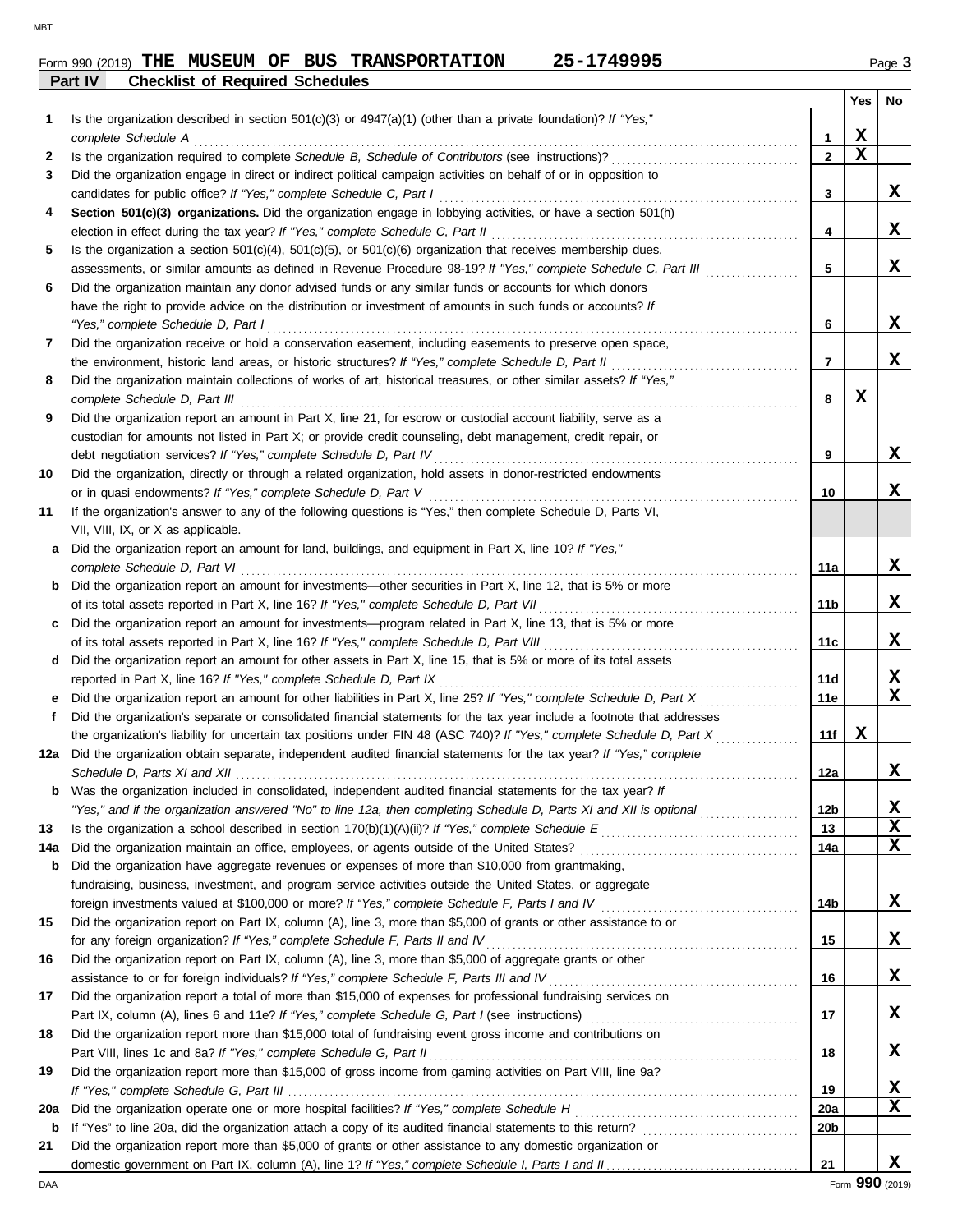|     |                                                                                                                                                                                         |                 |  | Yes        | <b>No</b>   |  |  |  |  |
|-----|-----------------------------------------------------------------------------------------------------------------------------------------------------------------------------------------|-----------------|--|------------|-------------|--|--|--|--|
| 22  | Did the organization report more than \$5,000 of grants or other assistance to or for domestic individuals on                                                                           |                 |  |            |             |  |  |  |  |
|     | Part IX, column (A), line 2? If "Yes," complete Schedule I, Parts I and III                                                                                                             | 22              |  |            | x           |  |  |  |  |
| 23  | Did the organization answer "Yes" to Part VII, Section A, line 3, 4, or 5 about compensation of the                                                                                     |                 |  |            |             |  |  |  |  |
|     | organization's current and former officers, directors, trustees, key employees, and highest compensated                                                                                 |                 |  |            |             |  |  |  |  |
|     | employees? If "Yes," complete Schedule J                                                                                                                                                | 23              |  |            | x           |  |  |  |  |
| 24a | Did the organization have a tax-exempt bond issue with an outstanding principal amount of more than                                                                                     |                 |  |            |             |  |  |  |  |
|     | \$100,000 as of the last day of the year, that was issued after December 31, 2002? If "Yes," answer lines 24b                                                                           |                 |  |            |             |  |  |  |  |
|     | through 24d and complete Schedule K. If "No," go to line 25a                                                                                                                            | 24a             |  |            | x           |  |  |  |  |
| b   | Did the organization invest any proceeds of tax-exempt bonds beyond a temporary period exception?                                                                                       | 24b             |  |            |             |  |  |  |  |
| c   | Did the organization maintain an escrow account other than a refunding escrow at any time during the year<br>to defease any tax-exempt bonds?                                           | 24c             |  |            |             |  |  |  |  |
| d   | Did the organization act as an "on behalf of" issuer for bonds outstanding at any time during the year?                                                                                 | 24d             |  |            |             |  |  |  |  |
| 25a | Section 501(c)(3), 501(c)(4), and 501(c)(29) organizations. Did the organization engage in an excess benefit                                                                            |                 |  |            |             |  |  |  |  |
|     | transaction with a disqualified person during the year? If "Yes," complete Schedule L, Part I                                                                                           | 25a             |  |            | x           |  |  |  |  |
| b   | Is the organization aware that it engaged in an excess benefit transaction with a disqualified person in a prior                                                                        |                 |  |            |             |  |  |  |  |
|     | year, and that the transaction has not been reported on any of the organization's prior Forms 990 or 990-EZ?                                                                            |                 |  |            |             |  |  |  |  |
|     | If "Yes," complete Schedule L, Part I                                                                                                                                                   | 25b             |  |            | X           |  |  |  |  |
| 26  | Did the organization report any amount on Part X, line 5 or 22, for receivables from or payables to any current                                                                         |                 |  |            |             |  |  |  |  |
|     | or former officer, director, trustee, key employee, creator or founder, substantial contributor, or 35%                                                                                 |                 |  |            |             |  |  |  |  |
|     | controlled entity or family member of any of these persons? If "Yes," complete Schedule L, Part II                                                                                      | 26              |  |            | x           |  |  |  |  |
| 27  | Did the organization provide a grant or other assistance to any current or former officer, director, trustee, key                                                                       |                 |  |            |             |  |  |  |  |
|     | employee, creator or founder, substantial contributor or employee thereof, a grant selection committee                                                                                  |                 |  |            |             |  |  |  |  |
|     | member, or to a 35% controlled entity (including an employee thereof) or family member of any of these                                                                                  |                 |  |            |             |  |  |  |  |
|     | persons? If "Yes," complete Schedule L, Part III                                                                                                                                        | 27              |  |            | x           |  |  |  |  |
| 28  | Was the organization a party to a business transaction with one of the following parties (see Schedule L, Part                                                                          |                 |  |            |             |  |  |  |  |
|     | IV instructions, for applicable filing thresholds, conditions, and exceptions):                                                                                                         |                 |  |            |             |  |  |  |  |
| a   | A current or former officer, director, trustee, key employee, creator or founder, or substantial contributor? If                                                                        |                 |  |            |             |  |  |  |  |
|     | "Yes," complete Schedule L, Part IV                                                                                                                                                     | 28a             |  |            | X           |  |  |  |  |
| b   | A family member of any individual described in line 28a? If "Yes," complete Schedule L, Part IV                                                                                         | 28b             |  |            | X           |  |  |  |  |
| c   | A 35% controlled entity of one or more individuals and/or organizations described in lines 28a or 28b? If                                                                               |                 |  |            |             |  |  |  |  |
|     | "Yes," complete Schedule L, Part IV                                                                                                                                                     | 28c             |  |            | X<br>X      |  |  |  |  |
| 29  |                                                                                                                                                                                         | 29              |  |            |             |  |  |  |  |
| 30  | Did the organization receive contributions of art, historical treasures, or other similar assets, or qualified<br>conservation contributions? If "Yes," complete Schedule M             | 30              |  |            | X           |  |  |  |  |
| 31  | Did the organization liquidate, terminate, or dissolve and cease operations? If "Yes," complete Schedule N, Part I                                                                      | 31              |  |            | $\mathbf x$ |  |  |  |  |
| 32  | Did the organization sell, exchange, dispose of, or transfer more than 25% of its net assets? If "Yes,"                                                                                 |                 |  |            |             |  |  |  |  |
|     | complete Schedule N, Part II                                                                                                                                                            | 32              |  | х          |             |  |  |  |  |
| 33  | Did the organization own 100% of an entity disregarded as separate from the organization under Regulations                                                                              |                 |  |            |             |  |  |  |  |
|     | sections 301.7701-2 and 301.7701-3? If "Yes," complete Schedule R, Part I                                                                                                               | 33              |  |            | x           |  |  |  |  |
| 34  | Was the organization related to any tax-exempt or taxable entity? If "Yes," complete Schedule R, Part II, III,                                                                          |                 |  |            |             |  |  |  |  |
|     | or IV, and Part V, line 1                                                                                                                                                               | 34              |  |            | X           |  |  |  |  |
| 35a |                                                                                                                                                                                         | 35a             |  |            | X           |  |  |  |  |
| b   | If "Yes" to line 35a, did the organization receive any payment from or engage in any transaction with a                                                                                 |                 |  |            |             |  |  |  |  |
|     | controlled entity within the meaning of section 512(b)(13)? If "Yes," complete Schedule R, Part V, line 2                                                                               | 35 <sub>b</sub> |  |            |             |  |  |  |  |
| 36  | Section 501(c)(3) organizations. Did the organization make any transfers to an exempt non-charitable                                                                                    |                 |  |            |             |  |  |  |  |
|     | related organization? If "Yes," complete Schedule R, Part V, line 2                                                                                                                     | 36              |  |            | x           |  |  |  |  |
| 37  | Did the organization conduct more than 5% of its activities through an entity that is not a related organization                                                                        |                 |  |            |             |  |  |  |  |
|     | and that is treated as a partnership for federal income tax purposes? If "Yes," complete Schedule R, Part VI<br>37                                                                      |                 |  |            |             |  |  |  |  |
| 38  | Did the organization complete Schedule O and provide explanations in Schedule O for Part VI, lines 11b and                                                                              |                 |  |            |             |  |  |  |  |
|     | 19? Note: All Form 990 filers are required to complete Schedule O.                                                                                                                      | 38              |  | X          |             |  |  |  |  |
|     | Statements Regarding Other IRS Filings and Tax Compliance<br>Part V                                                                                                                     |                 |  |            |             |  |  |  |  |
|     |                                                                                                                                                                                         |                 |  |            |             |  |  |  |  |
|     |                                                                                                                                                                                         | 0               |  | <b>Yes</b> | No          |  |  |  |  |
| 1а  | Enter the number reported in Box 3 of Form 1096. Enter -0- if not applicable<br>1a<br>1 <sub>b</sub><br>Enter the number of Forms W-2G included in line 1a. Enter -0- if not applicable | $\pmb{0}$       |  |            |             |  |  |  |  |
| b   | Did the organization comply with backup withholding rules for reportable payments to vendors and                                                                                        |                 |  |            |             |  |  |  |  |
| c   |                                                                                                                                                                                         | 1c              |  | X          |             |  |  |  |  |
|     |                                                                                                                                                                                         |                 |  |            |             |  |  |  |  |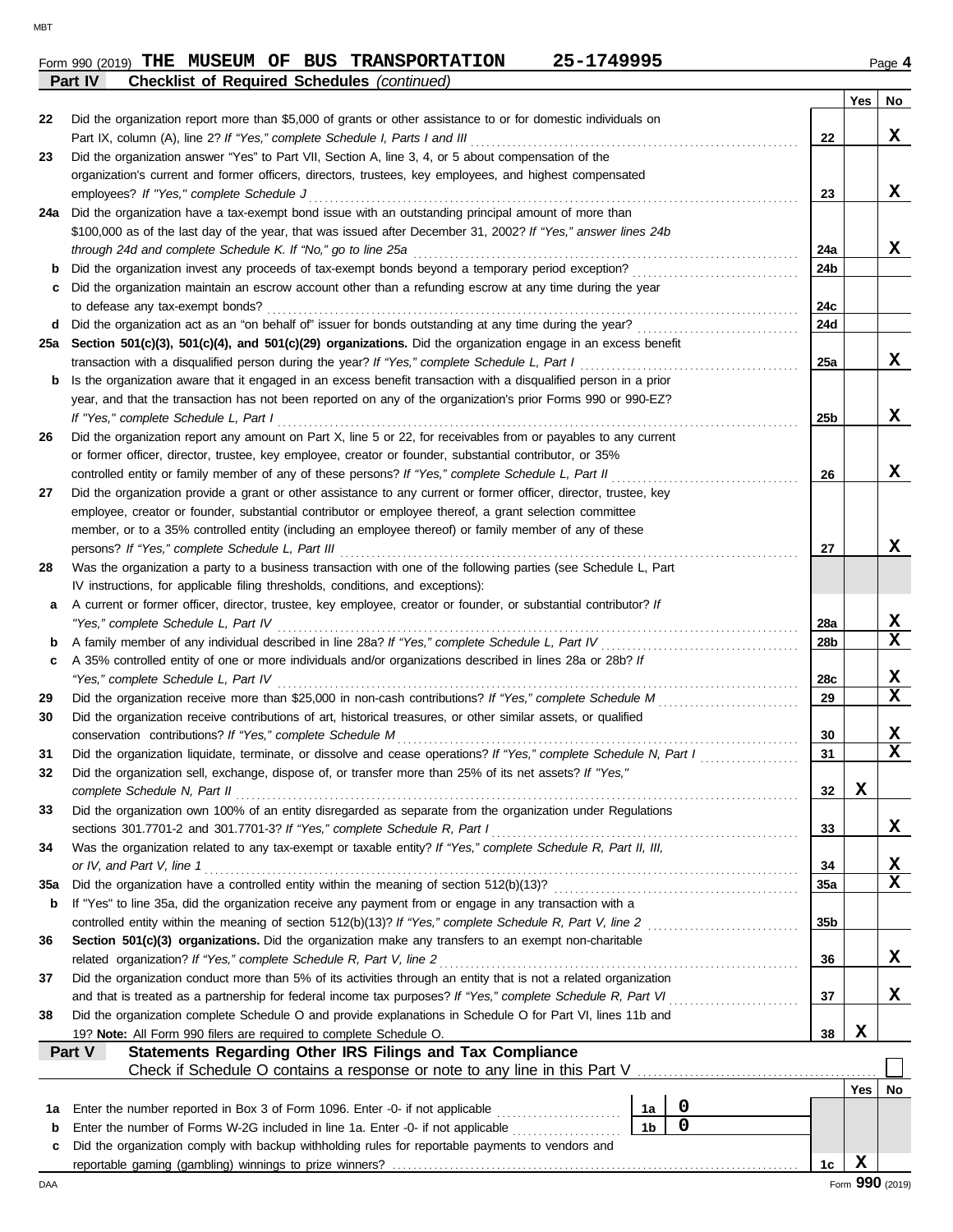|         | Part V<br>Statements Regarding Other IRS Filings and Tax Compliance (continued)                                                    |                 |             |          |     |             |  |  |  |  |  |
|---------|------------------------------------------------------------------------------------------------------------------------------------|-----------------|-------------|----------|-----|-------------|--|--|--|--|--|
|         |                                                                                                                                    |                 |             |          | Yes | No          |  |  |  |  |  |
| 2a      | Enter the number of employees reported on Form W-3, Transmittal of Wage and Tax                                                    |                 |             |          |     |             |  |  |  |  |  |
|         | Statements, filed for the calendar year ending with or within the year covered by this return                                      | 2a              | $\mathbf 0$ |          |     |             |  |  |  |  |  |
| b       | If at least one is reported on line 2a, did the organization file all required federal employment tax returns?                     |                 |             |          |     |             |  |  |  |  |  |
|         | <b>Note:</b> If the sum of lines 1a and 2a is greater than 250, you may be required to e-file (see instructions)                   |                 |             |          |     |             |  |  |  |  |  |
| за      | Did the organization have unrelated business gross income of \$1,000 or more during the year?                                      |                 |             |          |     |             |  |  |  |  |  |
| b       | If "Yes," has it filed a Form 990-T for this year? If "No" to line 3b, provide an explanation on Schedule O [ [ [ [ [ ] ]          |                 |             | 3b       |     |             |  |  |  |  |  |
| 4a      | At any time during the calendar year, did the organization have an interest in, or a signature or other authority over,            |                 |             |          |     |             |  |  |  |  |  |
|         | a financial account in a foreign country (such as a bank account, securities account, or other financial account)?                 |                 |             | 4a       |     | X           |  |  |  |  |  |
| b       | If "Yes," enter the name of the foreign country <b>u</b>                                                                           |                 |             |          |     |             |  |  |  |  |  |
|         | See instructions for filing requirements for FinCEN Form 114, Report of Foreign Bank and Financial Accounts (FBAR).                |                 |             |          |     |             |  |  |  |  |  |
| 5а      | Was the organization a party to a prohibited tax shelter transaction at any time during the tax year?                              |                 |             |          |     |             |  |  |  |  |  |
| b       |                                                                                                                                    |                 |             | 5b       |     | $\mathbf x$ |  |  |  |  |  |
| c       | If "Yes" to line 5a or 5b, did the organization file Form 8886-T?                                                                  |                 |             | 5c       |     |             |  |  |  |  |  |
| 6а      | Does the organization have annual gross receipts that are normally greater than \$100,000, and did the                             |                 |             |          |     |             |  |  |  |  |  |
|         | organization solicit any contributions that were not tax deductible as charitable contributions?                                   |                 |             | 6a       |     | X           |  |  |  |  |  |
| b       | If "Yes," did the organization include with every solicitation an express statement that such contributions or                     |                 |             |          |     |             |  |  |  |  |  |
|         | gifts were not tax deductible?                                                                                                     |                 |             | 6b       |     |             |  |  |  |  |  |
| 7       | Organizations that may receive deductible contributions under section 170(c).                                                      |                 |             |          |     |             |  |  |  |  |  |
| а       | Did the organization receive a payment in excess of \$75 made partly as a contribution and partly for goods                        |                 |             |          |     |             |  |  |  |  |  |
|         | and services provided to the payor?                                                                                                |                 |             | 7a       |     | X           |  |  |  |  |  |
| b       |                                                                                                                                    |                 |             | 7b       |     |             |  |  |  |  |  |
| c       | Did the organization sell, exchange, or otherwise dispose of tangible personal property for which it was                           |                 |             |          |     |             |  |  |  |  |  |
|         |                                                                                                                                    |                 |             | 7c       |     | X           |  |  |  |  |  |
| d       |                                                                                                                                    | 7d              |             |          |     |             |  |  |  |  |  |
| е       |                                                                                                                                    |                 |             | 7e       |     | X           |  |  |  |  |  |
| f       | Did the organization, during the year, pay premiums, directly or indirectly, on a personal benefit contract?                       |                 |             | 7f       |     | $\mathbf x$ |  |  |  |  |  |
| g       | If the organization received a contribution of qualified intellectual property, did the organization file Form 8899 as required?   |                 |             | 7g       |     | X<br>X      |  |  |  |  |  |
| h       | If the organization received a contribution of cars, boats, airplanes, or other vehicles, did the organization file a Form 1098-C? |                 |             | 7h       |     |             |  |  |  |  |  |
| 8       | Sponsoring organizations maintaining donor advised funds. Did a donor advised fund maintained by the                               |                 |             |          |     |             |  |  |  |  |  |
|         |                                                                                                                                    |                 |             | 8        |     |             |  |  |  |  |  |
| 9       | Sponsoring organizations maintaining donor advised funds.                                                                          |                 |             |          |     |             |  |  |  |  |  |
| а       | Did the sponsoring organization make any taxable distributions under section 4966?                                                 |                 |             | 9а<br>9b |     |             |  |  |  |  |  |
| b<br>10 | Section 501(c)(7) organizations. Enter:                                                                                            |                 |             |          |     |             |  |  |  |  |  |
|         | Initiation fees and capital contributions included on Part VIII, line 12 [11] [11] [12] [11] [12] [11] [12] [1                     | 10a             |             |          |     |             |  |  |  |  |  |
| a       | Gross receipts, included on Form 990, Part VIII, line 12, for public use of club facilities                                        | 10b             |             |          |     |             |  |  |  |  |  |
| 11      | Section 501(c)(12) organizations. Enter:                                                                                           |                 |             |          |     |             |  |  |  |  |  |
| а       | Gross income from members or shareholders                                                                                          | 11a             |             |          |     |             |  |  |  |  |  |
| b       | Gross income from other sources (Do not net amounts due or paid to other sources                                                   |                 |             |          |     |             |  |  |  |  |  |
|         | against amounts due or received from them.)                                                                                        | 11 <sub>b</sub> |             |          |     |             |  |  |  |  |  |
| 12a     | Section 4947(a)(1) non-exempt charitable trusts. Is the organization filing Form 990 in lieu of Form 1041?                         |                 |             | 12a      |     |             |  |  |  |  |  |
| b       |                                                                                                                                    |                 |             |          |     |             |  |  |  |  |  |
| 13      | Section 501(c)(29) qualified nonprofit health insurance issuers.                                                                   |                 |             |          |     |             |  |  |  |  |  |
| a       | Is the organization licensed to issue qualified health plans in more than one state?                                               |                 |             | 13a      |     |             |  |  |  |  |  |
|         | Note: See the instructions for additional information the organization must report on Schedule O.                                  |                 |             |          |     |             |  |  |  |  |  |
| b       | Enter the amount of reserves the organization is required to maintain by the states in which                                       |                 |             |          |     |             |  |  |  |  |  |
|         |                                                                                                                                    | 13b             |             |          |     |             |  |  |  |  |  |
| с       | Enter the amount of reserves on hand                                                                                               | 13c             |             |          |     |             |  |  |  |  |  |
| 14a     | Did the organization receive any payments for indoor tanning services during the tax year?                                         |                 |             | 14a      |     | x           |  |  |  |  |  |
| b       |                                                                                                                                    |                 |             | 14b      |     |             |  |  |  |  |  |
| 15      | Is the organization subject to the section 4960 tax on payment(s) of more than \$1,000,000 in remuneration or                      |                 |             |          |     |             |  |  |  |  |  |
|         | excess parachute payment(s) during the year?                                                                                       |                 |             | 15       |     | x           |  |  |  |  |  |
|         | If "Yes," see instructions and file Form 4720, Schedule N.                                                                         |                 |             |          |     |             |  |  |  |  |  |
| 16      | Is the organization an educational institution subject to the section 4968 excise tax on net investment income?                    |                 |             | 16       |     | x           |  |  |  |  |  |
|         | If "Yes," complete Form 4720, Schedule O.                                                                                          |                 |             |          |     |             |  |  |  |  |  |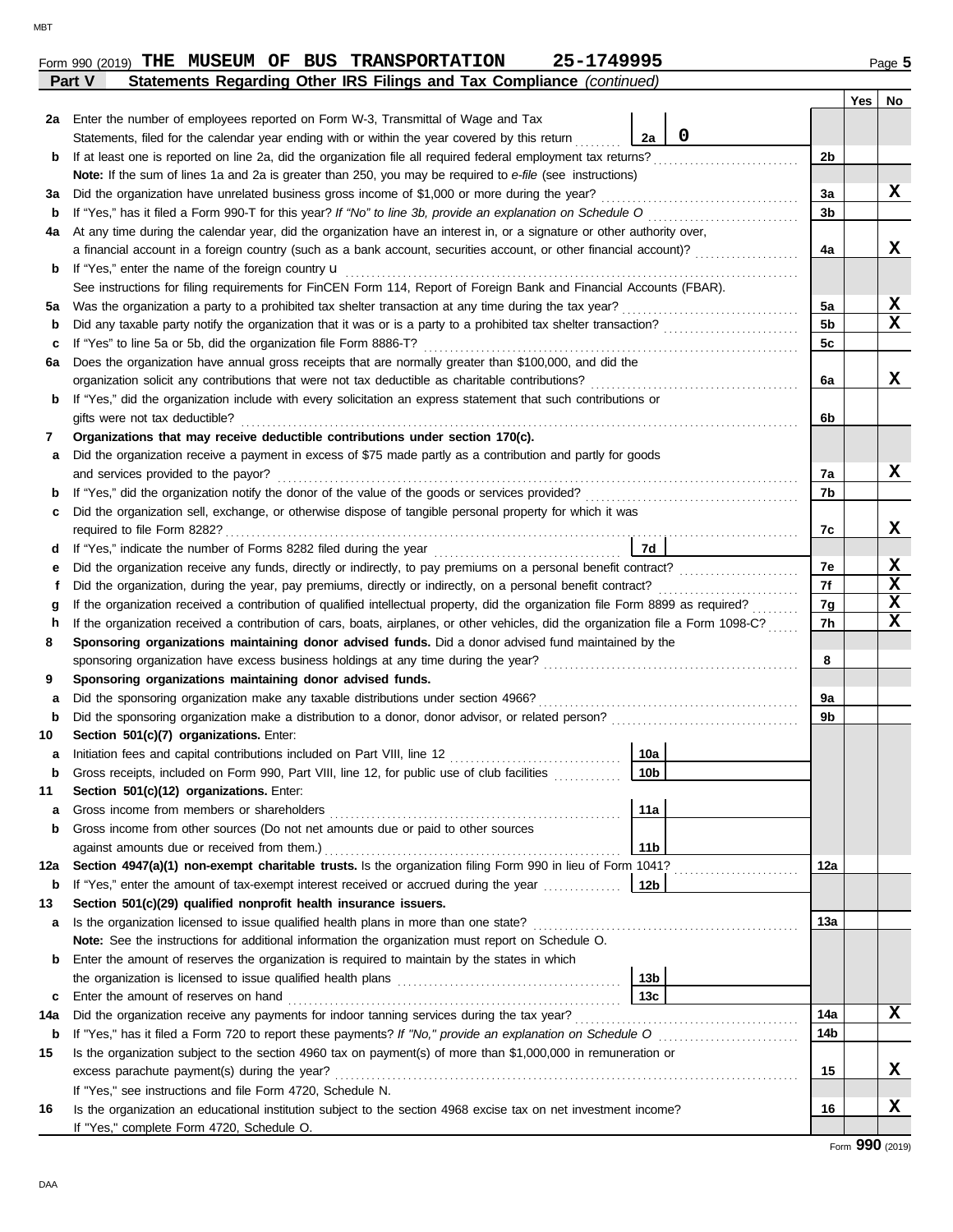|        | 25-1749995<br>Form 990 (2019) THE MUSEUM OF BUS TRANSPORTATION                                                                      |    |                 |          | Page 6      |  |  |  |  |  |  |
|--------|-------------------------------------------------------------------------------------------------------------------------------------|----|-----------------|----------|-------------|--|--|--|--|--|--|
|        | Part VI<br>Governance, Management, and Disclosure For each "Yes" response to lines 2 through 7b below, and for a "No"               |    |                 |          |             |  |  |  |  |  |  |
|        | response to line 8a, 8b, or 10b below, describe the circumstances, processes, or changes on Schedule O. See instructions.           |    |                 |          |             |  |  |  |  |  |  |
|        |                                                                                                                                     |    |                 |          |             |  |  |  |  |  |  |
|        | Section A. Governing Body and Management                                                                                            |    |                 |          |             |  |  |  |  |  |  |
|        |                                                                                                                                     |    |                 | Yes   No |             |  |  |  |  |  |  |
| 1а     | 1a<br>Enter the number of voting members of the governing body at the end of the tax year                                           | 14 |                 |          |             |  |  |  |  |  |  |
|        | If there are material differences in voting rights among members of the governing body, or                                          |    |                 |          |             |  |  |  |  |  |  |
|        | if the governing body delegated broad authority to an executive committee or similar                                                |    |                 |          |             |  |  |  |  |  |  |
|        | committee, explain on Schedule O.                                                                                                   |    |                 |          |             |  |  |  |  |  |  |
| b      | 1b<br>Enter the number of voting members included on line 1a, above, who are independent                                            | 14 |                 |          |             |  |  |  |  |  |  |
| 2      | Did any officer, director, trustee, or key employee have a family relationship or a business relationship with                      |    |                 |          |             |  |  |  |  |  |  |
|        | any other officer, director, trustee, or key employee?                                                                              |    | 2               |          | X           |  |  |  |  |  |  |
| 3      | Did the organization delegate control over management duties customarily performed by or under the direct                           |    |                 |          |             |  |  |  |  |  |  |
|        | supervision of officers, directors, trustees, or key employees to a management company or other person?                             |    | 3               |          | X           |  |  |  |  |  |  |
| 4      | Did the organization make any significant changes to its governing documents since the prior Form 990 was filed?                    |    | 4               |          | $\mathbf x$ |  |  |  |  |  |  |
| 5      | Did the organization become aware during the year of a significant diversion of the organization's assets?                          |    | 5               |          | $\mathbf x$ |  |  |  |  |  |  |
| 6      | Did the organization have members or stockholders?                                                                                  |    | 6               |          | $\mathbf x$ |  |  |  |  |  |  |
| 7a     | Did the organization have members, stockholders, or other persons who had the power to elect or appoint                             |    |                 |          |             |  |  |  |  |  |  |
|        | one or more members of the governing body?                                                                                          |    | 7a              |          | X           |  |  |  |  |  |  |
| b      | Are any governance decisions of the organization reserved to (or subject to approval by) members,                                   |    |                 |          |             |  |  |  |  |  |  |
|        | stockholders, or persons other than the governing body?                                                                             |    | 7b              |          | x           |  |  |  |  |  |  |
| 8      | Did the organization contemporaneously document the meetings held or written actions undertaken during the year by the following:   |    |                 |          |             |  |  |  |  |  |  |
|        | The governing body?                                                                                                                 |    | 8a              | X        |             |  |  |  |  |  |  |
| а<br>b | Each committee with authority to act on behalf of the governing body?                                                               |    | 8b              | X        |             |  |  |  |  |  |  |
| 9      | Is there any officer, director, trustee, or key employee listed in Part VII, Section A, who cannot be reached at                    |    |                 |          |             |  |  |  |  |  |  |
|        |                                                                                                                                     |    | 9               |          | x           |  |  |  |  |  |  |
|        | Section B. Policies (This Section B requests information about policies not required by the Internal Revenue Code.)                 |    |                 |          |             |  |  |  |  |  |  |
|        |                                                                                                                                     |    |                 |          | No          |  |  |  |  |  |  |
|        |                                                                                                                                     |    |                 | Yes      | X           |  |  |  |  |  |  |
| 10a    | Did the organization have local chapters, branches, or affiliates?                                                                  |    | 10a             |          |             |  |  |  |  |  |  |
| b      | If "Yes," did the organization have written policies and procedures governing the activities of such chapters,                      |    |                 |          |             |  |  |  |  |  |  |
|        | affiliates, and branches to ensure their operations are consistent with the organization's exempt purposes?                         |    | 10b             |          |             |  |  |  |  |  |  |
| 11a    | Has the organization provided a complete copy of this Form 990 to all members of its governing body before filing the form?         |    | 11a             | X        |             |  |  |  |  |  |  |
| b      | Describe in Schedule O the process, if any, used by the organization to review this Form 990.                                       |    |                 |          |             |  |  |  |  |  |  |
| 12a    | Did the organization have a written conflict of interest policy? If "No," go to line 13                                             |    | 12a             | X        |             |  |  |  |  |  |  |
| b      | Were officers, directors, or trustees, and key employees required to disclose annually interests that could give rise to conflicts? |    | 12b             |          | X           |  |  |  |  |  |  |
| c      | Did the organization regularly and consistently monitor and enforce compliance with the policy? If "Yes,"                           |    |                 |          |             |  |  |  |  |  |  |
|        | describe in Schedule O how this was done                                                                                            |    | 12 <sub>c</sub> |          | A           |  |  |  |  |  |  |
| 13     | Did the organization have a written whistleblower policy?                                                                           |    | 13              |          | $\mathbf x$ |  |  |  |  |  |  |
| 14     | Did the organization have a written document retention and destruction policy?                                                      |    | 14              |          | х           |  |  |  |  |  |  |
| 15     | Did the process for determining compensation of the following persons include a review and approval by                              |    |                 |          |             |  |  |  |  |  |  |
|        | independent persons, comparability data, and contemporaneous substantiation of the deliberation and decision?                       |    |                 |          |             |  |  |  |  |  |  |
| а      | The organization's CEO, Executive Director, or top management official                                                              |    | 15a             |          | X           |  |  |  |  |  |  |
| b      | Other officers or key employees of the organization                                                                                 |    | 15b             |          | X           |  |  |  |  |  |  |
|        | If "Yes" to line 15a or 15b, describe the process in Schedule O (see instructions).                                                 |    |                 |          |             |  |  |  |  |  |  |
| 16а    | Did the organization invest in, contribute assets to, or participate in a joint venture or similar arrangement                      |    |                 |          |             |  |  |  |  |  |  |
|        | with a taxable entity during the year?                                                                                              |    | 16a             |          | x           |  |  |  |  |  |  |
| b      | If "Yes," did the organization follow a written policy or procedure requiring the organization to evaluate its                      |    |                 |          |             |  |  |  |  |  |  |
|        | participation in joint venture arrangements under applicable federal tax law, and take steps to safeguard the                       |    |                 |          |             |  |  |  |  |  |  |
|        |                                                                                                                                     |    | 16b             |          |             |  |  |  |  |  |  |
|        | <b>Section C. Disclosure</b>                                                                                                        |    |                 |          |             |  |  |  |  |  |  |
| 17     | List the states with which a copy of this Form 990 is required to be filed $\mathbf{u}$ PA                                          |    |                 |          |             |  |  |  |  |  |  |
| 18     | Section 6104 requires an organization to make its Forms 1023 (1024 or 1024-A, if applicable), 990, and 990-T (Section 501(c)        |    |                 |          |             |  |  |  |  |  |  |
|        | (3)s only) available for public inspection. Indicate how you made these available. Check all that apply.                            |    |                 |          |             |  |  |  |  |  |  |
|        | $ \mathbf{X} $ Other (explain on Schedule O)<br>Another's website $ \mathbf{X} $ Upon request<br>Own website                        |    |                 |          |             |  |  |  |  |  |  |
| 19     | Describe on Schedule O whether (and if so, how) the organization made its governing documents, conflict of interest policy, and     |    |                 |          |             |  |  |  |  |  |  |
|        | financial statements available to the public during the tax year.                                                                   |    |                 |          |             |  |  |  |  |  |  |
| 20.    | State the name, address, and telephone number of the person who possesses the organization's books and records <b>u</b>             |    |                 |          |             |  |  |  |  |  |  |

# **THE ORGANIZATION 161 MUSEUM DRIVE**

**HERSHEY PA 17033 717-566-7100**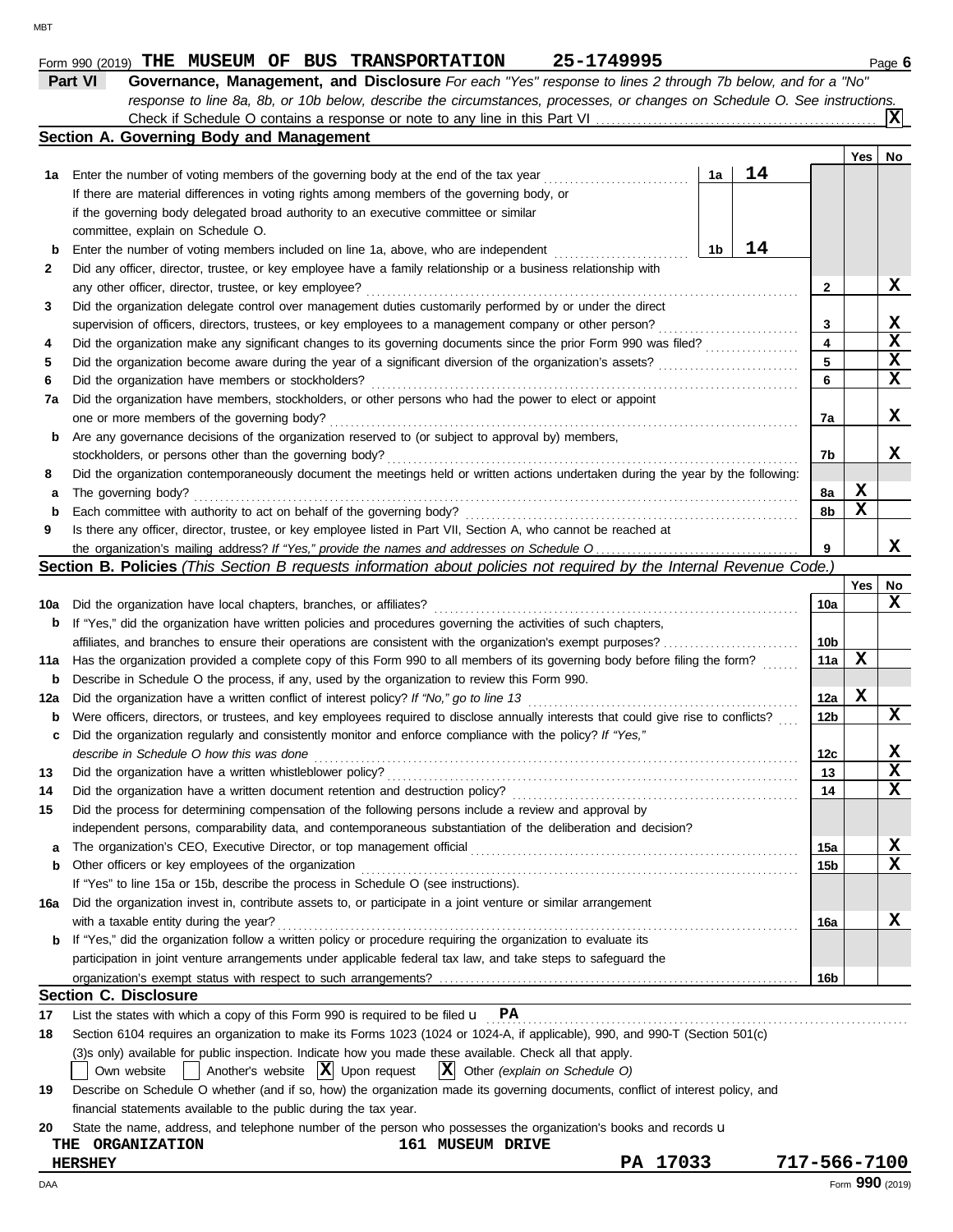### **Form 990 (2019) THE MUSEUM OF BUS TRANSPORTATION 25-1749995** Page 7

|            | Part VII Compensation of Officers, Directors, Trustees, Key Employees, Highest Compensated Employees, and                                   |
|------------|---------------------------------------------------------------------------------------------------------------------------------------------|
|            | Independent Contractors                                                                                                                     |
|            | Check if Schedule O contains a response or note to any line in this Part VII $\ldots$ $\ldots$ $\ldots$ $\ldots$ $\ldots$ $\ldots$ $\ldots$ |
| Section A. | Officers, Directors, Trustees, Key Employees, and Highest Compensated Employees                                                             |

**1a** Complete this table for all persons required to be listed. Report compensation for the calendar year ending with or within the organization's tax year.

■ List all of the organization's **current** officers, directors, trustees (whether individuals or organizations), regardless of amount of the companies of amount of compensation. Enter -0- in columns (D), (E), and (F) if no compensation was paid.

● List all of the organization's **current** key employees, if any. See instructions for definition of "key employee."

■ List the organization's five **current** highest compensated employees (other than an officer, director, trustee, or key employee)<br> **•** Preceived reportable compensation (Box 5 of Form *M, 2 and/or Box 7 of Form 1000 MISC* 

who received reportable compensation (Box 5 of Form W-2 and/or Box 7 of Form 1099-MISC) of more than \$100,000 from the organization and any related organizations.

■ List all of the organization's **former** officers, key employees, and highest compensated employees who received more than<br> **•** 00.000 of reportable compensation from the ergonization and any related ergonizations \$100,000 of reportable compensation from the organization and any related organizations.

■ List all of the organization's **former directors or trustees** that received, in the capacity as a former director or trustee of the<br>paization, more than \$10,000 of reportable compensation from the organization and any r organization, more than \$10,000 of reportable compensation from the organization and any related organizations. See instructions for the order in which to list the persons above.

 $\overline{X}$  Check this box if neither the organization nor any related organization compensated any current officer, director, or trustee.

| (A)<br>Name and title           | (B)<br>Average<br>hours<br>per week<br>(list any<br>hours for |                                      |                         |             | (C)<br>Position | (do not check more than one<br>box, unless person is both an<br>officer and a director/trustee) |        | (D)<br>Reportable<br>compensation<br>from the<br>organization<br>(W-2/1099-MISC) | (E)<br>Reportable<br>compensation<br>from related<br>organizations<br>(W-2/1099-MISC) | (F)<br>Estimated amount<br>of other<br>compensation<br>from the<br>organization and |
|---------------------------------|---------------------------------------------------------------|--------------------------------------|-------------------------|-------------|-----------------|-------------------------------------------------------------------------------------------------|--------|----------------------------------------------------------------------------------|---------------------------------------------------------------------------------------|-------------------------------------------------------------------------------------|
|                                 | related<br>organizations<br>below<br>dotted line)             | Individual<br>or director<br>trustee | nstitutional<br>trustee | Officer     | Key employee    | Highest compensated<br>employee                                                                 | Former |                                                                                  |                                                                                       | related organizations                                                               |
| (1) JOHN OAKMAN                 | 5.00                                                          |                                      |                         |             |                 |                                                                                                 |        |                                                                                  |                                                                                       |                                                                                     |
| PRESIDENT                       | 0.00                                                          | $\mathbf x$                          |                         | $\mathbf x$ |                 |                                                                                                 |        | 0                                                                                | 0                                                                                     | $\mathbf 0$                                                                         |
| <b>SCHMIDT</b><br>$(2)$ DAVID   | 5.00                                                          |                                      |                         |             |                 |                                                                                                 |        |                                                                                  |                                                                                       |                                                                                     |
| <b>VICE-PRESIDENT</b>           | 0.00                                                          | $\mathbf x$                          |                         | $\mathbf x$ |                 |                                                                                                 |        | 0                                                                                | 0                                                                                     | $\mathbf 0$                                                                         |
| (3) HOWARD NICE                 |                                                               |                                      |                         |             |                 |                                                                                                 |        |                                                                                  |                                                                                       |                                                                                     |
|                                 | 5.00                                                          |                                      |                         |             |                 |                                                                                                 |        |                                                                                  |                                                                                       |                                                                                     |
| TREASURER                       | 0.00                                                          | $\mathbf x$                          |                         | $\mathbf x$ |                 |                                                                                                 |        | 0                                                                                | 0                                                                                     | 0                                                                                   |
| (4) DAVID MILLHOUSER            |                                                               |                                      |                         |             |                 |                                                                                                 |        |                                                                                  |                                                                                       |                                                                                     |
|                                 | 5.00                                                          |                                      |                         |             |                 |                                                                                                 |        |                                                                                  |                                                                                       |                                                                                     |
| <b>SECRETARY</b>                | 0.00                                                          | $\mathbf x$                          |                         | $\mathbf x$ |                 |                                                                                                 |        | 0                                                                                | 0                                                                                     | $\mathbf 0$                                                                         |
| (5) DON BARLUP                  |                                                               |                                      |                         |             |                 |                                                                                                 |        |                                                                                  |                                                                                       |                                                                                     |
|                                 | 1.00                                                          |                                      |                         |             |                 |                                                                                                 |        |                                                                                  |                                                                                       |                                                                                     |
| AT LARGE MEMBER                 | 0.00                                                          | $\mathbf x$                          |                         |             |                 |                                                                                                 |        | 0                                                                                | 0                                                                                     | $\mathbf 0$                                                                         |
| (6) THOMAS COLLINS              |                                                               |                                      |                         |             |                 |                                                                                                 |        |                                                                                  |                                                                                       |                                                                                     |
|                                 | 1.00                                                          |                                      |                         |             |                 |                                                                                                 |        |                                                                                  |                                                                                       |                                                                                     |
| AT LARGE MEMBER                 | 0.00                                                          | $\mathbf x$                          |                         |             |                 |                                                                                                 |        | 0                                                                                | 0                                                                                     | 0                                                                                   |
| (7) ELIZABETH DEFFER            |                                                               |                                      |                         |             |                 |                                                                                                 |        |                                                                                  |                                                                                       |                                                                                     |
|                                 | 1.00                                                          |                                      |                         |             |                 |                                                                                                 |        |                                                                                  |                                                                                       |                                                                                     |
| AT LARGE MEMBER                 | 0.00                                                          | $\mathbf x$                          |                         |             |                 |                                                                                                 |        | 0                                                                                | 0                                                                                     | 0                                                                                   |
| <b>DOCKENDORF</b><br>$(8)$ JOHN | 1.00                                                          |                                      |                         |             |                 |                                                                                                 |        |                                                                                  |                                                                                       |                                                                                     |
| AT LARGE MEMBER                 | 0.00                                                          | $\mathbf x$                          |                         |             |                 |                                                                                                 |        | 0                                                                                | 0                                                                                     | 0                                                                                   |
| (9) JIMMY<br><b>HALL</b>        |                                                               |                                      |                         |             |                 |                                                                                                 |        |                                                                                  |                                                                                       |                                                                                     |
|                                 | 1.00                                                          |                                      |                         |             |                 |                                                                                                 |        |                                                                                  |                                                                                       |                                                                                     |
| AT LARGE MEMBER                 | 0.00                                                          | $\mathbf x$                          |                         |             |                 |                                                                                                 |        | 0                                                                                | 0                                                                                     | $\mathbf 0$                                                                         |
| (10) MIKE LAFFAN                |                                                               |                                      |                         |             |                 |                                                                                                 |        |                                                                                  |                                                                                       |                                                                                     |
|                                 | 1.00                                                          |                                      |                         |             |                 |                                                                                                 |        |                                                                                  |                                                                                       |                                                                                     |
| AT LARGE MEMBER                 | 0.00                                                          | $\mathbf x$                          |                         |             |                 |                                                                                                 |        | 0                                                                                | 0                                                                                     | $\mathbf 0$                                                                         |
| (11) CONSTANTINE                | <b>MANDROS</b>                                                |                                      |                         |             |                 |                                                                                                 |        |                                                                                  |                                                                                       |                                                                                     |
|                                 | 1.00                                                          |                                      |                         |             |                 |                                                                                                 |        |                                                                                  |                                                                                       |                                                                                     |
| AT LARGE MEMBER                 | 0.00                                                          | $\mathbf x$                          |                         |             |                 |                                                                                                 |        | 0                                                                                | 0                                                                                     | 0                                                                                   |

Form **990** (2019)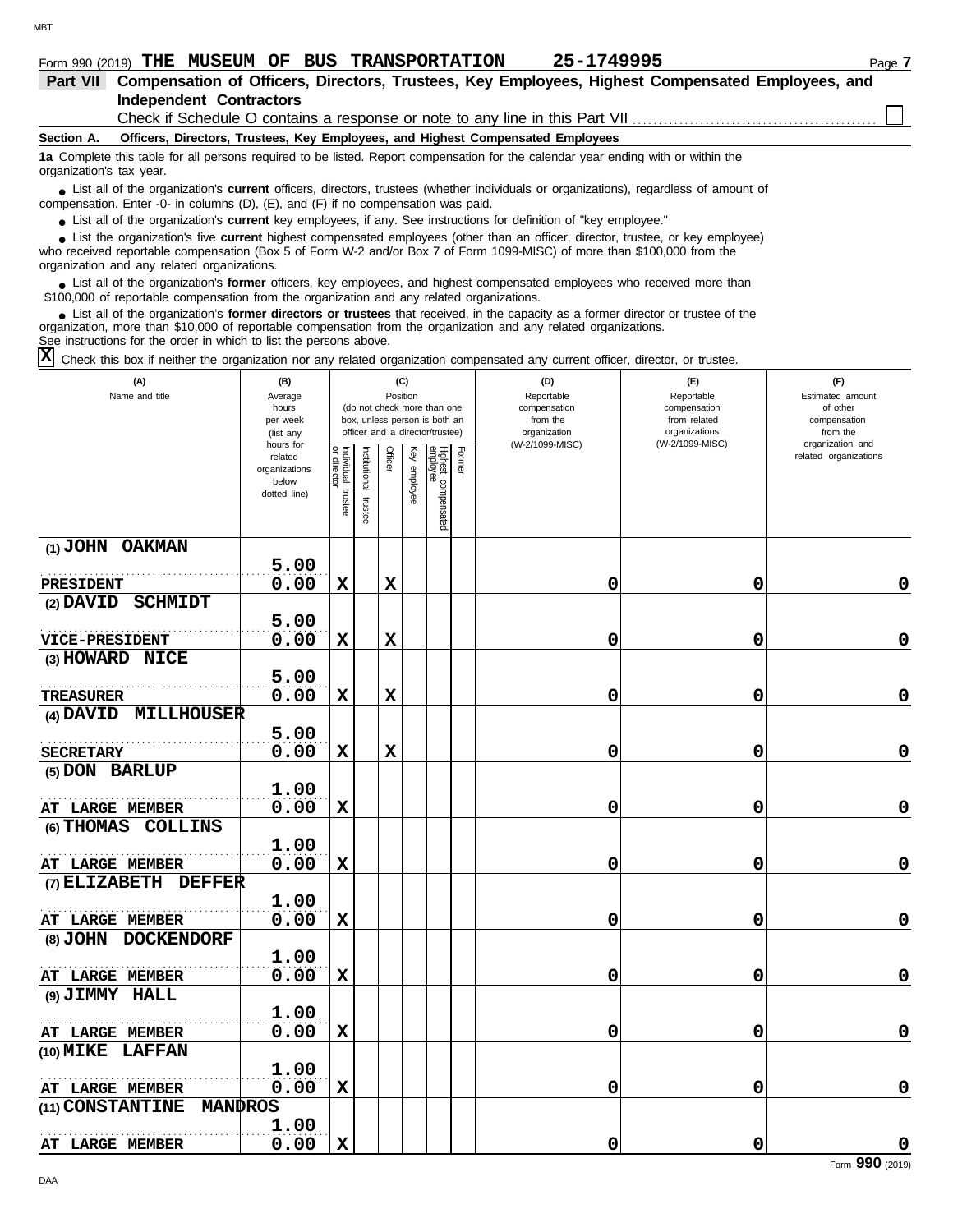| Form 990 (2019) THE MUSEUM OF BUS TRANSPORTATION<br>Part VII                                                                                                                                                                         |                                                                |                         |                       |                 |              |                                                                                                 |        | 25-1749995<br>Section A. Officers, Directors, Trustees, Key Employees, and Highest Compensated Employees (continued) |                                                                    |                                                                 | Page 8              |             |
|--------------------------------------------------------------------------------------------------------------------------------------------------------------------------------------------------------------------------------------|----------------------------------------------------------------|-------------------------|-----------------------|-----------------|--------------|-------------------------------------------------------------------------------------------------|--------|----------------------------------------------------------------------------------------------------------------------|--------------------------------------------------------------------|-----------------------------------------------------------------|---------------------|-------------|
| (A)<br>Name and title                                                                                                                                                                                                                | (B)<br>Average<br>hours<br>per week<br>(list any               |                         |                       | (C)<br>Position |              | (do not check more than one<br>box, unless person is both an<br>officer and a director/trustee) |        | (D)<br>Reportable<br>compensation<br>from the<br>organization                                                        | (E)<br>Reportable<br>compensation<br>from related<br>organizations | (F)<br>Estimated amount<br>of other<br>compensation<br>from the |                     |             |
|                                                                                                                                                                                                                                      | hours for<br>related<br>organizations<br>below<br>dotted line) | Individual 1<br>trustee | Institutional trustee | Officer         | Key employee | Highest compensated<br>employee                                                                 | Former | (W-2/1099-MISC)                                                                                                      | (W-2/1099-MISC)                                                    | organization and<br>related organizations                       |                     |             |
| MARK SZYPERSKI<br>(12)                                                                                                                                                                                                               |                                                                |                         |                       |                 |              |                                                                                                 |        |                                                                                                                      |                                                                    |                                                                 |                     |             |
| .<br><b>AT LARGE MEMBER</b><br><b>ANGEL</b><br><b>TOLLENS</b><br>(13)                                                                                                                                                                | 1.00<br>0.00                                                   | $\mathbf x$             |                       |                 |              |                                                                                                 |        | 0                                                                                                                    | 0                                                                  |                                                                 |                     | 0           |
| <b>AT LARGE MEMBER</b>                                                                                                                                                                                                               | 1.00<br>0.00                                                   | $\mathbf x$             |                       |                 |              |                                                                                                 |        | 0                                                                                                                    | 0                                                                  |                                                                 |                     | 0           |
| <b>BECKY</b><br><b>TOLLENS</b><br>(14)                                                                                                                                                                                               |                                                                |                         |                       |                 |              |                                                                                                 |        |                                                                                                                      |                                                                    |                                                                 |                     |             |
| <b>AT LARGE MEMBER</b>                                                                                                                                                                                                               | 1.00<br>0.00                                                   | $\mathbf x$             |                       |                 |              |                                                                                                 |        | 0                                                                                                                    | 0                                                                  |                                                                 |                     | $\mathbf 0$ |
|                                                                                                                                                                                                                                      |                                                                |                         |                       |                 |              |                                                                                                 |        |                                                                                                                      |                                                                    |                                                                 |                     |             |
|                                                                                                                                                                                                                                      |                                                                |                         |                       |                 |              |                                                                                                 |        |                                                                                                                      |                                                                    |                                                                 |                     |             |
|                                                                                                                                                                                                                                      |                                                                |                         |                       |                 |              |                                                                                                 |        |                                                                                                                      |                                                                    |                                                                 |                     |             |
|                                                                                                                                                                                                                                      |                                                                |                         |                       |                 |              |                                                                                                 |        |                                                                                                                      |                                                                    |                                                                 |                     |             |
|                                                                                                                                                                                                                                      |                                                                |                         |                       |                 |              |                                                                                                 |        |                                                                                                                      |                                                                    |                                                                 |                     |             |
| Subtotal<br>1b                                                                                                                                                                                                                       |                                                                |                         |                       |                 |              |                                                                                                 | u      |                                                                                                                      |                                                                    |                                                                 |                     |             |
| c Total from continuation sheets to Part VII, Section A<br>Total (add lines 1b and 1c)<br>d                                                                                                                                          |                                                                |                         |                       |                 |              |                                                                                                 | u<br>u |                                                                                                                      |                                                                    |                                                                 |                     |             |
| Total number of individuals (including but not limited to those listed above) who received more than \$100,000 of<br>$\mathbf{2}$<br>reportable compensation from the organization $\bf{u}$ 0                                        |                                                                |                         |                       |                 |              |                                                                                                 |        |                                                                                                                      |                                                                    |                                                                 |                     |             |
|                                                                                                                                                                                                                                      |                                                                |                         |                       |                 |              |                                                                                                 |        |                                                                                                                      |                                                                    |                                                                 | Yes<br>No           |             |
| Did the organization list any former officer, director, trustee, key employee, or highest compensated<br>3<br>employee on line 1a? If "Yes," complete Schedule J for such individual                                                 |                                                                |                         |                       |                 |              |                                                                                                 |        |                                                                                                                      |                                                                    | 3                                                               | x                   |             |
| For any individual listed on line 1a, is the sum of reportable compensation and other compensation from the<br>4<br>organization and related organizations greater than \$150,000? If "Yes," complete Schedule J for such            |                                                                |                         |                       |                 |              |                                                                                                 |        |                                                                                                                      |                                                                    |                                                                 |                     |             |
| individual www.communications.com/www.communications.com/www.communications.com/www.communications.com/www.com<br>Did any person listed on line 1a receive or accrue compensation from any unrelated organization or individual<br>5 |                                                                |                         |                       |                 |              |                                                                                                 |        |                                                                                                                      |                                                                    | 4                                                               | X                   |             |
| for services rendered to the organization? If "Yes," complete Schedule J for such person<br>Section B. Independent Contractors                                                                                                       |                                                                |                         |                       |                 |              |                                                                                                 |        |                                                                                                                      |                                                                    | 5                                                               | x                   |             |
| Complete this table for your five highest compensated independent contractors that received more than \$100,000 of<br>1                                                                                                              |                                                                |                         |                       |                 |              |                                                                                                 |        |                                                                                                                      |                                                                    |                                                                 |                     |             |
| compensation from the organization. Report compensation for the calendar year ending with or within the organization's tax year.                                                                                                     | (A)<br>Name and business address                               |                         |                       |                 |              |                                                                                                 |        |                                                                                                                      | (B)<br>Description of services                                     |                                                                 | (C)<br>Compensation |             |
|                                                                                                                                                                                                                                      |                                                                |                         |                       |                 |              |                                                                                                 |        |                                                                                                                      |                                                                    |                                                                 |                     |             |
|                                                                                                                                                                                                                                      |                                                                |                         |                       |                 |              |                                                                                                 |        |                                                                                                                      |                                                                    |                                                                 |                     |             |
|                                                                                                                                                                                                                                      |                                                                |                         |                       |                 |              |                                                                                                 |        |                                                                                                                      |                                                                    |                                                                 |                     |             |
|                                                                                                                                                                                                                                      |                                                                |                         |                       |                 |              |                                                                                                 |        |                                                                                                                      |                                                                    |                                                                 |                     |             |
| Total number of independent contractors (including but not limited to those listed above) who<br>2<br>received more than \$100,000 of compensation from the organization u                                                           |                                                                |                         |                       |                 |              |                                                                                                 |        |                                                                                                                      | 0                                                                  |                                                                 |                     |             |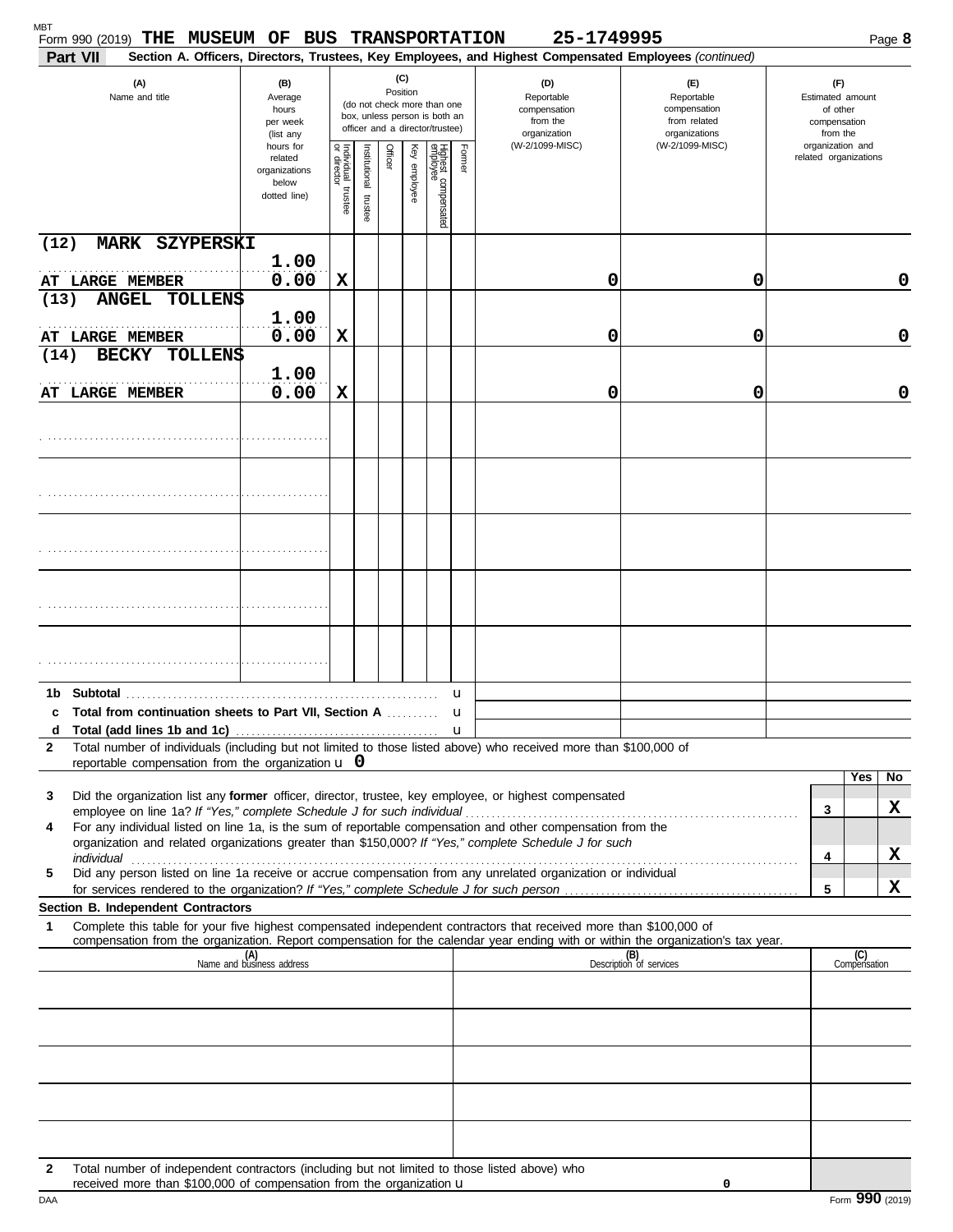### Form 990 (2019) Page **9 THE MUSEUM OF BUS TRANSPORTATION 25-1749995**

### **Part VIII Statement of Revenue**

|                                                                  | <b>Fail VIII</b> |                                                                                     |    | <b>OLGICITICITI OF IVEVELIUS</b>                                                                                     |                 |                      |                      |                                              |                                      |                                                               |
|------------------------------------------------------------------|------------------|-------------------------------------------------------------------------------------|----|----------------------------------------------------------------------------------------------------------------------|-----------------|----------------------|----------------------|----------------------------------------------|--------------------------------------|---------------------------------------------------------------|
|                                                                  |                  |                                                                                     |    |                                                                                                                      |                 |                      | (A)<br>Total revenue | (B)<br>Related or exempt<br>function revenue | (C)<br>Unrelated<br>business revenue | (D)<br>Revenue excluded<br>from tax under<br>sections 512-514 |
|                                                                  |                  | 1a Federated campaigns                                                              |    |                                                                                                                      | 1a              |                      |                      |                                              |                                      |                                                               |
|                                                                  |                  | <b>b</b> Membership dues                                                            |    |                                                                                                                      | 1 <sub>b</sub>  | 9,165                |                      |                                              |                                      |                                                               |
|                                                                  |                  | c Fundraising events                                                                |    |                                                                                                                      | 1 <sub>c</sub>  |                      |                      |                                              |                                      |                                                               |
|                                                                  |                  | d Related organizations                                                             |    | <u> 1986 - Jan Barat, politik politik politik politik politik politik politik politik politik politik politik po</u> | 1 <sub>d</sub>  |                      |                      |                                              |                                      |                                                               |
|                                                                  |                  | e Government grants (contributions)                                                 |    |                                                                                                                      | 1e              |                      |                      |                                              |                                      |                                                               |
|                                                                  |                  | f All other contributions, gifts, grants,                                           |    |                                                                                                                      |                 |                      |                      |                                              |                                      |                                                               |
|                                                                  |                  | and similar amounts not included above                                              |    |                                                                                                                      | 1f              | 39,295               |                      |                                              |                                      |                                                               |
| <b>Contributions, Gifts, Grants</b><br>and Other Similar Amounts |                  | <b>g</b> Noncash contributions included in lines 1a-1f                              |    |                                                                                                                      | 1g $\vert$ \$   |                      |                      |                                              |                                      |                                                               |
|                                                                  |                  |                                                                                     |    |                                                                                                                      |                 |                      | 48,460               |                                              |                                      |                                                               |
|                                                                  |                  |                                                                                     |    |                                                                                                                      |                 | <b>Business Code</b> |                      |                                              |                                      |                                                               |
|                                                                  | 2a               | EVENTS AND SALES                                                                    |    |                                                                                                                      |                 |                      | 11,494               | 11,494                                       |                                      |                                                               |
|                                                                  | b                | BUS RENTAL/RESTORATION                                                              |    |                                                                                                                      |                 |                      | 6,463                | 6,463                                        |                                      |                                                               |
| Program Service<br>Revenue                                       | c                |                                                                                     |    |                                                                                                                      |                 |                      |                      |                                              |                                      |                                                               |
|                                                                  |                  |                                                                                     |    |                                                                                                                      |                 |                      |                      |                                              |                                      |                                                               |
|                                                                  |                  |                                                                                     |    |                                                                                                                      |                 |                      |                      |                                              |                                      |                                                               |
|                                                                  |                  | f All other program service revenue                                                 |    |                                                                                                                      |                 |                      |                      |                                              |                                      |                                                               |
|                                                                  |                  |                                                                                     |    |                                                                                                                      |                 |                      | 17,957               |                                              |                                      |                                                               |
|                                                                  | 3                | Investment income (including dividends, interest, and                               |    |                                                                                                                      |                 |                      | 961                  |                                              |                                      | 961                                                           |
|                                                                  |                  |                                                                                     |    |                                                                                                                      |                 | u                    |                      |                                              |                                      |                                                               |
|                                                                  | 4<br>5           | Income from investment of tax-exempt bond proceeds                                  |    |                                                                                                                      |                 | u                    |                      |                                              |                                      |                                                               |
|                                                                  |                  |                                                                                     |    | (i) Real                                                                                                             |                 | u<br>(ii) Personal   |                      |                                              |                                      |                                                               |
|                                                                  |                  | 6a Gross rents                                                                      | 6a |                                                                                                                      |                 |                      |                      |                                              |                                      |                                                               |
|                                                                  | b                | Less: rental expenses                                                               | 6b |                                                                                                                      |                 |                      |                      |                                              |                                      |                                                               |
|                                                                  |                  | <b>c</b> Rental inc. or (loss)                                                      | 6c |                                                                                                                      |                 |                      |                      |                                              |                                      |                                                               |
|                                                                  |                  |                                                                                     |    |                                                                                                                      |                 | u                    |                      |                                              |                                      |                                                               |
|                                                                  |                  | <b>7a</b> Gross amount from                                                         |    | (i) Securities                                                                                                       |                 | (ii) Other           |                      |                                              |                                      |                                                               |
|                                                                  |                  | sales of assets<br>other than inventory                                             | 7а |                                                                                                                      |                 |                      |                      |                                              |                                      |                                                               |
|                                                                  |                  | <b>b</b> Less: cost or other                                                        |    |                                                                                                                      |                 |                      |                      |                                              |                                      |                                                               |
|                                                                  |                  | basis and sales exps.                                                               | 7b |                                                                                                                      |                 |                      |                      |                                              |                                      |                                                               |
| Revenue                                                          |                  | c Gain or (loss)                                                                    | 7c |                                                                                                                      |                 |                      |                      |                                              |                                      |                                                               |
| <b>Other</b>                                                     |                  |                                                                                     |    |                                                                                                                      |                 | u                    |                      |                                              |                                      |                                                               |
|                                                                  |                  | 8a Gross income from fundraising events                                             |    |                                                                                                                      |                 |                      |                      |                                              |                                      |                                                               |
|                                                                  |                  | (not including \$                                                                   |    |                                                                                                                      |                 |                      |                      |                                              |                                      |                                                               |
|                                                                  |                  | of contributions reported on line 1c).                                              |    |                                                                                                                      |                 |                      |                      |                                              |                                      |                                                               |
|                                                                  |                  | See Part IV, line 18                                                                |    |                                                                                                                      | 8а              |                      |                      |                                              |                                      |                                                               |
|                                                                  |                  | <b>b</b> Less: direct expenses                                                      |    |                                                                                                                      | 8b              |                      |                      |                                              |                                      |                                                               |
|                                                                  |                  | c Net income or (loss) from fundraising events                                      |    |                                                                                                                      |                 | u                    |                      |                                              |                                      |                                                               |
|                                                                  |                  | 9a Gross income from gaming activities.                                             |    |                                                                                                                      |                 |                      |                      |                                              |                                      |                                                               |
|                                                                  |                  | See Part IV, line 19                                                                |    | .                                                                                                                    | 9а              |                      |                      |                                              |                                      |                                                               |
|                                                                  |                  | <b>b</b> Less: direct expenses                                                      |    |                                                                                                                      | 9b              |                      |                      |                                              |                                      |                                                               |
|                                                                  |                  | c Net income or (loss) from gaming activities                                       |    |                                                                                                                      |                 | u                    |                      |                                              |                                      |                                                               |
|                                                                  |                  | 10a Gross sales of inventory, less                                                  |    |                                                                                                                      |                 | 9,599                |                      |                                              |                                      |                                                               |
|                                                                  |                  | returns and allowances                                                              |    |                                                                                                                      | 10a             | 1,909                |                      |                                              |                                      |                                                               |
|                                                                  |                  | <b>b</b> Less: cost of goods sold<br>c Net income or (loss) from sales of inventory |    |                                                                                                                      | 10 <sub>b</sub> | $\mathbf{u}$         | 7,690                | 7,690                                        |                                      |                                                               |
|                                                                  |                  |                                                                                     |    |                                                                                                                      |                 | <b>Business Code</b> |                      |                                              |                                      |                                                               |
|                                                                  | 11a              | <b>MISCELLANEOUS</b>                                                                |    |                                                                                                                      |                 |                      | 909                  | 909                                          |                                      |                                                               |
|                                                                  | b                |                                                                                     |    |                                                                                                                      |                 |                      |                      |                                              |                                      |                                                               |
| Miscellaneous<br>Revenue                                         | c                |                                                                                     |    |                                                                                                                      |                 |                      |                      |                                              |                                      |                                                               |
|                                                                  |                  |                                                                                     |    |                                                                                                                      |                 |                      |                      |                                              |                                      |                                                               |
|                                                                  |                  |                                                                                     |    |                                                                                                                      |                 | u                    | 909                  |                                              |                                      |                                                               |
|                                                                  |                  |                                                                                     |    |                                                                                                                      |                 | $\mathbf{u}$         | 75,977               | 26,556                                       | 0                                    | 961                                                           |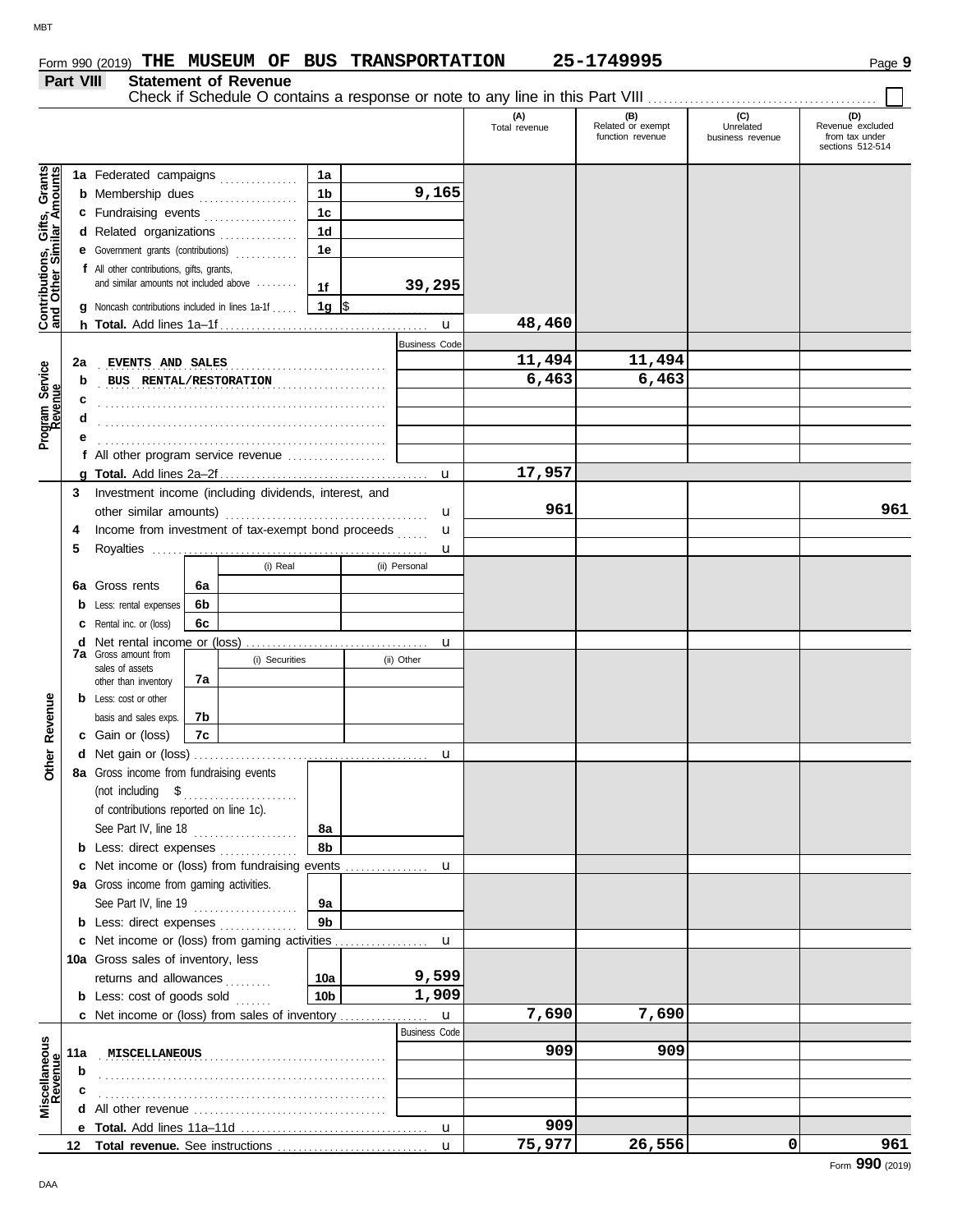### **Part IX Statement of Functional Expenses** Form 990 (2019) Page **10 THE MUSEUM OF BUS TRANSPORTATION 25-1749995**

|          | Section 501(c)(3) and 501(c)(4) organizations must complete all columns. All other organizations must complete column (A).<br>Check if Schedule O contains a response or note to any line in this Part IX |                |                             |                                    |                         |
|----------|-----------------------------------------------------------------------------------------------------------------------------------------------------------------------------------------------------------|----------------|-----------------------------|------------------------------------|-------------------------|
|          | Do not include amounts reported on lines 6b,                                                                                                                                                              | (A)            | (B)                         | (C)                                | (D)                     |
|          | 7b, 8b, 9b, and 10b of Part VIII.                                                                                                                                                                         | Total expenses | Program service<br>expenses | Management and<br>general expenses | Fundraising<br>expenses |
|          | 1 Grants and other assistance to domestic organizations                                                                                                                                                   |                |                             |                                    |                         |
|          | and domestic governments. See Part IV, line 21                                                                                                                                                            |                |                             |                                    |                         |
| 2        | Grants and other assistance to domestic                                                                                                                                                                   |                |                             |                                    |                         |
|          | individuals. See Part IV, line 22                                                                                                                                                                         |                |                             |                                    |                         |
| 3        | Grants and other assistance to foreign                                                                                                                                                                    |                |                             |                                    |                         |
|          | organizations, foreign governments, and foreign                                                                                                                                                           |                |                             |                                    |                         |
|          | individuals. See Part IV, lines 15 and 16                                                                                                                                                                 |                |                             |                                    |                         |
| 4        | Benefits paid to or for members                                                                                                                                                                           |                |                             |                                    |                         |
| 5        | Compensation of current officers, directors,                                                                                                                                                              |                |                             |                                    |                         |
|          | trustees, and key employees                                                                                                                                                                               |                |                             |                                    |                         |
| 6        | Compensation not included above to disqualified                                                                                                                                                           |                |                             |                                    |                         |
|          | persons (as defined under section 4958(f)(1)) and                                                                                                                                                         |                |                             |                                    |                         |
|          | persons described in section 4958(c)(3)(B)                                                                                                                                                                |                |                             |                                    |                         |
| 7        | Other salaries and wages                                                                                                                                                                                  |                |                             |                                    |                         |
| 8        | Pension plan accruals and contributions (include                                                                                                                                                          |                |                             |                                    |                         |
|          | section 401(k) and 403(b) employer contributions)                                                                                                                                                         |                |                             |                                    |                         |
| 9        | Other employee benefits                                                                                                                                                                                   |                |                             |                                    |                         |
| 10       | Payroll taxes                                                                                                                                                                                             |                |                             |                                    |                         |
| 11       | Fees for services (nonemployees):                                                                                                                                                                         |                |                             |                                    |                         |
| а        | Management                                                                                                                                                                                                |                |                             |                                    |                         |
| b        |                                                                                                                                                                                                           | 17,186         | 17,186                      |                                    |                         |
| c        |                                                                                                                                                                                                           | 3,795          |                             | 3,795                              |                         |
| d        | Lobbying                                                                                                                                                                                                  |                |                             |                                    |                         |
| е        | Professional fundraising services. See Part IV, line 17                                                                                                                                                   |                |                             |                                    |                         |
| f        | Investment management fees                                                                                                                                                                                |                |                             |                                    |                         |
| g        | Other. (If line 11g amount exceeds 10% of line 25, column                                                                                                                                                 |                |                             |                                    |                         |
|          | (A) amount, list line 11g expenses on Schedule O.)                                                                                                                                                        |                |                             |                                    |                         |
| 12       | Advertising and promotion                                                                                                                                                                                 | 1,914          | 1,914                       |                                    |                         |
| 13       |                                                                                                                                                                                                           | 4,795          | $\overline{4,795}$          |                                    |                         |
| 14       |                                                                                                                                                                                                           |                |                             |                                    |                         |
| 15       |                                                                                                                                                                                                           | 74,925         |                             |                                    |                         |
| 16       |                                                                                                                                                                                                           |                | 74,925                      |                                    |                         |
| 17       | $\begin{minipage}{0.5\textwidth} \centering \begin{tabular}{@{}c@{}} \textbf{True} & \textbf{True} \\ \textbf{True} & \textbf{True} \\ \textbf{True} & \textbf{True} \\ \end{tabular} \end{minipage}$     |                |                             |                                    |                         |
|          | Payments of travel or entertainment expenses                                                                                                                                                              |                |                             |                                    |                         |
|          | for any federal, state, or local public officials                                                                                                                                                         | 3,072          | 3,072                       |                                    |                         |
| 19<br>20 | Conferences, conventions, and meetings<br>Interest                                                                                                                                                        |                |                             |                                    |                         |
| 21       | Payments to affiliates                                                                                                                                                                                    |                |                             |                                    |                         |
| 22       | Depreciation, depletion, and amortization                                                                                                                                                                 |                |                             |                                    |                         |
| 23       |                                                                                                                                                                                                           | 3,828          | 3,828                       |                                    |                         |
| 24       | Other expenses. Itemize expenses not covered                                                                                                                                                              |                |                             |                                    |                         |
|          | above (List miscellaneous expenses on line 24e. If                                                                                                                                                        |                |                             |                                    |                         |
|          | line 24e amount exceeds 10% of line 25, column                                                                                                                                                            |                |                             |                                    |                         |
|          | (A) amount, list line 24e expenses on Schedule O.)                                                                                                                                                        |                |                             |                                    |                         |
| a        | EQUIPMENT REPAIRS                                                                                                                                                                                         | 4,496          | 4,496                       |                                    |                         |
| b        | <b>MISCELLANEOUS</b>                                                                                                                                                                                      | 827            | 827                         |                                    |                         |
| c        |                                                                                                                                                                                                           |                |                             |                                    |                         |
| d        |                                                                                                                                                                                                           |                |                             |                                    |                         |
| е        | All other expenses                                                                                                                                                                                        |                |                             |                                    |                         |
| 25       | Total functional expenses. Add lines 1 through 24e                                                                                                                                                        | 114,838        | 111,043                     | 3,795                              | $\mathbf 0$             |
| 26       | Joint costs. Complete this line only if the                                                                                                                                                               |                |                             |                                    |                         |
|          | organization reported in column (B) joint costs<br>from a combined educational campaign and                                                                                                               |                |                             |                                    |                         |
|          | fundraising solicitation. Check here $\mathbf{u}$  <br>if                                                                                                                                                 |                |                             |                                    |                         |
|          | following SOP 98-2 (ASC 958-720)                                                                                                                                                                          |                |                             |                                    |                         |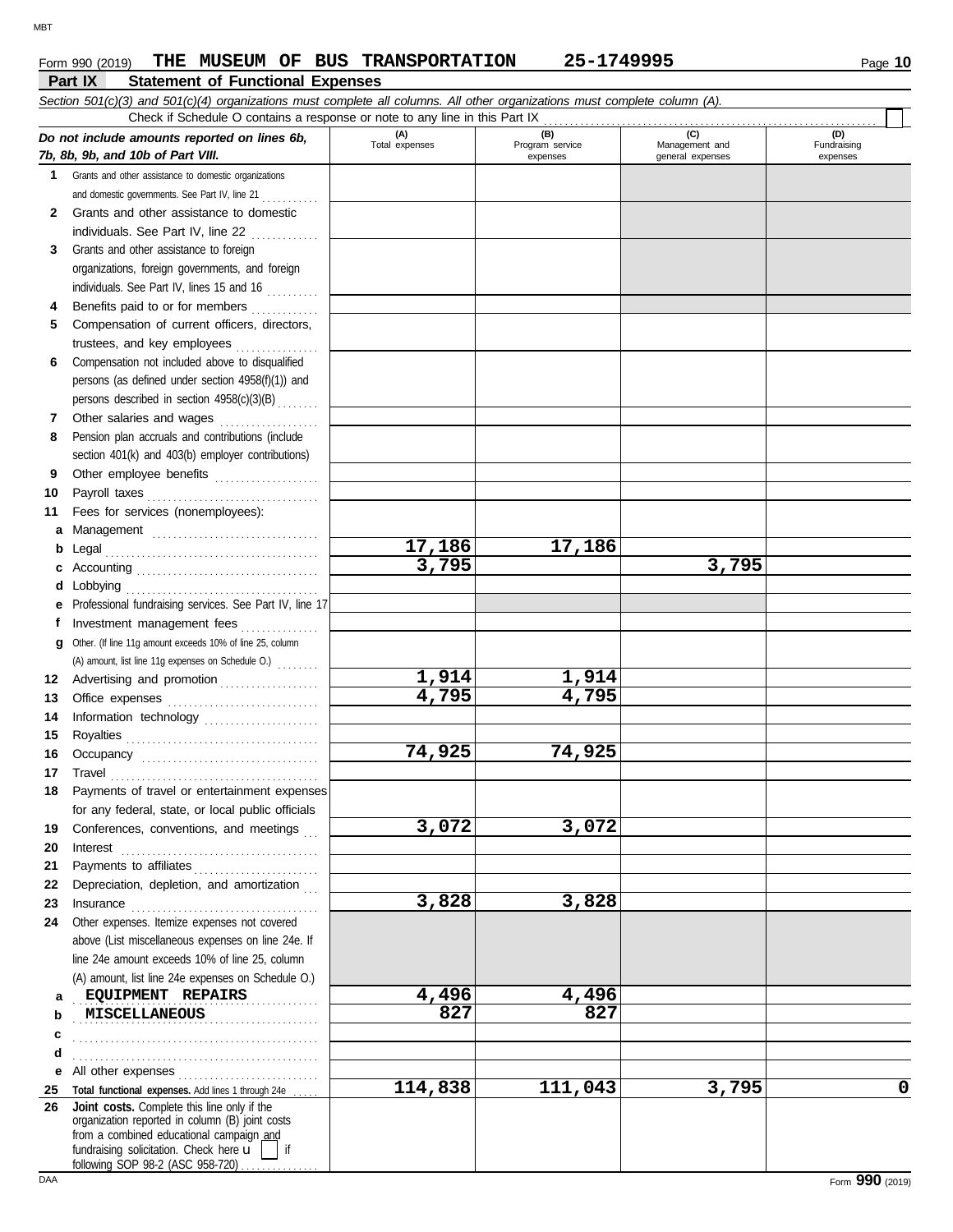|                      | Part X | <b>Balance Sheet</b>                                                                                                                                                                                                                 |                 |                   |                 |             |
|----------------------|--------|--------------------------------------------------------------------------------------------------------------------------------------------------------------------------------------------------------------------------------------|-----------------|-------------------|-----------------|-------------|
|                      |        |                                                                                                                                                                                                                                      |                 |                   |                 |             |
|                      |        |                                                                                                                                                                                                                                      |                 | (A)               |                 | (B)         |
|                      |        |                                                                                                                                                                                                                                      |                 | Beginning of year |                 | End of year |
|                      | 1      | Cash-non-interest-bearing                                                                                                                                                                                                            |                 | 39,542            | $\mathbf{1}$    |             |
|                      | 2      |                                                                                                                                                                                                                                      |                 | 179,474           | $\overline{2}$  |             |
|                      | 3      |                                                                                                                                                                                                                                      |                 |                   | 3               |             |
|                      | 4      | Accounts receivable, net                                                                                                                                                                                                             |                 |                   | 4               |             |
|                      | 5      | Loans and other receivables from any current or former officer, director,                                                                                                                                                            |                 |                   |                 |             |
|                      |        | trustee, key employee, creator or founder, substantial contributor, or 35%                                                                                                                                                           |                 |                   |                 |             |
|                      |        | controlled entity or family member of any of these persons                                                                                                                                                                           |                 |                   | 5               |             |
|                      | 6      | Loans and other receivables from other disqualified persons (as defined                                                                                                                                                              |                 |                   |                 |             |
|                      |        | under section 4958(f)(1)), and persons described in section 4958(c)(3)(B)                                                                                                                                                            |                 |                   | 6               |             |
| Assets               | 7      |                                                                                                                                                                                                                                      |                 |                   | $\overline{7}$  |             |
|                      | 8      | Inventories for sale or use                                                                                                                                                                                                          |                 |                   | 8               |             |
|                      | 9      | Prepaid expenses and deferred charges                                                                                                                                                                                                |                 | 112,501           | 9               |             |
|                      | 10a    | Land, buildings, and equipment: cost or other                                                                                                                                                                                        |                 |                   |                 |             |
|                      |        |                                                                                                                                                                                                                                      | 10a             |                   |                 |             |
|                      | b      | Less: accumulated depreciation                                                                                                                                                                                                       | 10 <sub>b</sub> | 411,983           | 10 <sub>c</sub> |             |
|                      | 11     |                                                                                                                                                                                                                                      |                 |                   | 11              |             |
|                      | 12     |                                                                                                                                                                                                                                      |                 |                   | 12              |             |
|                      | 13     |                                                                                                                                                                                                                                      |                 |                   | 13              |             |
|                      | 14     | Intangible assets                                                                                                                                                                                                                    |                 | 14                |                 |             |
|                      | 15     |                                                                                                                                                                                                                                      |                 |                   | 15              |             |
|                      | 16     |                                                                                                                                                                                                                                      |                 | 743,500           | 16              | 0           |
|                      | 17     |                                                                                                                                                                                                                                      |                 |                   | 17              |             |
|                      | 18     | Grants payable                                                                                                                                                                                                                       |                 |                   | 18              |             |
|                      | 19     | Deferred revenue <b>contract and the contract of the contract of the contract of the contract of the contract of the contract of the contract of the contract of the contract of the contract of the contract of the contract of</b> |                 | 19                |                 |             |
|                      | 20     |                                                                                                                                                                                                                                      |                 | 20                |                 |             |
|                      | 21     | Escrow or custodial account liability. Complete Part IV of Schedule D                                                                                                                                                                |                 |                   | 21              |             |
|                      | 22     | Loans and other payables to any current or former officer, director,                                                                                                                                                                 |                 |                   |                 |             |
|                      |        | trustee, key employee, creator or founder, substantial contributor, or 35%                                                                                                                                                           |                 |                   |                 |             |
| Liabilities          |        | controlled entity or family member of any of these persons                                                                                                                                                                           |                 |                   | 22              |             |
|                      | 23     |                                                                                                                                                                                                                                      |                 |                   | 23              |             |
|                      | 24     | Unsecured notes and loans payable to unrelated third parties                                                                                                                                                                         |                 |                   | 24              |             |
|                      | 25     | Other liabilities (including federal income tax, payables to related third                                                                                                                                                           |                 |                   |                 |             |
|                      |        | parties, and other liabilities not included on lines 17-24). Complete Part X                                                                                                                                                         |                 |                   |                 |             |
|                      |        | of Schedule D                                                                                                                                                                                                                        |                 |                   | 25              |             |
|                      | 26     |                                                                                                                                                                                                                                      |                 | $\mathbf 0$       | 26              | $\mathbf 0$ |
|                      |        | Organizations that follow FASB ASC 958, check here $\mathbf{u}$ $\overline{\mathbf{X}}$                                                                                                                                              |                 |                   |                 |             |
|                      |        | and complete lines 27, 28, 32, and 33.                                                                                                                                                                                               |                 |                   |                 |             |
|                      | 27     | Net assets without donor restrictions                                                                                                                                                                                                |                 | 743,500           | 27              |             |
|                      | 28     | Net assets with donor restrictions                                                                                                                                                                                                   |                 |                   | 28              |             |
| <b>Fund Balances</b> |        | Organizations that do not follow FASB ASC 958, check here u                                                                                                                                                                          |                 |                   |                 |             |
|                      |        | and complete lines 29 through 33.                                                                                                                                                                                                    |                 |                   |                 |             |
| Assets or            | 29     | Capital stock or trust principal, or current funds                                                                                                                                                                                   |                 |                   | 29              |             |
|                      | 30     | Paid-in or capital surplus, or land, building, or equipment fund                                                                                                                                                                     |                 |                   | 30              |             |
|                      | 31     | Retained earnings, endowment, accumulated income, or other funds                                                                                                                                                                     |                 |                   | 31              |             |
| ğ                    | 32     | Total net assets or fund balances                                                                                                                                                                                                    |                 | 743,500           | 32              | 0           |
|                      | 33     |                                                                                                                                                                                                                                      |                 | 743,500           | 33              | $\mathbf 0$ |

**THE MUSEUM OF BUS TRANSPORTATION 25-1749995**

Form 990 (2019)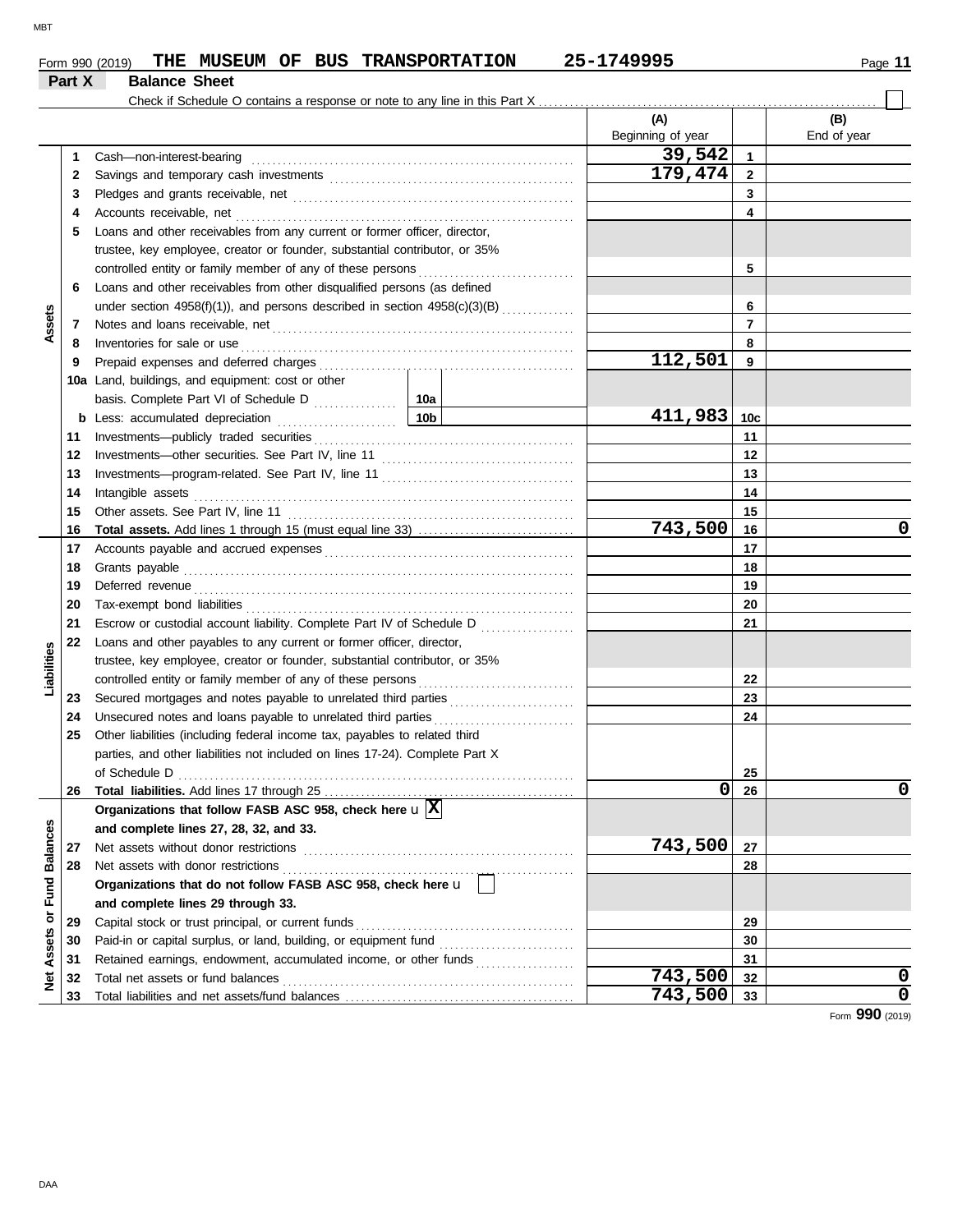|    | 25-1749995<br>Form 990 (2019) THE MUSEUM OF BUS TRANSPORTATION                                                                                                                                                                 |                         |                |            | Page 12 |  |  |
|----|--------------------------------------------------------------------------------------------------------------------------------------------------------------------------------------------------------------------------------|-------------------------|----------------|------------|---------|--|--|
|    | <b>Reconciliation of Net Assets</b><br>Part XI                                                                                                                                                                                 |                         |                |            |         |  |  |
|    |                                                                                                                                                                                                                                |                         |                |            | 図       |  |  |
|    |                                                                                                                                                                                                                                | $\mathbf{1}$            |                | 75,977     |         |  |  |
| 2  |                                                                                                                                                                                                                                | $\overline{2}$          |                | 114,838    |         |  |  |
| 3  | Revenue less expenses. Subtract line 2 from line 1                                                                                                                                                                             | $\overline{\mathbf{3}}$ |                | $-38,861$  |         |  |  |
| 4  |                                                                                                                                                                                                                                | $\overline{4}$          |                | 743,500    |         |  |  |
| 5  |                                                                                                                                                                                                                                | 5                       |                |            | 10,332  |  |  |
| 6  | 6                                                                                                                                                                                                                              |                         |                |            |         |  |  |
| 7  |                                                                                                                                                                                                                                | $\overline{7}$          |                |            |         |  |  |
| 8  | Prior period adjustments entertainments and adjustments of the contract of the contract of the contract of the contract of the contract of the contract of the contract of the contract of the contract of the contract of the | 8                       |                |            |         |  |  |
| 9  |                                                                                                                                                                                                                                | 9                       |                | $-714,971$ |         |  |  |
| 10 | Net assets or fund balances at end of year. Combine lines 3 through 9 (must equal Part X, line                                                                                                                                 |                         |                |            |         |  |  |
|    |                                                                                                                                                                                                                                | 10                      |                |            |         |  |  |
|    | <b>Financial Statements and Reporting</b><br>Part XII                                                                                                                                                                          |                         |                |            |         |  |  |
|    |                                                                                                                                                                                                                                |                         |                |            |         |  |  |
|    |                                                                                                                                                                                                                                |                         |                | Yes $ $    | No      |  |  |
| 1  | $ \mathbf{X} $ Accrual<br>Accounting method used to prepare the Form 990:<br>Cash<br>Other                                                                                                                                     |                         |                |            |         |  |  |
|    | If the organization changed its method of accounting from a prior year or checked "Other," explain in                                                                                                                          |                         |                |            |         |  |  |
|    | Schedule O.                                                                                                                                                                                                                    |                         |                |            |         |  |  |
|    | 2a Were the organization's financial statements compiled or reviewed by an independent accountant?                                                                                                                             |                         | 2a             | X          |         |  |  |
|    | If "Yes," check a box below to indicate whether the financial statements for the year were compiled or                                                                                                                         |                         |                |            |         |  |  |
|    | reviewed on a separate basis, consolidated basis, or both:                                                                                                                                                                     |                         |                |            |         |  |  |
|    | $ \mathbf{X} $ Separate basis<br>  Consolidated basis<br>  Both consolidated and separate basis                                                                                                                                |                         |                |            |         |  |  |
| b  | Were the organization's financial statements audited by an independent accountant?<br>Were the organization's financial statements audited by an independent accountant?                                                       |                         | 2 <sub>b</sub> |            | x       |  |  |
|    | If "Yes," check a box below to indicate whether the financial statements for the year were audited on a                                                                                                                        |                         |                |            |         |  |  |
|    | separate basis, consolidated basis, or both:                                                                                                                                                                                   |                         |                |            |         |  |  |
|    | Consolidated basis<br>  Both consolidated and separate basis<br>Separate basis                                                                                                                                                 |                         |                |            |         |  |  |
|    | c If "Yes" to line 2a or 2b, does the organization have a committee that assumes responsibility for oversight of                                                                                                               |                         |                |            |         |  |  |
|    | the audit, review, or compilation of its financial statements and selection of an independent accountant?                                                                                                                      |                         | 2c             | X          |         |  |  |
|    | If the organization changed either its oversight process or selection process during the tax year, explain on                                                                                                                  |                         |                |            |         |  |  |
|    | Schedule O.                                                                                                                                                                                                                    |                         |                |            |         |  |  |
|    | 3a As a result of a federal award, was the organization required to undergo an audit or audits as set forth in the                                                                                                             |                         |                |            |         |  |  |
|    | Single Audit Act and OMB Circular A-133?                                                                                                                                                                                       |                         | За             |            | x       |  |  |
|    | b If "Yes," did the organization undergo the required audit or audits? If the organization did not undergo the                                                                                                                 |                         |                |            |         |  |  |
|    | required audit or audits, explain why on Schedule O and describe any steps taken to undergo such audits                                                                                                                        |                         | 3 <sub>b</sub> |            |         |  |  |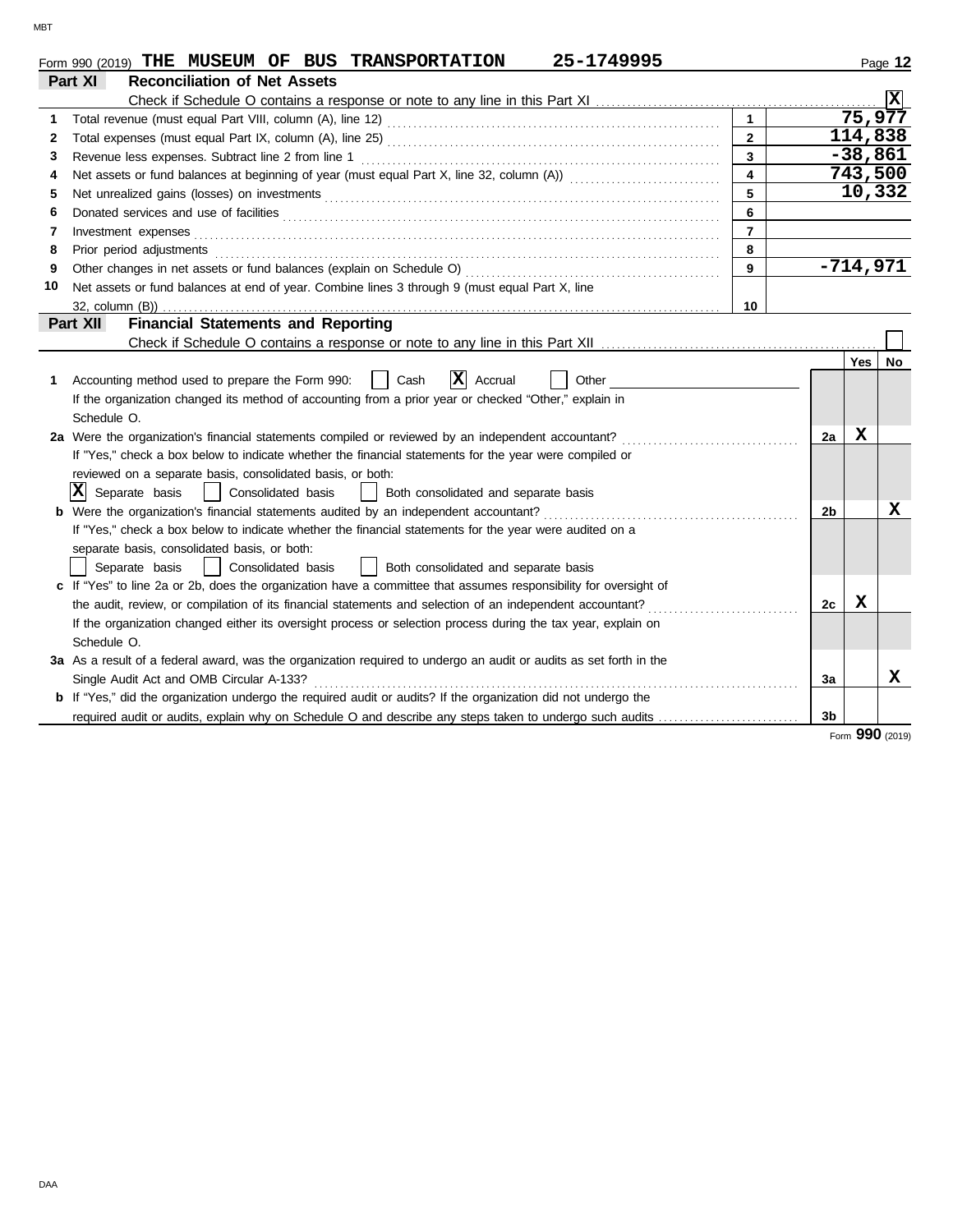|       |        | <b>SCHEDULE A</b>                     |                                                            | <b>Public Charity Status and Public Support</b>                                                                                                                                                                                                                                                                                                       |     |                                                      |                                        | OMB No. 1545-0047                    |
|-------|--------|---------------------------------------|------------------------------------------------------------|-------------------------------------------------------------------------------------------------------------------------------------------------------------------------------------------------------------------------------------------------------------------------------------------------------------------------------------------------------|-----|------------------------------------------------------|----------------------------------------|--------------------------------------|
|       |        | (Form 990 or 990-EZ)                  |                                                            | Complete if the organization is a section 501(c)(3) organization or a section 4947(a)(1) nonexempt charitable trust.                                                                                                                                                                                                                                  |     |                                                      |                                        | 19                                   |
|       |        | Department of the Treasury            |                                                            | La Attach to Form 990 or Form 990-EZ.                                                                                                                                                                                                                                                                                                                 |     |                                                      |                                        | Open to Public                       |
|       |        | Internal Revenue Service              |                                                            | <b>u</b> Go to <i>www.irs.gov/Form990</i> for instructions and the latest information.                                                                                                                                                                                                                                                                |     |                                                      |                                        | Inspection                           |
|       |        | Name of the organization              |                                                            | THE MUSEUM OF BUS TRANSPORTATION                                                                                                                                                                                                                                                                                                                      |     |                                                      | 25-1749995                             | Employer identification number       |
|       | Part I |                                       |                                                            | Reason for Public Charity Status (All organizations must complete this part.) See instructions.                                                                                                                                                                                                                                                       |     |                                                      |                                        |                                      |
|       |        |                                       |                                                            | The organization is not a private foundation because it is: (For lines 1 through 12, check only one box.)                                                                                                                                                                                                                                             |     |                                                      |                                        |                                      |
| 1     |        |                                       |                                                            | A church, convention of churches, or association of churches described in <b>section 170(b)(1)(A)(i).</b>                                                                                                                                                                                                                                             |     |                                                      |                                        |                                      |
| 2     |        |                                       |                                                            | A school described in section 170(b)(1)(A)(ii). (Attach Schedule E (Form 990 or 990-EZ).)                                                                                                                                                                                                                                                             |     |                                                      |                                        |                                      |
| 3     |        |                                       |                                                            | A hospital or a cooperative hospital service organization described in section 170(b)(1)(A)(iii).                                                                                                                                                                                                                                                     |     |                                                      |                                        |                                      |
| 4     |        | city, and state:                      |                                                            | A medical research organization operated in conjunction with a hospital described in section 170(b)(1)(A)(iii). Enter the hospital's name,                                                                                                                                                                                                            |     |                                                      |                                        |                                      |
| 5     |        |                                       |                                                            | An organization operated for the benefit of a college or university owned or operated by a governmental unit described in                                                                                                                                                                                                                             |     |                                                      |                                        |                                      |
| 6     |        |                                       | section 170(b)(1)(A)(iv). (Complete Part II.)              | A federal, state, or local government or governmental unit described in section 170(b)(1)(A)(v).                                                                                                                                                                                                                                                      |     |                                                      |                                        |                                      |
| 7     | X      |                                       | described in section 170(b)(1)(A)(vi). (Complete Part II.) | An organization that normally receives a substantial part of its support from a governmental unit or from the general public                                                                                                                                                                                                                          |     |                                                      |                                        |                                      |
| 8     |        |                                       |                                                            | A community trust described in section 170(b)(1)(A)(vi). (Complete Part II.)                                                                                                                                                                                                                                                                          |     |                                                      |                                        |                                      |
| 9     |        | university:                           |                                                            | An agricultural research organization described in section 170(b)(1)(A)(ix) operated in conjunction with a land-grant college<br>or university or a non-land-grant college of agriculture (see instructions). Enter the name, city, and state of the college or                                                                                       |     |                                                      |                                        |                                      |
| 10    |        |                                       |                                                            | An organization that normally receives: (1) more than 33 1/3% of its support from contributions, membership fees, and gross<br>receipts from activities related to its exempt functions—subject to certain exceptions, and (2) no more than 33 1/3% of its                                                                                            |     |                                                      |                                        |                                      |
|       |        |                                       |                                                            | support from gross investment income and unrelated business taxable income (less section 511 tax) from businesses                                                                                                                                                                                                                                     |     |                                                      |                                        |                                      |
|       |        |                                       |                                                            | acquired by the organization after June 30, 1975. See section 509(a)(2). (Complete Part III.)                                                                                                                                                                                                                                                         |     |                                                      |                                        |                                      |
| 11    |        |                                       |                                                            | An organization organized and operated exclusively to test for public safety. See section 509(a)(4).                                                                                                                                                                                                                                                  |     |                                                      |                                        |                                      |
| 12    |        |                                       |                                                            | An organization organized and operated exclusively for the benefit of, to perform the functions of, or to carry out the purposes<br>of one or more publicly supported organizations described in section 509(a)(1) or section 509(a)(2). See section 509(a)(3).                                                                                       |     |                                                      |                                        |                                      |
|       |        |                                       |                                                            | Check the box in lines 12a through 12d that describes the type of supporting organization and complete lines 12e, 12f, and 12g.                                                                                                                                                                                                                       |     |                                                      |                                        |                                      |
|       | a      |                                       |                                                            | Type I. A supporting organization operated, supervised, or controlled by its supported organization(s), typically by giving<br>the supported organization(s) the power to regularly appoint or elect a majority of the directors or trustees of the                                                                                                   |     |                                                      |                                        |                                      |
|       | b      |                                       |                                                            | supporting organization. You must complete Part IV, Sections A and B.<br>Type II. A supporting organization supervised or controlled in connection with its supported organization(s), by having                                                                                                                                                      |     |                                                      |                                        |                                      |
|       |        |                                       |                                                            | control or management of the supporting organization vested in the same persons that control or manage the supported<br>organization(s). You must complete Part IV, Sections A and C.                                                                                                                                                                 |     |                                                      |                                        |                                      |
|       | c      |                                       |                                                            | Type III functionally integrated. A supporting organization operated in connection with, and functionally integrated with,                                                                                                                                                                                                                            |     |                                                      |                                        |                                      |
|       |        |                                       |                                                            | its supported organization(s) (see instructions). You must complete Part IV, Sections A, D, and E.                                                                                                                                                                                                                                                    |     |                                                      |                                        |                                      |
|       | d      |                                       |                                                            | Type III non-functionally integrated. A supporting organization operated in connection with its supported organization(s)<br>that is not functionally integrated. The organization generally must satisfy a distribution requirement and an attentiveness<br>requirement (see instructions). You must complete Part IV, Sections A and D, and Part V. |     |                                                      |                                        |                                      |
|       | е      |                                       |                                                            | Check this box if the organization received a written determination from the IRS that it is a Type I, Type II, Type III                                                                                                                                                                                                                               |     |                                                      |                                        |                                      |
|       |        |                                       |                                                            | functionally integrated, or Type III non-functionally integrated supporting organization.                                                                                                                                                                                                                                                             |     |                                                      |                                        |                                      |
|       | f      |                                       | Enter the number of supported organizations                |                                                                                                                                                                                                                                                                                                                                                       |     |                                                      |                                        |                                      |
|       | g      |                                       |                                                            | Provide the following information about the supported organization(s).                                                                                                                                                                                                                                                                                |     |                                                      |                                        |                                      |
|       |        | (i) Name of supported<br>organization | (ii) EIN                                                   | (iii) Type of organization<br>(described on lines 1-10                                                                                                                                                                                                                                                                                                |     | (iv) Is the organization<br>listed in your governing | (v) Amount of monetary<br>support (see | (vi) Amount of<br>other support (see |
|       |        |                                       |                                                            | above (see instructions))                                                                                                                                                                                                                                                                                                                             |     | document?                                            | instructions)                          | instructions)                        |
| (A)   |        |                                       |                                                            |                                                                                                                                                                                                                                                                                                                                                       | Yes | No                                                   |                                        |                                      |
|       |        |                                       |                                                            |                                                                                                                                                                                                                                                                                                                                                       |     |                                                      |                                        |                                      |
| (B)   |        |                                       |                                                            |                                                                                                                                                                                                                                                                                                                                                       |     |                                                      |                                        |                                      |
| (C)   |        |                                       |                                                            |                                                                                                                                                                                                                                                                                                                                                       |     |                                                      |                                        |                                      |
| (D)   |        |                                       |                                                            |                                                                                                                                                                                                                                                                                                                                                       |     |                                                      |                                        |                                      |
| (E)   |        |                                       |                                                            |                                                                                                                                                                                                                                                                                                                                                       |     |                                                      |                                        |                                      |
|       |        |                                       |                                                            |                                                                                                                                                                                                                                                                                                                                                       |     |                                                      |                                        |                                      |
| Total |        |                                       |                                                            |                                                                                                                                                                                                                                                                                                                                                       |     |                                                      |                                        |                                      |

**For Paperwork Reduction Act Notice, see the Instructions for Form 990 or 990-EZ.**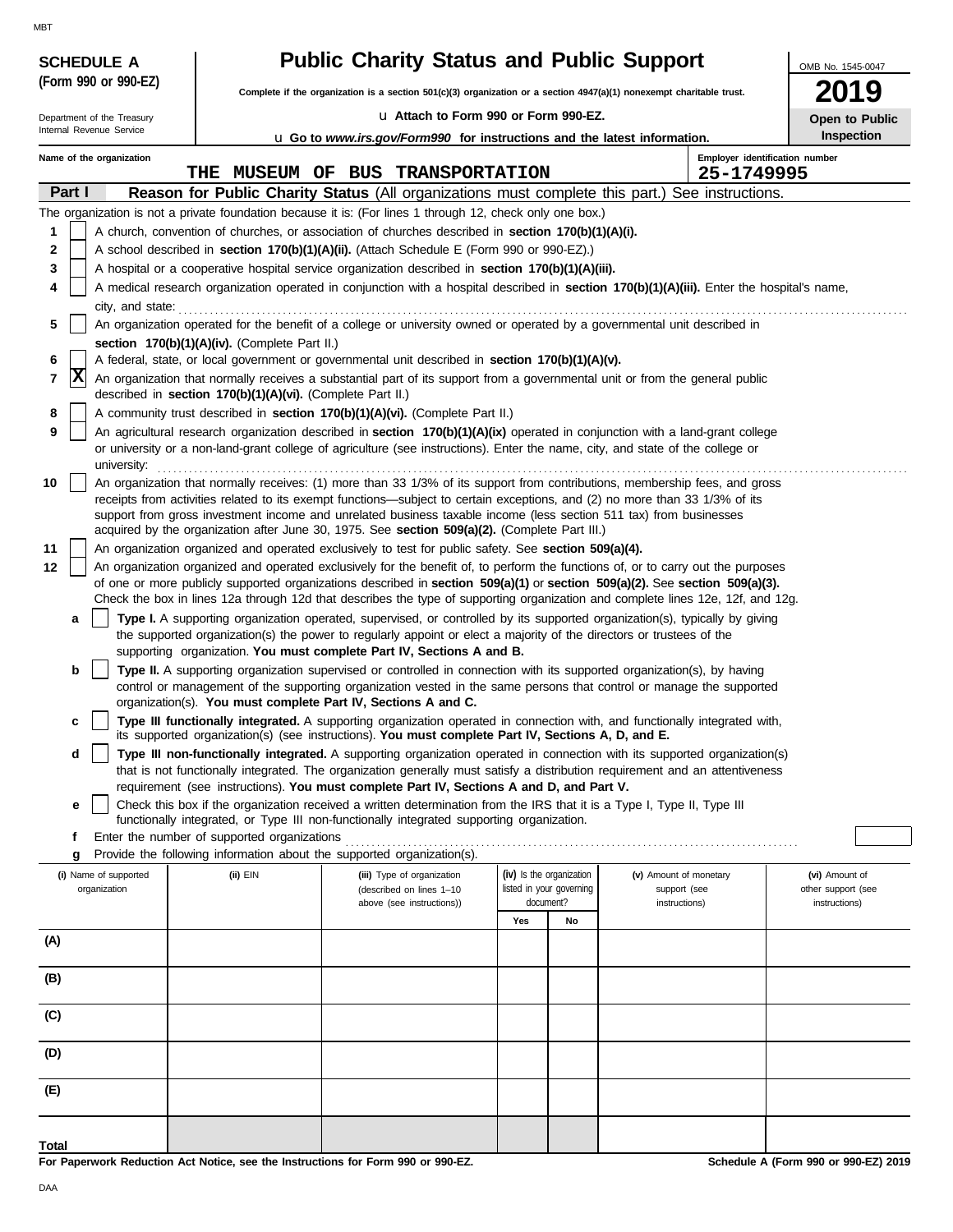(Complete only if you checked the box on line 5, 7, or 8 of Part I or if the organization failed to qualify under **Part II** Support Schedule for Organizations Described in Sections 170(b)(1)(A)(iv) and 170(b)(1)(A)(vi) Part III. If the organization fails to qualify under the tests listed below, please complete Part III.)

|        | <b>Section A. Public Support</b>                                                                                                                                                                                               |                 |                 |                 |                 |               |                                          |
|--------|--------------------------------------------------------------------------------------------------------------------------------------------------------------------------------------------------------------------------------|-----------------|-----------------|-----------------|-----------------|---------------|------------------------------------------|
|        | Calendar year (or fiscal year beginning in)<br>$\mathbf{u}$                                                                                                                                                                    | (a) 2015        | (b) 2016        | (c) 2017        | $(d)$ 2018      | (e) $2019$    | (f) Total                                |
| 1      | Gifts, grants, contributions, and<br>membership fees received. (Do not<br>include any "unusual grants.")                                                                                                                       | 13,178          | 26,218          | 58,184          | 42,346          | 48,460        | 188,386                                  |
| 2      | Tax revenues levied for the<br>organization's benefit and either paid<br>to or expended on its behalf                                                                                                                          |                 |                 |                 |                 |               |                                          |
| 3      | The value of services or facilities<br>furnished by a governmental unit to the<br>organization without charge                                                                                                                  |                 |                 |                 |                 |               |                                          |
| 4      | Total. Add lines 1 through 3                                                                                                                                                                                                   | 13, 178         | 26,218          | 58,184          | 42,346          | 48,460        | 188,386                                  |
| 5      | The portion of total contributions by<br>each person (other than a<br>governmental unit or publicly<br>supported organization) included on<br>line 1 that exceeds 2% of the amount                                             |                 |                 |                 |                 |               |                                          |
|        | shown on line 11, column (f) $\ldots$                                                                                                                                                                                          |                 |                 |                 |                 |               | 52,734                                   |
| 6      | Public support. Subtract line 5 from line 4.                                                                                                                                                                                   |                 |                 |                 |                 |               | 135,652                                  |
|        | <b>Section B. Total Support</b><br>Calendar year (or fiscal year beginning in)                                                                                                                                                 |                 |                 |                 |                 |               |                                          |
|        | $\mathbf{u}$                                                                                                                                                                                                                   | (a) 2015        | (b) 2016        | (c) 2017        | $(d)$ 2018      | (e) $2019$    | (f) Total                                |
| 7<br>8 | Amounts from line 4<br><u> 1966 - Alexandr Steinberg, ameri</u> kan<br>Gross income from interest, dividends,<br>payments received on securities loans,<br>rents, royalties, and income from<br>similar sources                | 13,178<br>3,920 | 26,218<br>1,921 | 58,184<br>2,791 | 42,346<br>1,991 | 48,460<br>961 | 188,386<br>11,584                        |
| 9      | Net income from unrelated business<br>activities, whether or not the business                                                                                                                                                  |                 |                 |                 |                 |               |                                          |
| 10     | Other income. Do not include gain or<br>loss from the sale of capital assets<br>(Explain in Part VI.)                                                                                                                          |                 |                 |                 |                 |               |                                          |
| 11     | Total support. Add lines 7 through 10                                                                                                                                                                                          |                 |                 |                 |                 |               | 199,970                                  |
| 12     |                                                                                                                                                                                                                                |                 |                 |                 |                 | 12            | 103,939                                  |
| 13     | First five years. If the Form 990 is for the organization's first, second, third, fourth, or fifth tax year as a section 501(c)(3)                                                                                             |                 |                 |                 |                 |               |                                          |
|        |                                                                                                                                                                                                                                |                 |                 |                 |                 |               |                                          |
|        | Section C. Computation of Public Support Percentage                                                                                                                                                                            |                 |                 |                 |                 |               |                                          |
| 14     | Public support percentage for 2019 (line 6, column (f) divided by line 11, column (f)) [[[[[[[[[[[[[[[[[[[[[[                                                                                                                  |                 |                 |                 |                 | 14            | 67.84%                                   |
| 15     |                                                                                                                                                                                                                                |                 |                 |                 |                 | 15            | 62.52%                                   |
| 16а    | 33 1/3% support test-2019. If the organization did not check the box on line 13, and line 14 is 33 1/3% or more, check this                                                                                                    |                 |                 |                 |                 |               |                                          |
|        | box and stop here. The organization qualifies as a publicly supported organization                                                                                                                                             |                 |                 |                 |                 |               | $\blacktriangleright$ $\boxed{\text{X}}$ |
| b      | 33 1/3% support test-2018. If the organization did not check a box on line 13 or 16a, and line 15 is 33 1/3% or more, check                                                                                                    |                 |                 |                 |                 |               |                                          |
| 17a    | 10%-facts-and-circumstances test-2019. If the organization did not check a box on line 13, 16a, or 16b, and line 14 is                                                                                                         |                 |                 |                 |                 |               |                                          |
|        | 10% or more, and if the organization meets the "facts-and-circumstances" test, check this box and stop here. Explain in                                                                                                        |                 |                 |                 |                 |               |                                          |
|        | Part VI how the organization meets the "facts-and-circumstances" test. The organization qualifies as a publicly supported<br>organization                                                                                      |                 |                 |                 |                 |               |                                          |
| b      | 10%-facts-and-circumstances test-2018. If the organization did not check a box on line 13, 16a, 16b, or 17a, and line                                                                                                          |                 |                 |                 |                 |               |                                          |
|        | 15 is 10% or more, and if the organization meets the "facts-and-circumstances" test, check this box and stop here.                                                                                                             |                 |                 |                 |                 |               |                                          |
|        | Explain in Part VI how the organization meets the "facts-and-circumstances" test. The organization qualifies as a publicly                                                                                                     |                 |                 |                 |                 |               |                                          |
|        | supported organization with the contract of the contract or contract or contract or contract or contract or contract or contract or contract or contract or contract or contract or contract or contract or contract or contra |                 |                 |                 |                 |               |                                          |
| 18     | Private foundation. If the organization did not check a box on line 13, 16a, 16b, 17a, or 17b, check this box and see                                                                                                          |                 |                 |                 |                 |               |                                          |
|        | $instructions$                                                                                                                                                                                                                 |                 |                 |                 |                 |               |                                          |
|        |                                                                                                                                                                                                                                |                 |                 |                 |                 |               |                                          |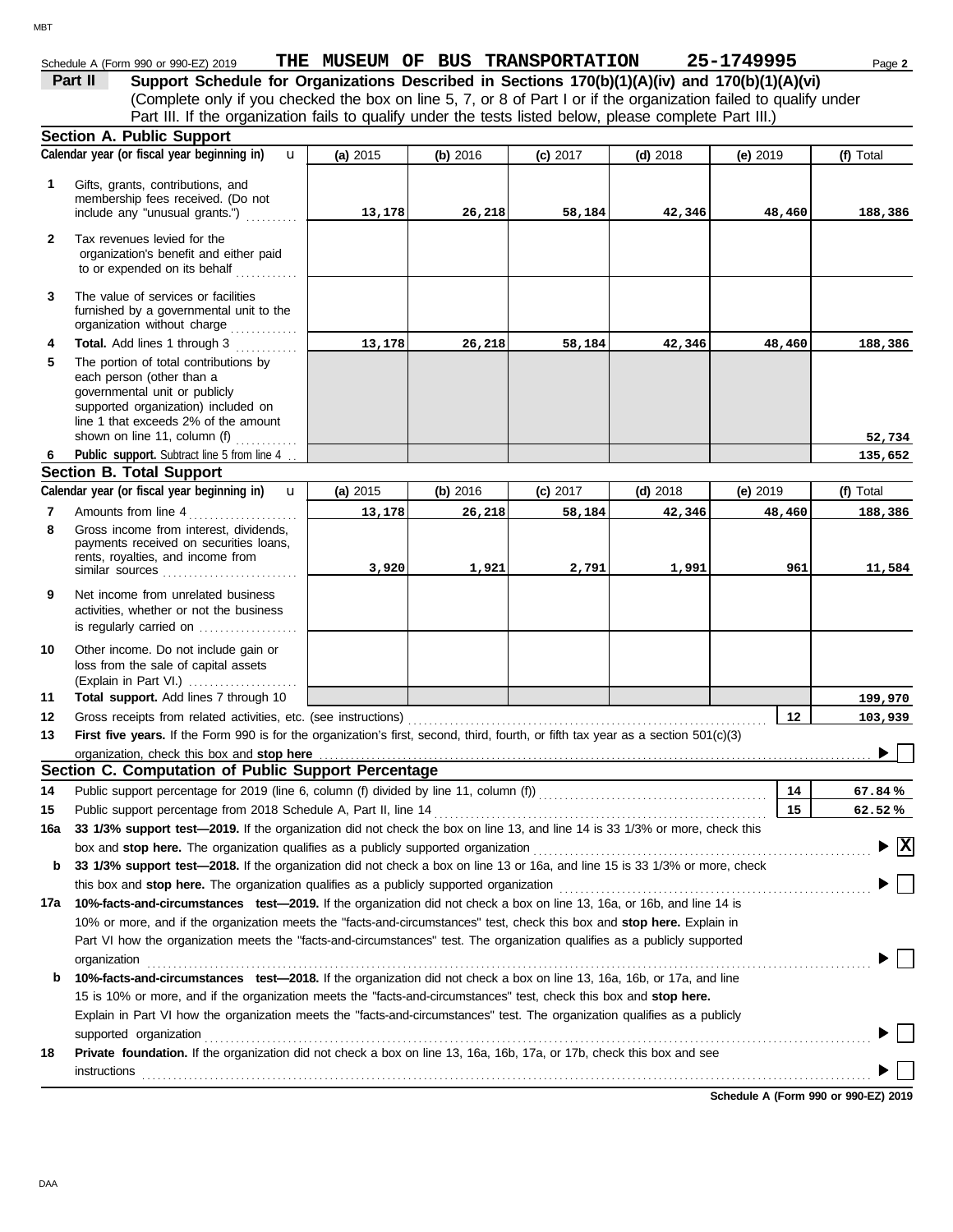| 25-1749995<br>THE MUSEUM OF BUS TRANSPORTATION<br>Schedule A (Form 990 or 990-EZ) 2019<br>Part III<br>Support Schedule for Organizations Described in Section 509(a)(2)<br>(Complete only if you checked the box on line 10 of Part I or if the organization failed to qualify under Part II.<br>If the organization fails to qualify under the tests listed below, please complete Part II.)<br><b>Section A. Public Support</b><br>Calendar year (or fiscal year beginning in)<br>$\mathbf{u}$<br>(a) 2015<br>(b) 2016<br>$(c)$ 2017<br>$(d)$ 2018<br>(e) $2019$<br>(f) Total<br>Gifts, grants, contributions, and membership fees<br>1<br>received. (Do not include any "unusual grants.")<br>Gross receipts from admissions, merchandise<br>$\mathbf{2}$<br>sold or services performed, or facilities<br>furnished in any activity that is related to the<br>organization's tax-exempt purpose<br>Gross receipts from activities that are not an<br>3<br>unrelated trade or business under section 513<br>Tax revenues levied for the<br>4<br>organization's benefit and either paid<br>to or expended on its behalf<br>The value of services or facilities<br>5<br>furnished by a governmental unit to the<br>organization without charge<br>Total. Add lines 1 through 5<br>6<br>7a Amounts included on lines 1, 2, and 3<br>received from disqualified persons<br>Amounts included on lines 2 and 3<br>b<br>received from other than disqualified<br>persons that exceed the greater of \$5,000<br>or 1% of the amount on line 13 for the year<br>Add lines 7a and 7b<br>Public support. (Subtract line 7c from<br>8<br>line $6.$ )<br><b>Section B. Total Support</b><br>Calendar year (or fiscal year beginning in)<br>$\mathbf{u}$<br>(a) 2015<br>(b) 2016<br>(c) 2017<br>$(d)$ 2018<br>(e) 2019<br>(f) Total<br>Amounts from line 6<br>9<br><b>10a</b> Gross income from interest, dividends,<br>payments received on securities loans, rents,<br>royalties, and income from similar sources<br><b>b</b> Unrelated business taxable income (less<br>section 511 taxes) from businesses<br>acquired after June 30, 1975<br>c<br>Net income from unrelated business<br>activities not included in line 10b, whether<br>or not the business is regularly carried on<br>Other income. Do not include gain or<br>loss from the sale of capital assets<br>(Explain in Part VI.)<br>Total support. (Add lines 9, 10c, 11,<br>and 12.) $\qquad \qquad$<br>First five years. If the Form 990 is for the organization's first, second, third, fourth, or fifth tax year as a section 501(c)(3)<br>organization, check this box and stop here<br>Section C. Computation of Public Support Percentage<br>15<br>16<br>Section D. Computation of Investment Income Percentage<br>17<br>18<br>33 1/3% support tests-2019. If the organization did not check the box on line 14, and line 15 is more than 33 1/3%, and line | /IBT |  |  |  |        |
|------------------------------------------------------------------------------------------------------------------------------------------------------------------------------------------------------------------------------------------------------------------------------------------------------------------------------------------------------------------------------------------------------------------------------------------------------------------------------------------------------------------------------------------------------------------------------------------------------------------------------------------------------------------------------------------------------------------------------------------------------------------------------------------------------------------------------------------------------------------------------------------------------------------------------------------------------------------------------------------------------------------------------------------------------------------------------------------------------------------------------------------------------------------------------------------------------------------------------------------------------------------------------------------------------------------------------------------------------------------------------------------------------------------------------------------------------------------------------------------------------------------------------------------------------------------------------------------------------------------------------------------------------------------------------------------------------------------------------------------------------------------------------------------------------------------------------------------------------------------------------------------------------------------------------------------------------------------------------------------------------------------------------------------------------------------------------------------------------------------------------------------------------------------------------------------------------------------------------------------------------------------------------------------------------------------------------------------------------------------------------------------------------------------------------------------------------------------------------------------------------------------------------------------------------------------------------------------------------------------------------------------------------------------------------------------------------------------------------------------------------------------------------------------------------------------------------------------------------------------------------------------------------------------------|------|--|--|--|--------|
|                                                                                                                                                                                                                                                                                                                                                                                                                                                                                                                                                                                                                                                                                                                                                                                                                                                                                                                                                                                                                                                                                                                                                                                                                                                                                                                                                                                                                                                                                                                                                                                                                                                                                                                                                                                                                                                                                                                                                                                                                                                                                                                                                                                                                                                                                                                                                                                                                                                                                                                                                                                                                                                                                                                                                                                                                                                                                                                        |      |  |  |  | Page 3 |
|                                                                                                                                                                                                                                                                                                                                                                                                                                                                                                                                                                                                                                                                                                                                                                                                                                                                                                                                                                                                                                                                                                                                                                                                                                                                                                                                                                                                                                                                                                                                                                                                                                                                                                                                                                                                                                                                                                                                                                                                                                                                                                                                                                                                                                                                                                                                                                                                                                                                                                                                                                                                                                                                                                                                                                                                                                                                                                                        |      |  |  |  |        |
|                                                                                                                                                                                                                                                                                                                                                                                                                                                                                                                                                                                                                                                                                                                                                                                                                                                                                                                                                                                                                                                                                                                                                                                                                                                                                                                                                                                                                                                                                                                                                                                                                                                                                                                                                                                                                                                                                                                                                                                                                                                                                                                                                                                                                                                                                                                                                                                                                                                                                                                                                                                                                                                                                                                                                                                                                                                                                                                        |      |  |  |  |        |
|                                                                                                                                                                                                                                                                                                                                                                                                                                                                                                                                                                                                                                                                                                                                                                                                                                                                                                                                                                                                                                                                                                                                                                                                                                                                                                                                                                                                                                                                                                                                                                                                                                                                                                                                                                                                                                                                                                                                                                                                                                                                                                                                                                                                                                                                                                                                                                                                                                                                                                                                                                                                                                                                                                                                                                                                                                                                                                                        |      |  |  |  |        |
|                                                                                                                                                                                                                                                                                                                                                                                                                                                                                                                                                                                                                                                                                                                                                                                                                                                                                                                                                                                                                                                                                                                                                                                                                                                                                                                                                                                                                                                                                                                                                                                                                                                                                                                                                                                                                                                                                                                                                                                                                                                                                                                                                                                                                                                                                                                                                                                                                                                                                                                                                                                                                                                                                                                                                                                                                                                                                                                        |      |  |  |  |        |
|                                                                                                                                                                                                                                                                                                                                                                                                                                                                                                                                                                                                                                                                                                                                                                                                                                                                                                                                                                                                                                                                                                                                                                                                                                                                                                                                                                                                                                                                                                                                                                                                                                                                                                                                                                                                                                                                                                                                                                                                                                                                                                                                                                                                                                                                                                                                                                                                                                                                                                                                                                                                                                                                                                                                                                                                                                                                                                                        |      |  |  |  |        |
|                                                                                                                                                                                                                                                                                                                                                                                                                                                                                                                                                                                                                                                                                                                                                                                                                                                                                                                                                                                                                                                                                                                                                                                                                                                                                                                                                                                                                                                                                                                                                                                                                                                                                                                                                                                                                                                                                                                                                                                                                                                                                                                                                                                                                                                                                                                                                                                                                                                                                                                                                                                                                                                                                                                                                                                                                                                                                                                        |      |  |  |  |        |
|                                                                                                                                                                                                                                                                                                                                                                                                                                                                                                                                                                                                                                                                                                                                                                                                                                                                                                                                                                                                                                                                                                                                                                                                                                                                                                                                                                                                                                                                                                                                                                                                                                                                                                                                                                                                                                                                                                                                                                                                                                                                                                                                                                                                                                                                                                                                                                                                                                                                                                                                                                                                                                                                                                                                                                                                                                                                                                                        |      |  |  |  |        |
|                                                                                                                                                                                                                                                                                                                                                                                                                                                                                                                                                                                                                                                                                                                                                                                                                                                                                                                                                                                                                                                                                                                                                                                                                                                                                                                                                                                                                                                                                                                                                                                                                                                                                                                                                                                                                                                                                                                                                                                                                                                                                                                                                                                                                                                                                                                                                                                                                                                                                                                                                                                                                                                                                                                                                                                                                                                                                                                        |      |  |  |  |        |
|                                                                                                                                                                                                                                                                                                                                                                                                                                                                                                                                                                                                                                                                                                                                                                                                                                                                                                                                                                                                                                                                                                                                                                                                                                                                                                                                                                                                                                                                                                                                                                                                                                                                                                                                                                                                                                                                                                                                                                                                                                                                                                                                                                                                                                                                                                                                                                                                                                                                                                                                                                                                                                                                                                                                                                                                                                                                                                                        |      |  |  |  |        |
|                                                                                                                                                                                                                                                                                                                                                                                                                                                                                                                                                                                                                                                                                                                                                                                                                                                                                                                                                                                                                                                                                                                                                                                                                                                                                                                                                                                                                                                                                                                                                                                                                                                                                                                                                                                                                                                                                                                                                                                                                                                                                                                                                                                                                                                                                                                                                                                                                                                                                                                                                                                                                                                                                                                                                                                                                                                                                                                        |      |  |  |  |        |
|                                                                                                                                                                                                                                                                                                                                                                                                                                                                                                                                                                                                                                                                                                                                                                                                                                                                                                                                                                                                                                                                                                                                                                                                                                                                                                                                                                                                                                                                                                                                                                                                                                                                                                                                                                                                                                                                                                                                                                                                                                                                                                                                                                                                                                                                                                                                                                                                                                                                                                                                                                                                                                                                                                                                                                                                                                                                                                                        |      |  |  |  |        |
|                                                                                                                                                                                                                                                                                                                                                                                                                                                                                                                                                                                                                                                                                                                                                                                                                                                                                                                                                                                                                                                                                                                                                                                                                                                                                                                                                                                                                                                                                                                                                                                                                                                                                                                                                                                                                                                                                                                                                                                                                                                                                                                                                                                                                                                                                                                                                                                                                                                                                                                                                                                                                                                                                                                                                                                                                                                                                                                        |      |  |  |  |        |
|                                                                                                                                                                                                                                                                                                                                                                                                                                                                                                                                                                                                                                                                                                                                                                                                                                                                                                                                                                                                                                                                                                                                                                                                                                                                                                                                                                                                                                                                                                                                                                                                                                                                                                                                                                                                                                                                                                                                                                                                                                                                                                                                                                                                                                                                                                                                                                                                                                                                                                                                                                                                                                                                                                                                                                                                                                                                                                                        |      |  |  |  |        |
|                                                                                                                                                                                                                                                                                                                                                                                                                                                                                                                                                                                                                                                                                                                                                                                                                                                                                                                                                                                                                                                                                                                                                                                                                                                                                                                                                                                                                                                                                                                                                                                                                                                                                                                                                                                                                                                                                                                                                                                                                                                                                                                                                                                                                                                                                                                                                                                                                                                                                                                                                                                                                                                                                                                                                                                                                                                                                                                        |      |  |  |  |        |
|                                                                                                                                                                                                                                                                                                                                                                                                                                                                                                                                                                                                                                                                                                                                                                                                                                                                                                                                                                                                                                                                                                                                                                                                                                                                                                                                                                                                                                                                                                                                                                                                                                                                                                                                                                                                                                                                                                                                                                                                                                                                                                                                                                                                                                                                                                                                                                                                                                                                                                                                                                                                                                                                                                                                                                                                                                                                                                                        |      |  |  |  |        |
|                                                                                                                                                                                                                                                                                                                                                                                                                                                                                                                                                                                                                                                                                                                                                                                                                                                                                                                                                                                                                                                                                                                                                                                                                                                                                                                                                                                                                                                                                                                                                                                                                                                                                                                                                                                                                                                                                                                                                                                                                                                                                                                                                                                                                                                                                                                                                                                                                                                                                                                                                                                                                                                                                                                                                                                                                                                                                                                        |      |  |  |  |        |
|                                                                                                                                                                                                                                                                                                                                                                                                                                                                                                                                                                                                                                                                                                                                                                                                                                                                                                                                                                                                                                                                                                                                                                                                                                                                                                                                                                                                                                                                                                                                                                                                                                                                                                                                                                                                                                                                                                                                                                                                                                                                                                                                                                                                                                                                                                                                                                                                                                                                                                                                                                                                                                                                                                                                                                                                                                                                                                                        |      |  |  |  |        |
|                                                                                                                                                                                                                                                                                                                                                                                                                                                                                                                                                                                                                                                                                                                                                                                                                                                                                                                                                                                                                                                                                                                                                                                                                                                                                                                                                                                                                                                                                                                                                                                                                                                                                                                                                                                                                                                                                                                                                                                                                                                                                                                                                                                                                                                                                                                                                                                                                                                                                                                                                                                                                                                                                                                                                                                                                                                                                                                        |      |  |  |  |        |
|                                                                                                                                                                                                                                                                                                                                                                                                                                                                                                                                                                                                                                                                                                                                                                                                                                                                                                                                                                                                                                                                                                                                                                                                                                                                                                                                                                                                                                                                                                                                                                                                                                                                                                                                                                                                                                                                                                                                                                                                                                                                                                                                                                                                                                                                                                                                                                                                                                                                                                                                                                                                                                                                                                                                                                                                                                                                                                                        |      |  |  |  |        |
|                                                                                                                                                                                                                                                                                                                                                                                                                                                                                                                                                                                                                                                                                                                                                                                                                                                                                                                                                                                                                                                                                                                                                                                                                                                                                                                                                                                                                                                                                                                                                                                                                                                                                                                                                                                                                                                                                                                                                                                                                                                                                                                                                                                                                                                                                                                                                                                                                                                                                                                                                                                                                                                                                                                                                                                                                                                                                                                        |      |  |  |  |        |
|                                                                                                                                                                                                                                                                                                                                                                                                                                                                                                                                                                                                                                                                                                                                                                                                                                                                                                                                                                                                                                                                                                                                                                                                                                                                                                                                                                                                                                                                                                                                                                                                                                                                                                                                                                                                                                                                                                                                                                                                                                                                                                                                                                                                                                                                                                                                                                                                                                                                                                                                                                                                                                                                                                                                                                                                                                                                                                                        |      |  |  |  |        |
|                                                                                                                                                                                                                                                                                                                                                                                                                                                                                                                                                                                                                                                                                                                                                                                                                                                                                                                                                                                                                                                                                                                                                                                                                                                                                                                                                                                                                                                                                                                                                                                                                                                                                                                                                                                                                                                                                                                                                                                                                                                                                                                                                                                                                                                                                                                                                                                                                                                                                                                                                                                                                                                                                                                                                                                                                                                                                                                        |      |  |  |  |        |
|                                                                                                                                                                                                                                                                                                                                                                                                                                                                                                                                                                                                                                                                                                                                                                                                                                                                                                                                                                                                                                                                                                                                                                                                                                                                                                                                                                                                                                                                                                                                                                                                                                                                                                                                                                                                                                                                                                                                                                                                                                                                                                                                                                                                                                                                                                                                                                                                                                                                                                                                                                                                                                                                                                                                                                                                                                                                                                                        | 11   |  |  |  |        |
|                                                                                                                                                                                                                                                                                                                                                                                                                                                                                                                                                                                                                                                                                                                                                                                                                                                                                                                                                                                                                                                                                                                                                                                                                                                                                                                                                                                                                                                                                                                                                                                                                                                                                                                                                                                                                                                                                                                                                                                                                                                                                                                                                                                                                                                                                                                                                                                                                                                                                                                                                                                                                                                                                                                                                                                                                                                                                                                        | 12   |  |  |  |        |
|                                                                                                                                                                                                                                                                                                                                                                                                                                                                                                                                                                                                                                                                                                                                                                                                                                                                                                                                                                                                                                                                                                                                                                                                                                                                                                                                                                                                                                                                                                                                                                                                                                                                                                                                                                                                                                                                                                                                                                                                                                                                                                                                                                                                                                                                                                                                                                                                                                                                                                                                                                                                                                                                                                                                                                                                                                                                                                                        | 13   |  |  |  |        |
|                                                                                                                                                                                                                                                                                                                                                                                                                                                                                                                                                                                                                                                                                                                                                                                                                                                                                                                                                                                                                                                                                                                                                                                                                                                                                                                                                                                                                                                                                                                                                                                                                                                                                                                                                                                                                                                                                                                                                                                                                                                                                                                                                                                                                                                                                                                                                                                                                                                                                                                                                                                                                                                                                                                                                                                                                                                                                                                        | 14   |  |  |  |        |
|                                                                                                                                                                                                                                                                                                                                                                                                                                                                                                                                                                                                                                                                                                                                                                                                                                                                                                                                                                                                                                                                                                                                                                                                                                                                                                                                                                                                                                                                                                                                                                                                                                                                                                                                                                                                                                                                                                                                                                                                                                                                                                                                                                                                                                                                                                                                                                                                                                                                                                                                                                                                                                                                                                                                                                                                                                                                                                                        |      |  |  |  |        |
|                                                                                                                                                                                                                                                                                                                                                                                                                                                                                                                                                                                                                                                                                                                                                                                                                                                                                                                                                                                                                                                                                                                                                                                                                                                                                                                                                                                                                                                                                                                                                                                                                                                                                                                                                                                                                                                                                                                                                                                                                                                                                                                                                                                                                                                                                                                                                                                                                                                                                                                                                                                                                                                                                                                                                                                                                                                                                                                        |      |  |  |  |        |
|                                                                                                                                                                                                                                                                                                                                                                                                                                                                                                                                                                                                                                                                                                                                                                                                                                                                                                                                                                                                                                                                                                                                                                                                                                                                                                                                                                                                                                                                                                                                                                                                                                                                                                                                                                                                                                                                                                                                                                                                                                                                                                                                                                                                                                                                                                                                                                                                                                                                                                                                                                                                                                                                                                                                                                                                                                                                                                                        | 15   |  |  |  | %      |
|                                                                                                                                                                                                                                                                                                                                                                                                                                                                                                                                                                                                                                                                                                                                                                                                                                                                                                                                                                                                                                                                                                                                                                                                                                                                                                                                                                                                                                                                                                                                                                                                                                                                                                                                                                                                                                                                                                                                                                                                                                                                                                                                                                                                                                                                                                                                                                                                                                                                                                                                                                                                                                                                                                                                                                                                                                                                                                                        | 16   |  |  |  | %      |
|                                                                                                                                                                                                                                                                                                                                                                                                                                                                                                                                                                                                                                                                                                                                                                                                                                                                                                                                                                                                                                                                                                                                                                                                                                                                                                                                                                                                                                                                                                                                                                                                                                                                                                                                                                                                                                                                                                                                                                                                                                                                                                                                                                                                                                                                                                                                                                                                                                                                                                                                                                                                                                                                                                                                                                                                                                                                                                                        |      |  |  |  |        |
|                                                                                                                                                                                                                                                                                                                                                                                                                                                                                                                                                                                                                                                                                                                                                                                                                                                                                                                                                                                                                                                                                                                                                                                                                                                                                                                                                                                                                                                                                                                                                                                                                                                                                                                                                                                                                                                                                                                                                                                                                                                                                                                                                                                                                                                                                                                                                                                                                                                                                                                                                                                                                                                                                                                                                                                                                                                                                                                        | 17   |  |  |  | %      |
|                                                                                                                                                                                                                                                                                                                                                                                                                                                                                                                                                                                                                                                                                                                                                                                                                                                                                                                                                                                                                                                                                                                                                                                                                                                                                                                                                                                                                                                                                                                                                                                                                                                                                                                                                                                                                                                                                                                                                                                                                                                                                                                                                                                                                                                                                                                                                                                                                                                                                                                                                                                                                                                                                                                                                                                                                                                                                                                        | 18   |  |  |  | %      |
| 17 is not more than 33 1/3%, check this box and stop here. The organization qualifies as a publicly supported organization                                                                                                                                                                                                                                                                                                                                                                                                                                                                                                                                                                                                                                                                                                                                                                                                                                                                                                                                                                                                                                                                                                                                                                                                                                                                                                                                                                                                                                                                                                                                                                                                                                                                                                                                                                                                                                                                                                                                                                                                                                                                                                                                                                                                                                                                                                                                                                                                                                                                                                                                                                                                                                                                                                                                                                                             | 19a  |  |  |  |        |

17 is not more than 33 1/3%, check this box and **stop here.** The organization qualifies as a publicly supported organization . . . . . . . . . . . . . . . . . . . . . **b 33 1/3% support tests—2018.** If the organization did not check a box on line 14 or line 19a, and line 16 is more than 33 1/3%, and line 18 is not more than 33 1/3%, check this box and **stop here.** The organization qualifies as a publicly supported organization . . . . . . . . . . . . . . . . .

**20 Private foundation.** If the organization did not check a box on line 14, 19a, or 19b, check this box and see instructions . . . . . . . . . . . . . . . . . . . . . . . . .

**Schedule A (Form 990 or 990-EZ) 2019**

 $\blacktriangleright$  $\blacktriangleright$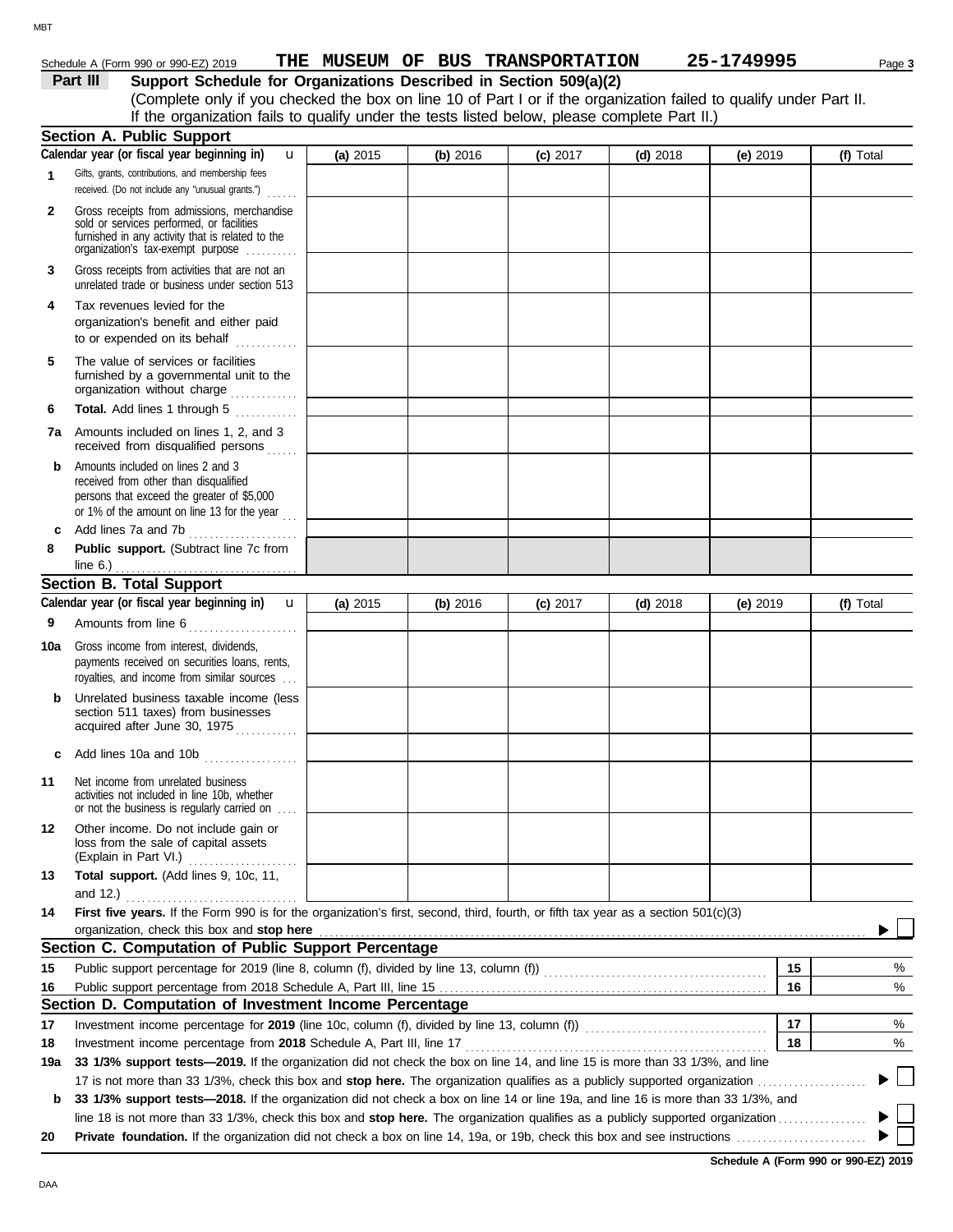**2**

**b**

*(b) and (c) below.*

**4a**

**c**

*purposes.*

|         | Schedule A (Form 990 or 990-EZ) 2019           |  |  | THE MUSEUM OF BUS TRANSPORTATION                                                                            | 25-1749995 |     | Page 4 |
|---------|------------------------------------------------|--|--|-------------------------------------------------------------------------------------------------------------|------------|-----|--------|
| Part IV | <b>Supporting Organizations</b>                |  |  |                                                                                                             |            |     |        |
|         |                                                |  |  | (Complete only if you checked a box in line 12 on Part I. If you checked 12a of Part I, complete Sections A |            |     |        |
|         |                                                |  |  | and B. If you checked 12b of Part I, complete Sections A and C. If you checked 12c of Part I, complete      |            |     |        |
|         |                                                |  |  | Sections A, D, and E. If you checked 12d of Part I, complete Sections A and D, and complete Part V.)        |            |     |        |
|         | <b>Section A. All Supporting Organizations</b> |  |  |                                                                                                             |            |     |        |
|         |                                                |  |  |                                                                                                             |            | Yes | No     |
|         |                                                |  |  | Are all of the organization's supported organizations listed by name in the organization's governing        |            |     |        |

| b  | <b>Type I or Type II only.</b> Was any added or substituted supported organization part of a class already          |
|----|---------------------------------------------------------------------------------------------------------------------|
|    | designated in the organization's organizing document?                                                               |
| c. | <b>Substitutions only.</b> Was the substitution the result of an event beyond the organization's control?           |
| -6 | Did the organization provide support (whether in the form of grants or the provision of services or facilities) to  |
|    | anyone other than (i) its supported organizations, (ii) individuals that are part of the charitable class benefited |
|    | by one or more of its supported organizations, or (iii) other supporting organizations that also support or         |
|    | benefit one or more of the filing organization's supported organizations? If "Yes," provide detail in Part VI.      |

documents? *If "No," describe in Part VI how the supported organizations are designated. If designated by* 

Did the organization have any supported organization that does not have an IRS determination of status under section 509(a)(1) or (2)? *If "Yes," explain in Part VI how the organization determined that the supported*

**3a** Did the organization have a supported organization described in section 501(c)(4), (5), or (6)? *If "Yes," answer*

**c** Did the organization ensure that all support to such organizations was used exclusively for section 170(c)(2)(B)

Did the organization confirm that each supported organization qualified under section 501(c)(4), (5), or (6) and satisfied the public support tests under section 509(a)(2)? *If "Yes," describe in Part VI when and how the*

**b** Did the organization have ultimate control and discretion in deciding whether to make grants to the foreign

*despite being controlled or supervised by or in connection with its supported organizations.*

supported organization? *If "Yes," describe in Part VI how the organization had such control and discretion*

Did the organization support any foreign supported organization that does not have an IRS determination under sections 501(c)(3) and 509(a)(1) or (2)? *If "Yes," explain in Part VI what controls the organization used to ensure that all support to the foreign supported organization was used exclusively for section 170(c)(2)(B)* 

*"Yes," and if you checked 12a or 12b in Part I, answer (b) and (c) below.*

*was accomplished (such as by amendment to the organizing document).*

purposes? *If "Yes," explain in Part VI what controls the organization put in place to ensure such use.* Was any supported organization not organized in the United States ("foreign supported organization")? *If*

**5a** Did the organization add, substitute, or remove any supported organizations during the tax year? *If "Yes,"*

answer (b) and (c) below (if applicable). Also, provide detail in Part VI, including (i) the names and EIN *numbers of the supported organizations added, substituted, or removed; (ii) the reasons for each such action; (iii) the authority under the organization's organizing document authorizing such action; and (iv) how the action*

*class or purpose, describe the designation. If historic and continuing relationship, explain.*

*organization was described in section 509(a)(1) or (2).*

*organization made the determination.*

| Did the organization provide a grant, loan, compensation, or other similar payment to a substantial contributor    |
|--------------------------------------------------------------------------------------------------------------------|
| (as defined in section $4958(c)(3)(C)$ ), a family member of a substantial contributor, or a 35% controlled entity |
| with regard to a substantial contributor? If "Yes," complete Part I of Schedule L (Form 990 or 990-EZ).            |

**8** Did the organization make a loan to a disqualified person (as defined in section 4958) not described in line 7? *If "Yes," complete Part I of Schedule L (Form 990 or 990-EZ).*

**9a** Was the organization controlled directly or indirectly at any time during the tax year by one or more disqualified persons as defined in section 4946 (other than foundation managers and organizations described in section 509(a)(1) or (2))? *If "Yes," provide detail in Part VI.*

**b** Did one or more disqualified persons (as defined in line 9a) hold a controlling interest in any entity in which the supporting organization had an interest? *If "Yes," provide detail in Part VI.*

**c** Did a disqualified person (as defined in line 9a) have an ownership interest in, or derive any personal benefit from, assets in which the supporting organization also had an interest? *If "Yes," provide detail in Part VI.*

**10a** Was the organization subject to the excess business holdings rules of section 4943 because of section 4943(f) (regarding certain Type II supporting organizations, and all Type III non-functionally integrated supporting organizations)? *If "Yes," answer 10b below.*

**b** Did the organization have any excess business holdings in the tax year? *(Use Schedule C, Form 4720, to determine whether the organization had excess business holdings.)*

**1 2 3a 3b 3c 4a 4b 4c 5a 5b 5c 6 7 8 9a 9b 9c 10a 10b**

**Schedule A (Form 990 or 990-EZ) 2019**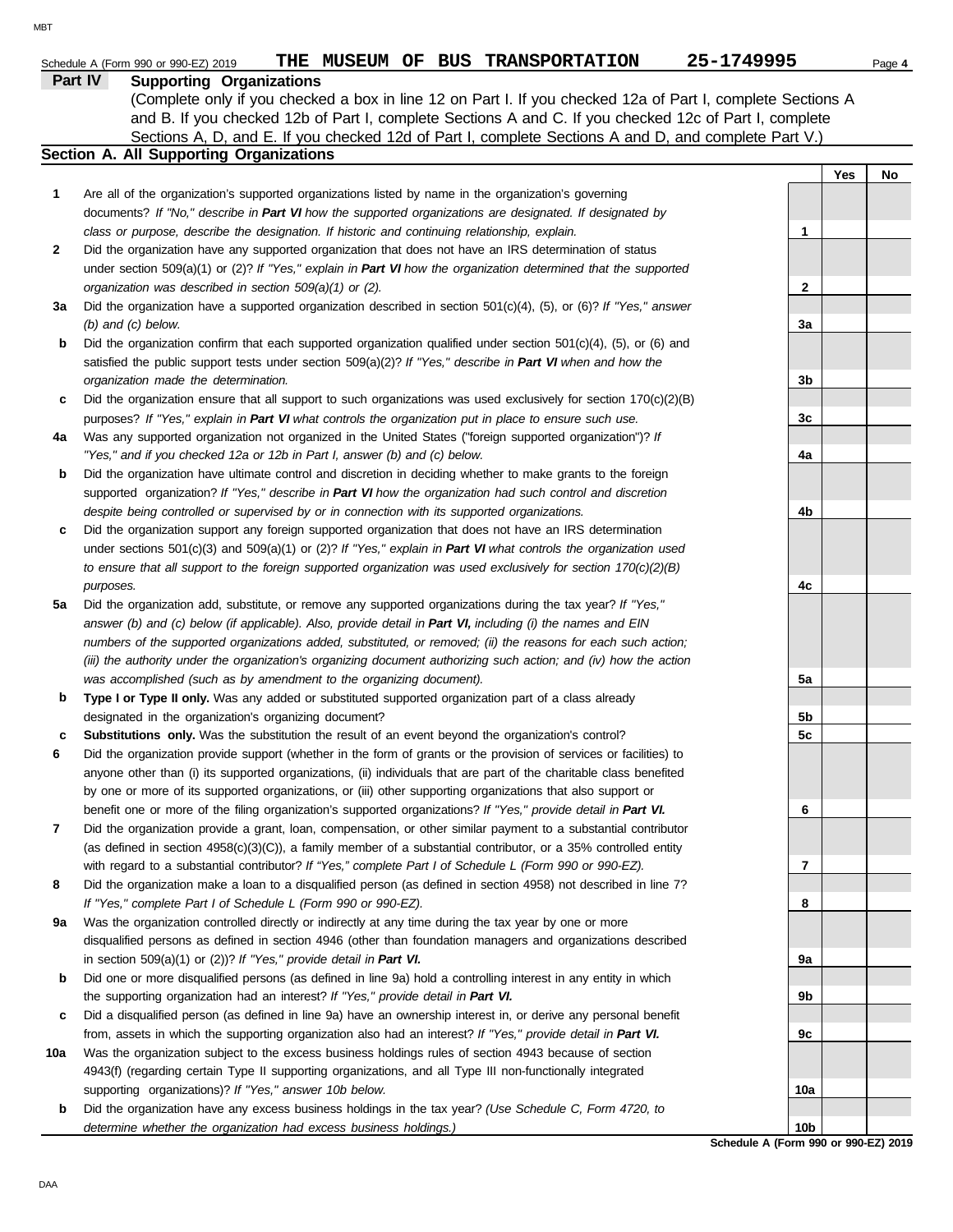# Schedule A (Form 990 or 990-EZ) 2019 **THE MUSEUM OF BUS TRANSPORTATION** 25-1749995 Page 5

|    | Part IV<br><b>Supporting Organizations (continued)</b>                                                                |                 |            |     |
|----|-----------------------------------------------------------------------------------------------------------------------|-----------------|------------|-----|
|    |                                                                                                                       |                 | <b>Yes</b> | No. |
| 11 | Has the organization accepted a gift or contribution from any of the following persons?                               |                 |            |     |
| a  | A person who directly or indirectly controls, either alone or together with persons described in (b) and (c)          |                 |            |     |
|    | below, the governing body of a supported organization?                                                                | 11a             |            |     |
| b  | A family member of a person described in (a) above?                                                                   | 11 <sub>b</sub> |            |     |
| c  | A 35% controlled entity of a person described in (a) or (b) above? If "Yes" to a, b, or c, provide detail in Part VI. | 11c             |            |     |
|    | Section B. Type I Supporting Organizations                                                                            |                 |            |     |
|    |                                                                                                                       |                 | Yes        | No. |
| 1  | Did the directors, trustees, or membership of one or more supported organizations have the power to                   |                 |            |     |
|    | regularly appoint or elect at least a majority of the organization's directors or trustees at all times during the    |                 |            |     |
|    | tax year? If "No," describe in Part VI how the supported organization(s) effectively operated, supervised, or         |                 |            |     |
|    | controlled the organization's activities. If the organization had more than one supported organization,               |                 |            |     |
|    | describe how the powers to appoint and/or remove directors or trustees were allocated among the supported             |                 |            |     |
|    | organizations and what conditions or restrictions, if any, applied to such powers during the tax year.                |                 |            |     |
| 2  | Did the organization operate for the benefit of any supported organization other than the supported                   |                 |            |     |
|    | organization(s) that operated, supervised, or controlled the supporting organization? If "Yes," explain in Part       |                 |            |     |
|    | VI how providing such benefit carried out the purposes of the supported organization(s) that operated,                |                 |            |     |

#### **Section C. Type II Supporting Organizations** Were a majority of the organization's directors or trustees during the tax year also a majority of the directors or trustees of each of the organization's supported organization(s)? *If "No," describe in Part VI how control* **1** *or management of the supporting organization was vested in the same persons that controlled or managed the supported organization(s).* **Yes No 1**

### **Section D. All Type III Supporting Organizations**

*supervised, or controlled the supporting organization.*

|                |                                                                                                                        |   | Yes | No |
|----------------|------------------------------------------------------------------------------------------------------------------------|---|-----|----|
| 1              | Did the organization provide to each of its supported organizations, by the last day of the fifth month of the         |   |     |    |
|                | organization's tax year, (i) a written notice describing the type and amount of support provided during the prior tax  |   |     |    |
|                | year, (ii) a copy of the Form 990 that was most recently filed as of the date of notification, and (iii) copies of the |   |     |    |
|                | organization's governing documents in effect on the date of notification, to the extent not previously provided?       |   |     |    |
| $\overline{2}$ | Were any of the organization's officers, directors, or trustees either (i) appointed or elected by the supported       |   |     |    |
|                | organization(s) or (ii) serving on the governing body of a supported organization? If "No," explain in Part VI how     |   |     |    |
|                | the organization maintained a close and continuous working relationship with the supported organization(s).            | , |     |    |
| $\mathbf{3}$   | By reason of the relationship described in (2), did the organization's supported organizations have a                  |   |     |    |
|                | significant voice in the organization's investment policies and in directing the use of the organization's             |   |     |    |
|                | income or assets at all times during the tax year? If "Yes," describe in Part VI the role the organization's           |   |     |    |
|                | supported organizations played in this regard.                                                                         | 3 |     |    |

### **Section E. Type III Functionally-Integrated Supporting Organizations**

**1** *Check the box next to the method that the organization used to satisfy the Integral Part Test during the year (see instructions).*

The organization satisfied the Activities Test. *Complete line 2 below.* **a**

The organization is the parent of each of its supported organizations. *Complete line 3 below.*

The organization supported a governmental entity. *Describe in Part VI how you supported a government entity (see instructions).* **c**

- **a** Did substantially all of the organization's activities during the tax year directly further the exempt purposes of the supported organization(s) to which the organization was responsive? *If "Yes," then in Part VI identify those supported organizations and explain how these activities directly furthered their exempt purposes,*  how the organization was responsive to those supported organizations, and how the organization determined *that these activities constituted substantially all of its activities.*
- **b** Did the activities described in (a) constitute activities that, but for the organization's involvement, one or more of the organization's supported organization(s) would have been engaged in? *If "Yes," explain in Part VI the reasons for the organization's position that its supported organization(s) would have engaged in these activities but for the organization's involvement.*
- **3** Parent of Supported Organizations. *Answer (a) and (b) below.*
- **a** Did the organization have the power to regularly appoint or elect a majority of the officers, directors, or trustees of each of the supported organizations? *Provide details in Part VI.*
- **b** Did the organization exercise a substantial degree of direction over the policies, programs, and activities of each of its supported organizations? *If "Yes," describe in Part VI the role played by the organization in this regard.*

**Yes No 2a 2b 3a 3b**

**2**

DAA **Schedule A (Form 990 or 990-EZ) 2019**

**b**

**<sup>2</sup>** Activities Test. *Answer (a) and (b) below.*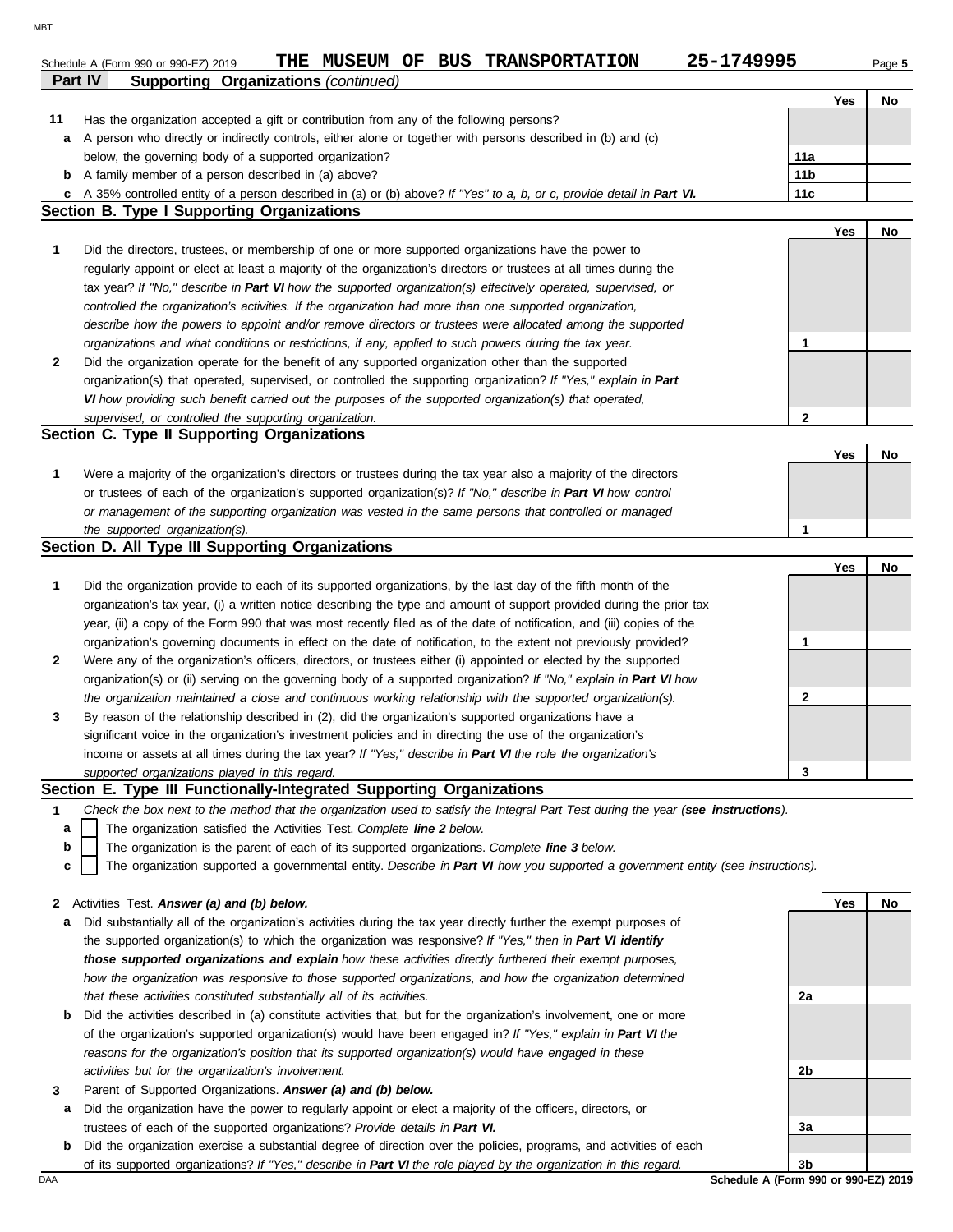| Schedule A (Form 990 or 990-EZ) 2019 | THE | <b>MUSEUM</b> | OF | <b>BUS</b> | <b>TRANSPORTATION</b> | 25-1749995 | Page 6 |
|--------------------------------------|-----|---------------|----|------------|-----------------------|------------|--------|
| ___<br>--- - -                       |     |               |    | __________ |                       |            |        |

**Part V Type III Non-Functionally Integrated 509(a)(3) Supporting Organizations 1** Check here if the organization satisfied the Integral Part Test as a qualifying trust on Nov. 20, 1970 (explain in Part VI). **See instructions.** All other Type III non-functionally integrated supporting organizations must complete Sections A through E.

| <b>Instructions.</b> All other type in non-lunctionally integrated supporting organizations must complete Sections A through E.<br>Section A - Adjusted Net Income |                | (A) Prior Year | (B) Current Year<br>(optional) |
|--------------------------------------------------------------------------------------------------------------------------------------------------------------------|----------------|----------------|--------------------------------|
| Net short-term capital gain<br>1.                                                                                                                                  | $\mathbf{1}$   |                |                                |
| $\mathbf{2}$<br>Recoveries of prior-year distributions                                                                                                             | $\mathbf{2}$   |                |                                |
| 3<br>Other gross income (see instructions)                                                                                                                         | 3              |                |                                |
| Add lines 1 through 3.<br>4                                                                                                                                        | 4              |                |                                |
| 5<br>Depreciation and depletion                                                                                                                                    | 5              |                |                                |
| Portion of operating expenses paid or incurred for production or<br>6.                                                                                             |                |                |                                |
| collection of gross income or for management, conservation, or                                                                                                     |                |                |                                |
| maintenance of property held for production of income (see instructions)                                                                                           | 6              |                |                                |
| Other expenses (see instructions)<br>$7^{\circ}$                                                                                                                   | $\overline{7}$ |                |                                |
| 8<br>Adjusted Net Income (subtract lines 5, 6, and 7 from line 4)                                                                                                  | 8              |                |                                |
| <b>Section B - Minimum Asset Amount</b>                                                                                                                            |                | (A) Prior Year | (B) Current Year<br>(optional) |
| Aggregate fair market value of all non-exempt-use assets (see<br>1                                                                                                 |                |                |                                |
| instructions for short tax year or assets held for part of year):                                                                                                  |                |                |                                |
| a Average monthly value of securities                                                                                                                              | 1a             |                |                                |
| <b>b</b> Average monthly cash balances                                                                                                                             | 1b             |                |                                |
| <b>c</b> Fair market value of other non-exempt-use assets                                                                                                          | 1 <sub>c</sub> |                |                                |
| <b>Total</b> (add lines 1a, 1b, and 1c)<br>d                                                                                                                       | 1 <sub>d</sub> |                |                                |
| <b>Discount</b> claimed for blockage or other<br>e                                                                                                                 |                |                |                                |
| factors (explain in detail in Part VI):                                                                                                                            |                |                |                                |
| $\mathbf{2}$<br>Acquisition indebtedness applicable to non-exempt-use assets                                                                                       | $\mathbf{2}$   |                |                                |
| 3<br>Subtract line 2 from line 1d.                                                                                                                                 | 3              |                |                                |
| Cash deemed held for exempt use. Enter 1-1/2% of line 3 (for greater amount,<br>4                                                                                  |                |                |                                |
| see instructions).                                                                                                                                                 | 4              |                |                                |
| 5.<br>Net value of non-exempt-use assets (subtract line 4 from line 3)                                                                                             | 5              |                |                                |
| 6<br>Multiply line 5 by .035.                                                                                                                                      | 6              |                |                                |
| Recoveries of prior-year distributions<br>7                                                                                                                        | $\overline{7}$ |                |                                |
| 8<br>Minimum Asset Amount (add line 7 to line 6)                                                                                                                   | 8              |                |                                |
| Section C - Distributable Amount                                                                                                                                   |                |                | <b>Current Year</b>            |
| Adjusted net income for prior year (from Section A, line 8, Column A)<br>1                                                                                         | 1              |                |                                |
| Enter 85% of line 1.<br>$\mathbf{2}$                                                                                                                               | $\mathbf{2}$   |                |                                |
| 3<br>Minimum asset amount for prior year (from Section B, line 8, Column A)                                                                                        | 3              |                |                                |
| 4<br>Enter greater of line 2 or line 3.                                                                                                                            | 4              |                |                                |
| 5<br>Income tax imposed in prior year                                                                                                                              | 5              |                |                                |
| <b>Distributable Amount.</b> Subtract line 5 from line 4, unless subject to<br>6                                                                                   |                |                |                                |
| emergency temporary reduction (see instructions).                                                                                                                  | 6              |                |                                |

**7** | Check here if the current year is the organization's first as a non-functionally integrated Type III supporting organization (see instructions).

**Schedule A (Form 990 or 990-EZ) 2019**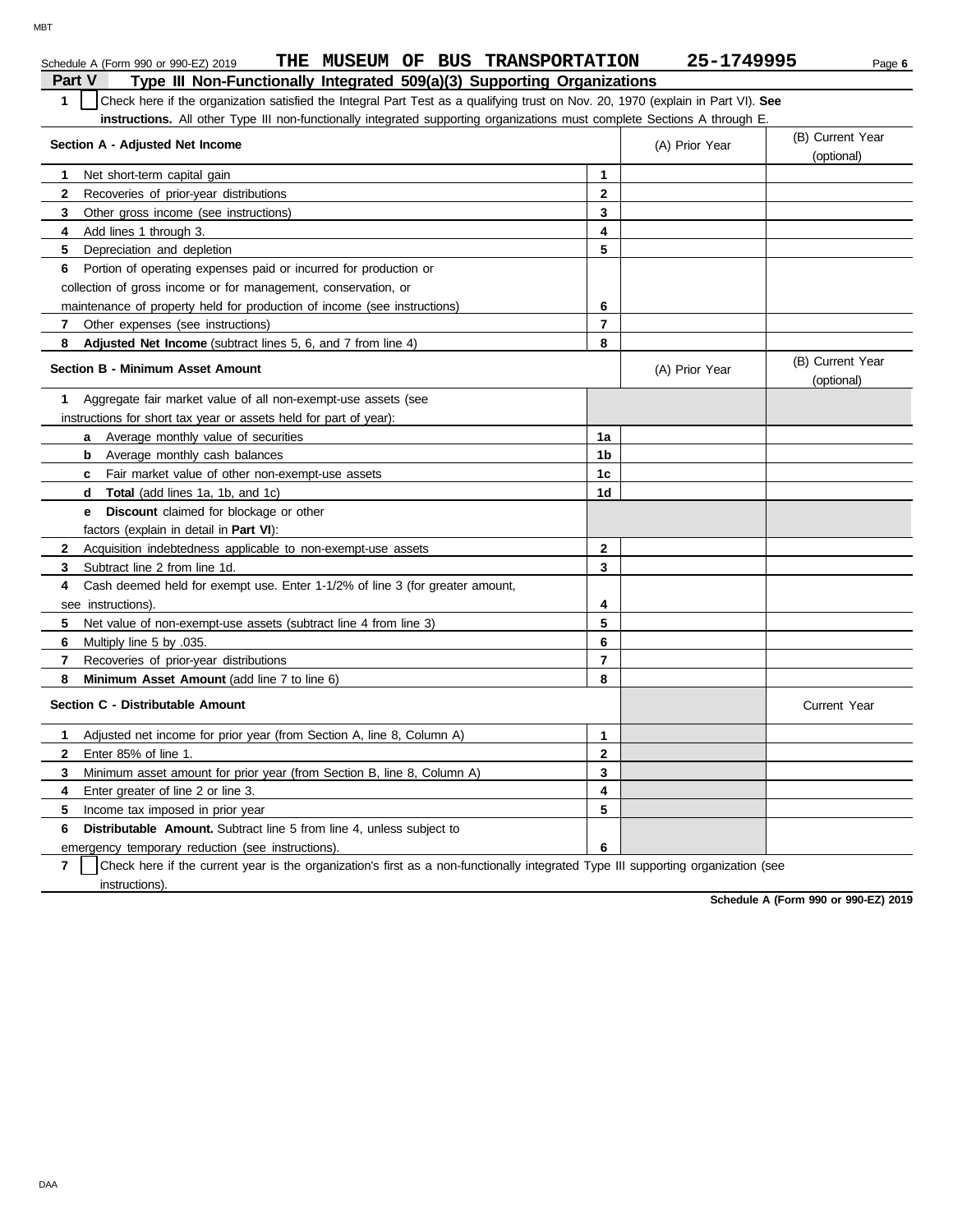### Schedule A (Form 990 or 990-EZ) 2019 **THE MUSEUM OF BUS TRANSPORTATION 25-1749995** Page 7 **Part V Type III Non-Functionally Integrated 509(a)(3) Supporting Organizations** *(continued)*

| rail V       | rype in Non-Functionally integrated 509(a)(5) Supporting Organizations ( <i>Continued</i> ) |                             |                                       |                                         |  |  |  |  |
|--------------|---------------------------------------------------------------------------------------------|-----------------------------|---------------------------------------|-----------------------------------------|--|--|--|--|
|              | <b>Section D - Distributions</b>                                                            |                             |                                       | <b>Current Year</b>                     |  |  |  |  |
| 1            | Amounts paid to supported organizations to accomplish exempt purposes                       |                             |                                       |                                         |  |  |  |  |
| $\mathbf{2}$ | Amounts paid to perform activity that directly furthers exempt purposes of supported        |                             |                                       |                                         |  |  |  |  |
|              | organizations, in excess of income from activity                                            |                             |                                       |                                         |  |  |  |  |
| 3            | Administrative expenses paid to accomplish exempt purposes of supported organizations       |                             |                                       |                                         |  |  |  |  |
| 4            | Amounts paid to acquire exempt-use assets                                                   |                             |                                       |                                         |  |  |  |  |
| 5            | Qualified set-aside amounts (prior IRS approval required)                                   |                             |                                       |                                         |  |  |  |  |
| 6            | Other distributions (describe in Part VI). See instructions.                                |                             |                                       |                                         |  |  |  |  |
| 7            | <b>Total annual distributions.</b> Add lines 1 through 6.                                   |                             |                                       |                                         |  |  |  |  |
| 8            | Distributions to attentive supported organizations to which the organization is responsive  |                             |                                       |                                         |  |  |  |  |
|              | (provide details in <b>Part VI</b> ). See instructions.                                     |                             |                                       |                                         |  |  |  |  |
| 9            | Distributable amount for 2019 from Section C, line 6                                        |                             |                                       |                                         |  |  |  |  |
| 10           | Line 8 amount divided by line 9 amount                                                      |                             |                                       |                                         |  |  |  |  |
|              |                                                                                             | (i)                         | (ii)                                  | (iii)                                   |  |  |  |  |
|              | <b>Section E - Distribution Allocations (see instructions)</b>                              | <b>Excess Distributions</b> | <b>Underdistributions</b><br>Pre-2019 | <b>Distributable</b><br>Amount for 2019 |  |  |  |  |
| 1            | Distributable amount for 2019 from Section C, line 6                                        |                             |                                       |                                         |  |  |  |  |
| $\mathbf{2}$ | Underdistributions, if any, for years prior to 2019                                         |                             |                                       |                                         |  |  |  |  |
|              | (reasonable cause required-explain in Part VI). See                                         |                             |                                       |                                         |  |  |  |  |
|              | instructions.                                                                               |                             |                                       |                                         |  |  |  |  |
| 3.           | Excess distributions carryover, if any, to 2019                                             |                             |                                       |                                         |  |  |  |  |
|              |                                                                                             |                             |                                       |                                         |  |  |  |  |
|              |                                                                                             |                             |                                       |                                         |  |  |  |  |
|              |                                                                                             |                             |                                       |                                         |  |  |  |  |
|              |                                                                                             |                             |                                       |                                         |  |  |  |  |
|              | <b>e</b> From 2018                                                                          |                             |                                       |                                         |  |  |  |  |
|              | f Total of lines 3a through e                                                               |                             |                                       |                                         |  |  |  |  |
|              | g Applied to underdistributions of prior years                                              |                             |                                       |                                         |  |  |  |  |
|              | h Applied to 2019 distributable amount                                                      |                             |                                       |                                         |  |  |  |  |
|              | <i>i</i> Carryover from 2014 not applied (see instructions)                                 |                             |                                       |                                         |  |  |  |  |
|              | Remainder. Subtract lines 3g, 3h, and 3i from 3f.                                           |                             |                                       |                                         |  |  |  |  |
| 4            | Distributions for 2019 from                                                                 |                             |                                       |                                         |  |  |  |  |
|              | \$<br>Section D, line 7:                                                                    |                             |                                       |                                         |  |  |  |  |
|              | a Applied to underdistributions of prior years                                              |                             |                                       |                                         |  |  |  |  |
|              | <b>b</b> Applied to 2019 distributable amount                                               |                             |                                       |                                         |  |  |  |  |
|              | c Remainder. Subtract lines 4a and 4b from 4.                                               |                             |                                       |                                         |  |  |  |  |
| 5            | Remaining underdistributions for years prior to 2019, if                                    |                             |                                       |                                         |  |  |  |  |
|              | any. Subtract lines 3g and 4a from line 2. For result                                       |                             |                                       |                                         |  |  |  |  |
|              | greater than zero, explain in Part VI. See instructions.                                    |                             |                                       |                                         |  |  |  |  |
| 6            | Remaining underdistributions for 2019. Subtract lines 3h                                    |                             |                                       |                                         |  |  |  |  |
|              | and 4b from line 1. For result greater than zero, explain in                                |                             |                                       |                                         |  |  |  |  |
|              | Part VI. See instructions.                                                                  |                             |                                       |                                         |  |  |  |  |
| 7            | Excess distributions carryover to 2020. Add lines 3j                                        |                             |                                       |                                         |  |  |  |  |
|              | and 4c.                                                                                     |                             |                                       |                                         |  |  |  |  |
| 8            | Breakdown of line 7:                                                                        |                             |                                       |                                         |  |  |  |  |
|              | a Excess from 2015                                                                          |                             |                                       |                                         |  |  |  |  |
|              |                                                                                             |                             |                                       |                                         |  |  |  |  |
|              | c Excess from 2017                                                                          |                             |                                       |                                         |  |  |  |  |
|              | d Excess from 2018                                                                          |                             |                                       |                                         |  |  |  |  |
|              | e Excess from 2019                                                                          |                             |                                       |                                         |  |  |  |  |

**Schedule A (Form 990 or 990-EZ) 2019**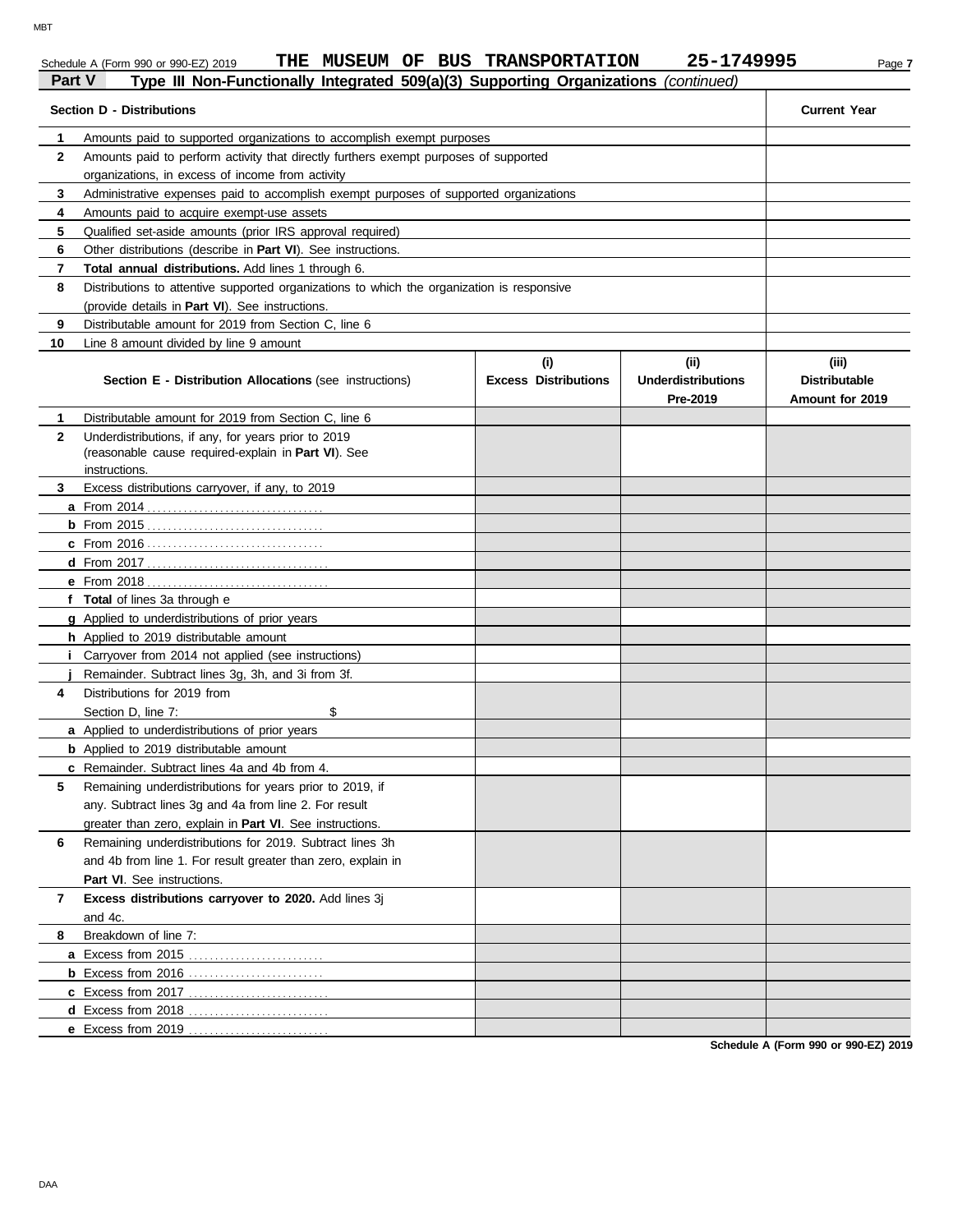|         | Schedule A (Form 990 or 990-EZ) 2019 |  |  | THE MUSEUM OF BUS TRANSPORTATION | 25-1749995                                                                                                                                                                                                                                                                                                                                                                                                                                                                                                                                                                                  | Page 8 |
|---------|--------------------------------------|--|--|----------------------------------|---------------------------------------------------------------------------------------------------------------------------------------------------------------------------------------------------------------------------------------------------------------------------------------------------------------------------------------------------------------------------------------------------------------------------------------------------------------------------------------------------------------------------------------------------------------------------------------------|--------|
| Part VI |                                      |  |  |                                  | Supplemental Information. Provide the explanations required by Part II, line 10; Part II, line 17a or 17b; Part<br>III, line 12; Part IV, Section A, lines 1, 2, 3b, 3c, 4b, 4c, 5a, 6, 9a, 9b, 9c, 11a, 11b, and 11c; Part IV, Section<br>B, lines 1 and 2; Part IV, Section C, line 1; Part IV, Section D, lines 2 and 3; Part IV, Section E, lines 1c, 2a, 2b,<br>3a, and 3b; Part V, line 1; Part V, Section B, line 1e; Part V, Section D, lines 5, 6, and 8; and Part V, Section E,<br>lines 2, 5, and 6. Also complete this part for any additional information. (See instructions.) |        |
|         |                                      |  |  |                                  |                                                                                                                                                                                                                                                                                                                                                                                                                                                                                                                                                                                             |        |
|         |                                      |  |  |                                  |                                                                                                                                                                                                                                                                                                                                                                                                                                                                                                                                                                                             |        |
|         |                                      |  |  |                                  |                                                                                                                                                                                                                                                                                                                                                                                                                                                                                                                                                                                             |        |
|         |                                      |  |  |                                  |                                                                                                                                                                                                                                                                                                                                                                                                                                                                                                                                                                                             |        |
|         |                                      |  |  |                                  |                                                                                                                                                                                                                                                                                                                                                                                                                                                                                                                                                                                             |        |
|         |                                      |  |  |                                  |                                                                                                                                                                                                                                                                                                                                                                                                                                                                                                                                                                                             |        |
|         |                                      |  |  |                                  |                                                                                                                                                                                                                                                                                                                                                                                                                                                                                                                                                                                             |        |
|         |                                      |  |  |                                  |                                                                                                                                                                                                                                                                                                                                                                                                                                                                                                                                                                                             |        |
|         |                                      |  |  |                                  |                                                                                                                                                                                                                                                                                                                                                                                                                                                                                                                                                                                             |        |
|         |                                      |  |  |                                  |                                                                                                                                                                                                                                                                                                                                                                                                                                                                                                                                                                                             |        |
|         |                                      |  |  |                                  |                                                                                                                                                                                                                                                                                                                                                                                                                                                                                                                                                                                             |        |
|         |                                      |  |  |                                  |                                                                                                                                                                                                                                                                                                                                                                                                                                                                                                                                                                                             |        |
|         |                                      |  |  |                                  |                                                                                                                                                                                                                                                                                                                                                                                                                                                                                                                                                                                             |        |
|         |                                      |  |  |                                  |                                                                                                                                                                                                                                                                                                                                                                                                                                                                                                                                                                                             |        |
|         |                                      |  |  |                                  |                                                                                                                                                                                                                                                                                                                                                                                                                                                                                                                                                                                             |        |
|         |                                      |  |  |                                  |                                                                                                                                                                                                                                                                                                                                                                                                                                                                                                                                                                                             |        |
|         |                                      |  |  |                                  |                                                                                                                                                                                                                                                                                                                                                                                                                                                                                                                                                                                             |        |
|         |                                      |  |  |                                  |                                                                                                                                                                                                                                                                                                                                                                                                                                                                                                                                                                                             |        |
|         |                                      |  |  |                                  |                                                                                                                                                                                                                                                                                                                                                                                                                                                                                                                                                                                             |        |
|         |                                      |  |  |                                  |                                                                                                                                                                                                                                                                                                                                                                                                                                                                                                                                                                                             |        |
|         |                                      |  |  |                                  |                                                                                                                                                                                                                                                                                                                                                                                                                                                                                                                                                                                             |        |
|         |                                      |  |  |                                  |                                                                                                                                                                                                                                                                                                                                                                                                                                                                                                                                                                                             |        |
|         |                                      |  |  |                                  |                                                                                                                                                                                                                                                                                                                                                                                                                                                                                                                                                                                             |        |
|         |                                      |  |  |                                  |                                                                                                                                                                                                                                                                                                                                                                                                                                                                                                                                                                                             |        |
|         |                                      |  |  |                                  |                                                                                                                                                                                                                                                                                                                                                                                                                                                                                                                                                                                             |        |
|         |                                      |  |  |                                  |                                                                                                                                                                                                                                                                                                                                                                                                                                                                                                                                                                                             |        |
|         |                                      |  |  |                                  |                                                                                                                                                                                                                                                                                                                                                                                                                                                                                                                                                                                             |        |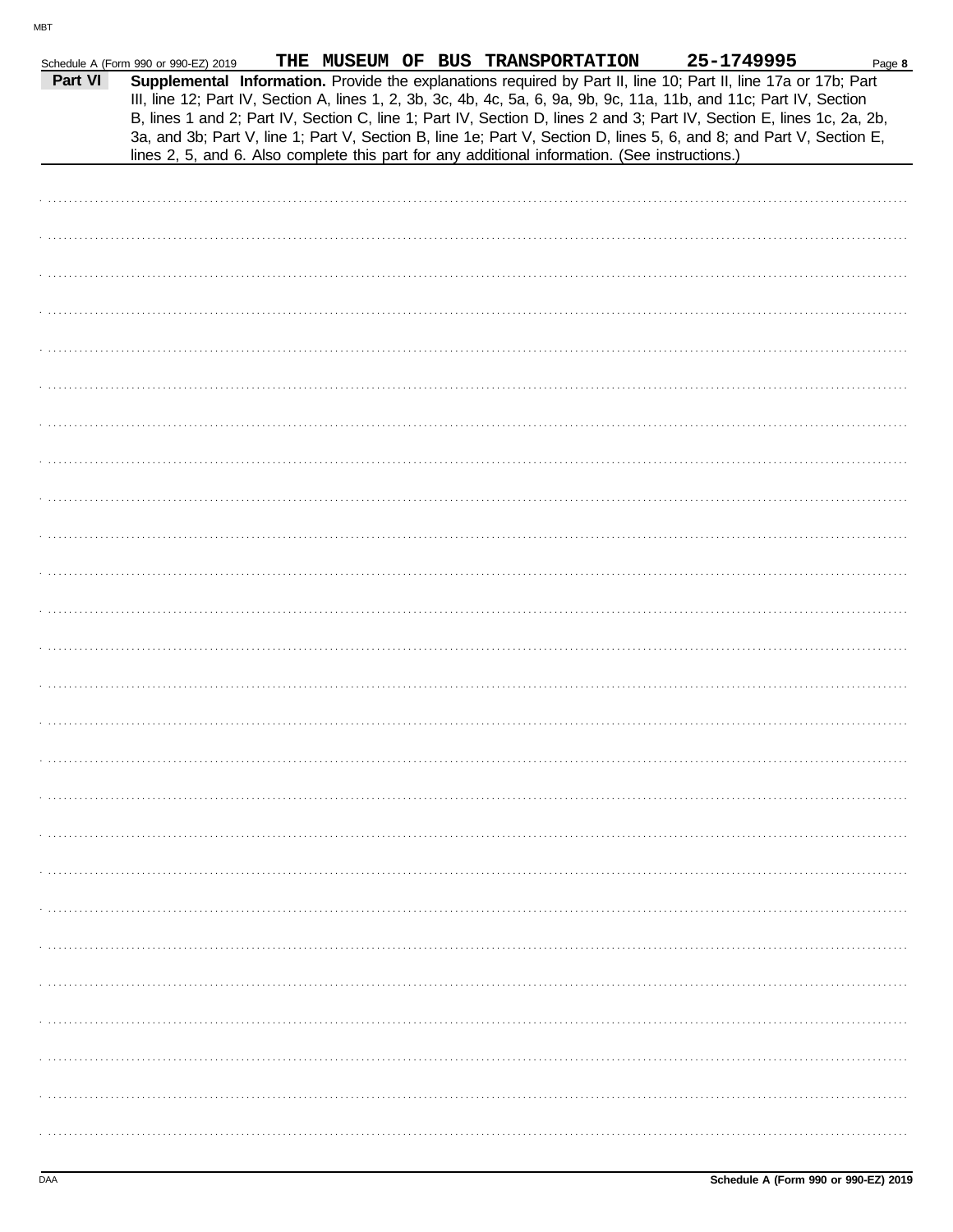MBT

Department of the Treasury Internal Revenue Service Name of the organization

**(Form 990, 990-EZ,**

## **Schedule of Contributors Schedule B**

OMB No. 1545-0047

**2019**

**or 990-PF)** u **Attach to Form 990, Form 990-EZ, or Form 990-PF.** u **Go to** *www.irs.gov/Form990* **for the latest information.**

**Employer identification number**

| <b>MUSEUM</b><br>OF<br>THE         | <b>BUS</b><br><b>TRANSPORTATION</b>                                                                                                                                                                                                                                                                                                                                                                                                                                                                                                                                                                                 | 25-1749995 |
|------------------------------------|---------------------------------------------------------------------------------------------------------------------------------------------------------------------------------------------------------------------------------------------------------------------------------------------------------------------------------------------------------------------------------------------------------------------------------------------------------------------------------------------------------------------------------------------------------------------------------------------------------------------|------------|
| Organization type (check one):     |                                                                                                                                                                                                                                                                                                                                                                                                                                                                                                                                                                                                                     |            |
| Filers of:                         | Section:                                                                                                                                                                                                                                                                                                                                                                                                                                                                                                                                                                                                            |            |
| Form 990 or 990-EZ                 | X <br>501(c)<br>3 ) (enter number) organization                                                                                                                                                                                                                                                                                                                                                                                                                                                                                                                                                                     |            |
|                                    | $4947(a)(1)$ nonexempt charitable trust not treated as a private foundation                                                                                                                                                                                                                                                                                                                                                                                                                                                                                                                                         |            |
|                                    | 527 political organization                                                                                                                                                                                                                                                                                                                                                                                                                                                                                                                                                                                          |            |
| Form 990-PF                        | 501(c)(3) exempt private foundation                                                                                                                                                                                                                                                                                                                                                                                                                                                                                                                                                                                 |            |
|                                    | 4947(a)(1) nonexempt charitable trust treated as a private foundation                                                                                                                                                                                                                                                                                                                                                                                                                                                                                                                                               |            |
|                                    | 501(c)(3) taxable private foundation                                                                                                                                                                                                                                                                                                                                                                                                                                                                                                                                                                                |            |
|                                    |                                                                                                                                                                                                                                                                                                                                                                                                                                                                                                                                                                                                                     |            |
| instructions.                      | Check if your organization is covered by the General Rule or a Special Rule.<br>Note: Only a section 501(c)(7), (8), or (10) organization can check boxes for both the General Rule and a Special Rule. See                                                                                                                                                                                                                                                                                                                                                                                                         |            |
| <b>General Rule</b>                |                                                                                                                                                                                                                                                                                                                                                                                                                                                                                                                                                                                                                     |            |
| contributor's total contributions. | For an organization filing Form 990, 990-EZ, or 990-PF that received, during the year, contributions totaling \$5,000<br>or more (in money or property) from any one contributor. Complete Parts I and II. See instructions for determining a                                                                                                                                                                                                                                                                                                                                                                       |            |
| <b>Special Rules</b>               |                                                                                                                                                                                                                                                                                                                                                                                                                                                                                                                                                                                                                     |            |
| ΙXΙ                                | For an organization described in section 501(c)(3) filing Form 990 or 990-EZ that met the 33 <sup>1</sup> /3% support test of the<br>regulations under sections 509(a)(1) and 170(b)(1)(A)(vi), that checked Schedule A (Form 990 or 990-EZ), Part II, line<br>13, 16a, or 16b, and that received from any one contributor, during the year, total contributions of the greater of (1)<br>\$5,000; or (2) 2% of the amount on (i) Form 990, Part VIII, line 1h; or (ii) Form 990-EZ, line 1. Complete Parts I and II.                                                                                               |            |
|                                    | For an organization described in section $501(c)(7)$ , (8), or (10) filing Form 990 or 990-EZ that received from any one<br>contributor, during the year, total contributions of more than \$1,000 exclusively for religious, charitable, scientific,<br>literary, or educational purposes, or for the prevention of cruelty to children or animals. Complete Parts I (entering<br>"N/A" in column (b) instead of the contributor name and address), II, and III.                                                                                                                                                   |            |
|                                    | For an organization described in section 501(c)(7), (8), or (10) filing Form 990 or 990-EZ that received from any one<br>contributor, during the year, contributions exclusively for religious, charitable, etc., purposes, but no such<br>contributions totaled more than \$1,000. If this box is checked, enter here the total contributions that were received<br>during the year for an exclusively religious, charitable, etc., purpose. Don't complete any of the parts unless the<br>General Rule applies to this organization because it received nonexclusively religious, charitable, etc., contributions | \$         |

990-EZ, or 990-PF), but it **must** answer "No" on Part IV, line 2, of its Form 990; or check the box on line H of its Form 990-EZ or on its Form 990-PF, Part I, line 2, to certify that it doesn't meet the filing requirements of Schedule B (Form 990, 990-EZ, or 990-PF). **Caution:** An organization that isn't covered by the General Rule and/or the Special Rules doesn't file Schedule B (Form 990,

**For Paperwork Reduction Act Notice, see the instructions for Form 990, 990-EZ, or 990-PF.**

\$ . . . . . . . . . . . . . . . . . . . . . . . . . . .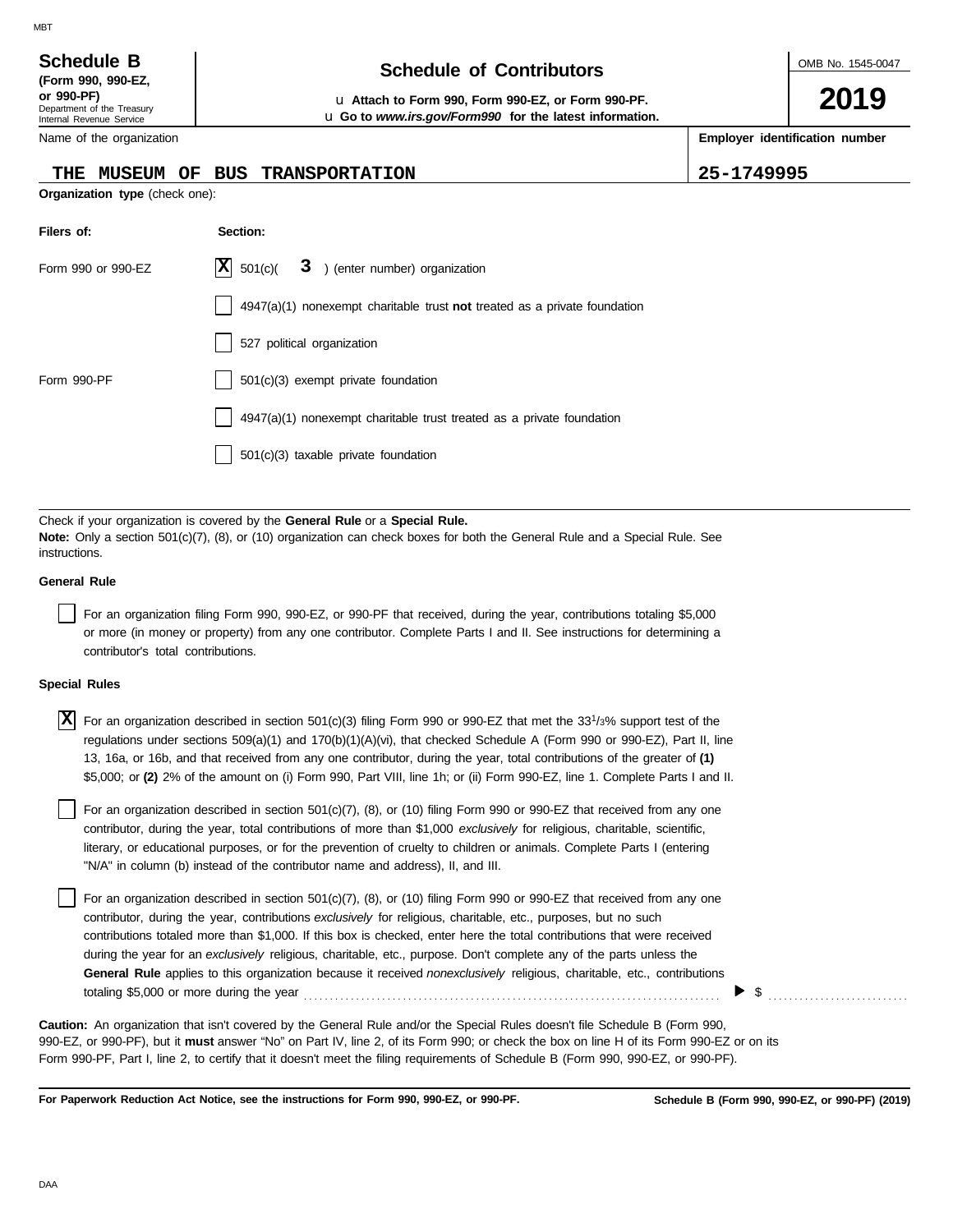| Schedule B (Form 990, 990-EZ, or 990-PF) (2019) | <b>PAGE</b> | OF | Page 2                         |
|-------------------------------------------------|-------------|----|--------------------------------|
| Name of organization                            |             |    | Employer identification number |
| THE MUSEUM OF BUS TRANSPORTATION                | 25-1749995  |    |                                |

| Part I            | <b>Contributors</b> (see instructions). Use duplicate copies of Part I if additional space is needed. |                                   |                                                                                              |
|-------------------|-------------------------------------------------------------------------------------------------------|-----------------------------------|----------------------------------------------------------------------------------------------|
| (a)<br>No.        | (b)<br>Name, address, and ZIP + 4                                                                     | (c)<br><b>Total contributions</b> | (d)<br>Type of contribution                                                                  |
| $\frac{1}{\cdot}$ | <b>DALLAS KNAPF</b><br><b>407 JACOBS COURT</b><br>PA 19341-2343<br><b>EXTON</b>                       | 5,000<br>$\mathsf{\$}$            | X<br>Person<br>Payroll<br><b>Noncash</b><br>(Complete Part II for<br>noncash contributions.) |
| (a)               | (b)                                                                                                   | (c)                               | (d)                                                                                          |
| No.               | Name, address, and ZIP + 4                                                                            | <b>Total contributions</b>        | Type of contribution                                                                         |
| 2 <sub>1</sub>    | VIRGINIA MOTOR ASSOCIATION<br>106 MAIN STREET<br><b>BROOKNEAL</b><br>VA 24528                         | 5,000<br>\$                       | X<br>Person<br>Payroll<br><b>Noncash</b><br>(Complete Part II for<br>noncash contributions.) |
| (a)               | (b)                                                                                                   | (c)                               | (d)                                                                                          |
| No.               | Name, address, and ZIP + 4                                                                            | <b>Total contributions</b>        | Type of contribution                                                                         |
| $\overline{3}$    | MARYLAND MOTORCOACH ASSOCIATION<br>PO BOX 320266<br><b>ALEXANDRIA</b><br>VA 22320                     | 5,000<br>\$                       | X<br>Person<br>Payroll<br><b>Noncash</b><br>(Complete Part II for<br>noncash contributions.) |
| (a)<br>No.        | (b)<br>Name, address, and ZIP + 4                                                                     | (c)<br><b>Total contributions</b> | (d)<br>Type of contribution                                                                  |
| $\frac{4}{1}$     | SOUTH CENTRAL MOTORCOACH ASSOCIATION<br>201 ST. CHARLES AVE., #114-267<br>LA 70170<br>NEW ORLEANS     | 5,000<br>\$                       | X<br>Person<br>Payroll<br><b>Noncash</b><br>(Complete Part II for<br>noncash contributions.) |
| (a)<br>No.        | (b)<br>Name, address, and ZIP + 4                                                                     | (c)<br><b>Total contributions</b> | (d)<br>Type of contribution                                                                  |
| $\overline{5}$    | ESTATE OF ROBERT E SAUER JR.<br>939 26TH STREET S.<br>VA 22202<br><b>ARLINGTON</b>                    | 15,000<br>\$                      | X<br>Person<br>Payroll<br><b>Noncash</b><br>(Complete Part II for<br>noncash contributions.) |
| (a)<br>No.        | (b)<br>Name, address, and ZIP + 4                                                                     | (c)                               | (d)<br>Type of contribution                                                                  |
|                   |                                                                                                       | <b>Total contributions</b>        |                                                                                              |
|                   |                                                                                                       | \$                                | Person<br>Payroll<br><b>Noncash</b><br>(Complete Part II for<br>noncash contributions.)      |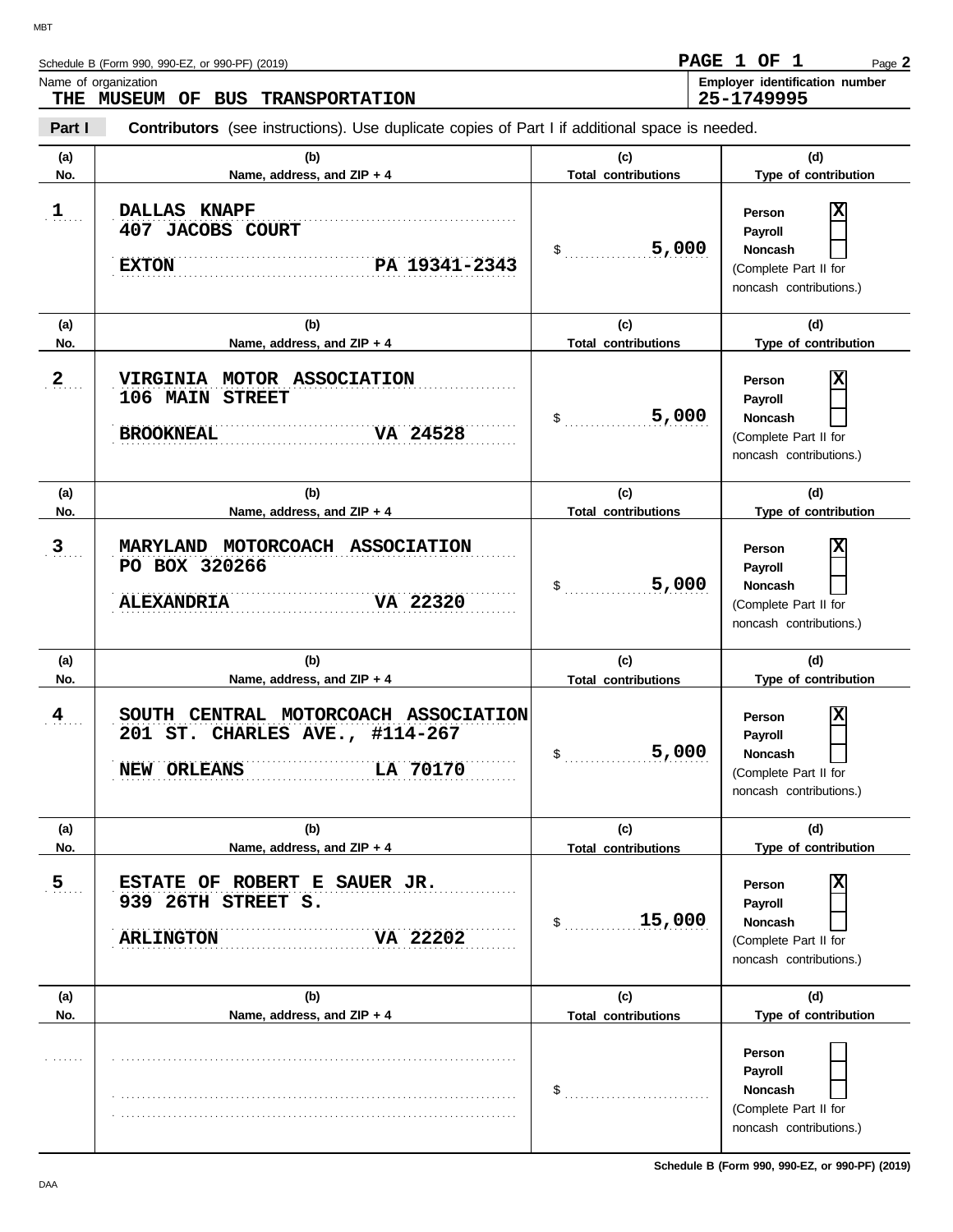|              | <b>SCHEDULE D</b>                                    |                                                                                                                                                                           | <b>Supplemental Financial Statements</b>                                                          |    | OMB No. 1545-0047               |
|--------------|------------------------------------------------------|---------------------------------------------------------------------------------------------------------------------------------------------------------------------------|---------------------------------------------------------------------------------------------------|----|---------------------------------|
|              | (Form 990)                                           |                                                                                                                                                                           | u Complete if the organization answered "Yes" on Form 990,                                        |    |                                 |
|              | Department of the Treasury                           |                                                                                                                                                                           | Part IV, line 6, 7, 8, 9, 10, 11a, 11b, 11c, 11d, 11e, 11f, 12a, or 12b.<br>u Attach to Form 990. |    | <b>Open to Public</b>           |
|              | Internal Revenue Service                             |                                                                                                                                                                           | u Go to www.irs.gov/Form990 for instructions and the latest information.                          |    | Inspection                      |
|              | Name of the organization                             |                                                                                                                                                                           |                                                                                                   |    | Employer identification number  |
|              |                                                      | THE MUSEUM OF BUS TRANSPORTATION                                                                                                                                          |                                                                                                   |    | 25-1749995                      |
|              | Part I                                               | Organizations Maintaining Donor Advised Funds or Other Similar Funds or Accounts.                                                                                         |                                                                                                   |    |                                 |
|              |                                                      | Complete if the organization answered "Yes" on Form 990, Part IV, line 6.                                                                                                 |                                                                                                   |    |                                 |
|              |                                                      |                                                                                                                                                                           | (a) Donor advised funds                                                                           |    | (b) Funds and other accounts    |
| 1            |                                                      |                                                                                                                                                                           |                                                                                                   |    |                                 |
| 2            |                                                      |                                                                                                                                                                           |                                                                                                   |    |                                 |
| 3            |                                                      |                                                                                                                                                                           |                                                                                                   |    |                                 |
|              |                                                      |                                                                                                                                                                           |                                                                                                   |    |                                 |
| 5            |                                                      | Did the organization inform all donors and donor advisors in writing that the assets held in donor advised                                                                |                                                                                                   |    |                                 |
|              |                                                      |                                                                                                                                                                           |                                                                                                   |    | Yes<br>No                       |
|              |                                                      | Did the organization inform all grantees, donors, and donor advisors in writing that grant funds can be used                                                              |                                                                                                   |    |                                 |
|              |                                                      | only for charitable purposes and not for the benefit of the donor or donor advisor, or for any other purpose                                                              |                                                                                                   |    |                                 |
|              | conferring impermissible private benefit?<br>Part II | <b>Conservation Easements.</b>                                                                                                                                            |                                                                                                   |    | Yes<br>No                       |
|              |                                                      | Complete if the organization answered "Yes" on Form 990, Part IV, line 7.                                                                                                 |                                                                                                   |    |                                 |
| 1            |                                                      | Purpose(s) of conservation easements held by the organization (check all that apply).                                                                                     |                                                                                                   |    |                                 |
|              |                                                      | Preservation of land for public use (for example, recreation or education)                                                                                                | Preservation of a historically important land area                                                |    |                                 |
|              | Protection of natural habitat                        |                                                                                                                                                                           | Preservation of a certified historic structure                                                    |    |                                 |
|              | Preservation of open space                           |                                                                                                                                                                           |                                                                                                   |    |                                 |
| $\mathbf{2}$ |                                                      | Complete lines 2a through 2d if the organization held a qualified conservation contribution in the form of a conservation                                                 |                                                                                                   |    |                                 |
|              | easement on the last day of the tax year.            |                                                                                                                                                                           |                                                                                                   |    | Held at the End of the Tax Year |
| а            |                                                      |                                                                                                                                                                           |                                                                                                   | 2a |                                 |
| b            |                                                      |                                                                                                                                                                           |                                                                                                   | 2b |                                 |
| с            |                                                      | Number of conservation easements on a certified historic structure included in (a) [[[[[[[[[[[[[[[[[[[[[[[[[]]]]]]]                                                       |                                                                                                   | 2c |                                 |
|              |                                                      | Number of conservation easements included in (c) acquired after 7/25/06, and not on a                                                                                     |                                                                                                   |    |                                 |
|              |                                                      | historic structure listed in the National Register                                                                                                                        |                                                                                                   | 2d |                                 |
| 3            |                                                      | Number of conservation easements modified, transferred, released, extinguished, or terminated by the organization during the                                              |                                                                                                   |    |                                 |
|              | tax year $\mathbf u$                                 |                                                                                                                                                                           |                                                                                                   |    |                                 |
|              |                                                      | Number of states where property subject to conservation easement is located u                                                                                             |                                                                                                   |    |                                 |
| 5            |                                                      | Does the organization have a written policy regarding the periodic monitoring, inspection, handling of                                                                    |                                                                                                   |    |                                 |
|              |                                                      | Staff and volunteer hours devoted to monitoring, inspecting, handling of violations, and enforcing conservation easements during the year                                 |                                                                                                   |    | Yes<br>No                       |
| 6            |                                                      |                                                                                                                                                                           |                                                                                                   |    |                                 |
| 7            | $\mathbf{u}$<br>.                                    | Amount of expenses incurred in monitoring, inspecting, handling of violations, and enforcing conservation easements during the year                                       |                                                                                                   |    |                                 |
|              | u \$                                                 |                                                                                                                                                                           |                                                                                                   |    |                                 |
| 8            |                                                      | Does each conservation easement reported on line 2(d) above satisfy the requirements of section 170(h)(4)(B)(i)                                                           |                                                                                                   |    |                                 |
|              |                                                      |                                                                                                                                                                           |                                                                                                   |    | Yes<br>No                       |
| 9            |                                                      | In Part XIII, describe how the organization reports conservation easements in its revenue and expense statement and                                                       |                                                                                                   |    |                                 |
|              |                                                      | balance sheet, and include, if applicable, the text of the footnote to the organization's financial statements that describes the                                         |                                                                                                   |    |                                 |
|              |                                                      | organization's accounting for conservation easements.                                                                                                                     |                                                                                                   |    |                                 |
|              | Part III                                             | Organizations Maintaining Collections of Art, Historical Treasures, or Other Similar Assets.<br>Complete if the organization answered "Yes" on Form 990, Part IV, line 8. |                                                                                                   |    |                                 |
|              |                                                      | 1a If the organization elected, as permitted under FASB ASC 958, not to report in its revenue statement and balance sheet works                                           |                                                                                                   |    |                                 |
|              |                                                      | of art, historical treasures, or other similar assets held for public exhibition, education, or research in furtherance of public                                         |                                                                                                   |    |                                 |
|              |                                                      | service, provide in Part XIII the text of the footnote to its financial statements that describes these items.                                                            |                                                                                                   |    |                                 |
| b            |                                                      | If the organization elected, as permitted under FASB ASC 958, to report in its revenue statement and balance sheet works of                                               |                                                                                                   |    |                                 |
|              |                                                      | art, historical treasures, or other similar assets held for public exhibition, education, or research in furtherance of public service,                                   |                                                                                                   |    |                                 |
|              |                                                      | provide the following amounts relating to these items:                                                                                                                    |                                                                                                   |    |                                 |
|              |                                                      |                                                                                                                                                                           |                                                                                                   |    | $\mathbf{u}$ \$                 |
|              | (ii) Assets included in Form 990, Part X             |                                                                                                                                                                           |                                                                                                   |    | $\mathbf{u}$ \$                 |
| $\mathbf{2}$ |                                                      | If the organization received or held works of art, historical treasures, or other similar assets for financial gain, provide the                                          |                                                                                                   |    |                                 |
|              |                                                      | following amounts required to be reported under FASB ASC 958 relating to these items:                                                                                     |                                                                                                   |    |                                 |
|              |                                                      |                                                                                                                                                                           |                                                                                                   |    |                                 |
|              |                                                      |                                                                                                                                                                           |                                                                                                   |    |                                 |

| For Paperwork Reduction Act Notice, see the Instructions for Form 990. |  |  |  |
|------------------------------------------------------------------------|--|--|--|
| DAA                                                                    |  |  |  |

OMB No. 1545-0047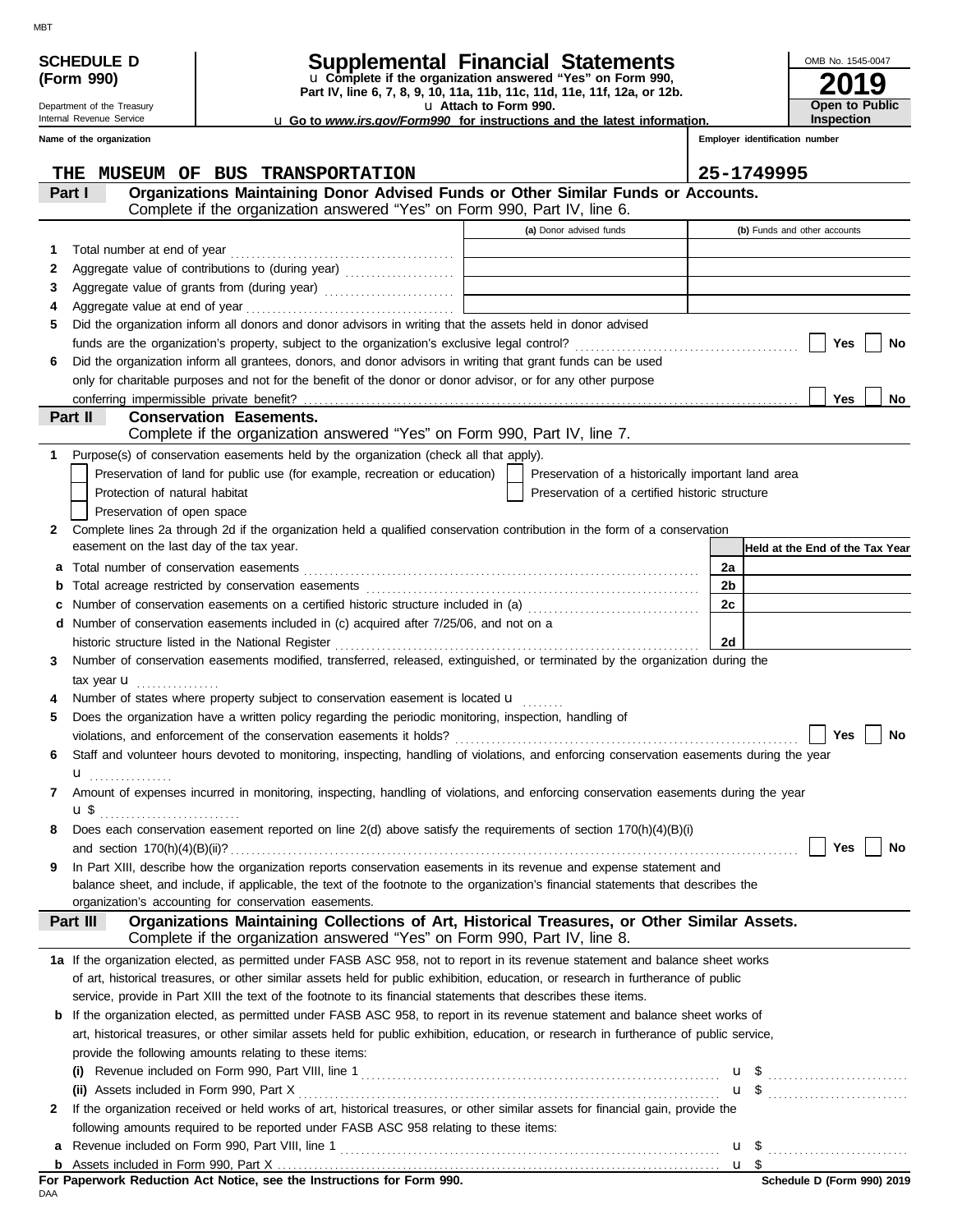|          | Schedule D (Form 990) 2019 THE MUSEUM OF BUS TRANSPORTATION                                                                                                                                                                    |                  |                         |                          |                         | 25-1749995      |                      |                     |                         | Page 2 |
|----------|--------------------------------------------------------------------------------------------------------------------------------------------------------------------------------------------------------------------------------|------------------|-------------------------|--------------------------|-------------------------|-----------------|----------------------|---------------------|-------------------------|--------|
| Part III | Organizations Maintaining Collections of Art, Historical Treasures, or Other Similar Assets (continued)                                                                                                                        |                  |                         |                          |                         |                 |                      |                     |                         |        |
|          | 3 Using the organization's acquisition, accession, and other records, check any of the following that make significant use of its<br>collection items (check all that apply):                                                  |                  |                         |                          |                         |                 |                      |                     |                         |        |
| a        | $\mathbf{x}$<br>Public exhibition                                                                                                                                                                                              |                  | d                       | Loan or exchange program |                         |                 |                      |                     |                         |        |
| b        | Scholarly research                                                                                                                                                                                                             |                  | e                       |                          |                         |                 |                      |                     |                         |        |
| c        | Preservation for future generations                                                                                                                                                                                            |                  |                         |                          |                         |                 |                      |                     |                         |        |
|          | Provide a description of the organization's collections and explain how they further the organization's exempt purpose in Part                                                                                                 |                  |                         |                          |                         |                 |                      |                     |                         |        |
|          | XIII.                                                                                                                                                                                                                          |                  |                         |                          |                         |                 |                      |                     |                         |        |
| 5.       | During the year, did the organization solicit or receive donations of art, historical treasures, or other similar                                                                                                              |                  |                         |                          |                         |                 |                      |                     |                         |        |
|          |                                                                                                                                                                                                                                |                  |                         |                          |                         |                 |                      |                     | Yes $ \overline{X} $ No |        |
|          | <b>Escrow and Custodial Arrangements.</b><br>Part IV                                                                                                                                                                           |                  |                         |                          |                         |                 |                      |                     |                         |        |
|          | Complete if the organization answered "Yes" on Form 990, Part IV, line 9, or reported an amount on Form                                                                                                                        |                  |                         |                          |                         |                 |                      |                     |                         |        |
|          | 990, Part X, line 21.                                                                                                                                                                                                          |                  |                         |                          |                         |                 |                      |                     |                         |        |
|          | 1a Is the organization an agent, trustee, custodian or other intermediary for contributions or other assets not                                                                                                                |                  |                         |                          |                         |                 |                      |                     |                         |        |
|          |                                                                                                                                                                                                                                |                  |                         |                          |                         |                 |                      | Yes                 |                         | No     |
|          | <b>b</b> If "Yes," explain the arrangement in Part XIII and complete the following table:                                                                                                                                      |                  |                         |                          |                         |                 |                      |                     |                         |        |
|          |                                                                                                                                                                                                                                |                  |                         |                          |                         |                 |                      | Amount              |                         |        |
| c        |                                                                                                                                                                                                                                |                  |                         |                          |                         |                 | 1c                   |                     |                         |        |
|          | Additions during the year contains and according to the year contained and according the year contains and according the year contains and according to the state of the state of the state of the state of the state of the s |                  |                         |                          |                         |                 | 1d                   |                     |                         |        |
|          |                                                                                                                                                                                                                                |                  |                         |                          |                         |                 | 1e                   |                     |                         |        |
|          | Ending balance contains and account of the contact of the contact of the contact of the contact of the contact of the contact of the contact of the contact of the contact of the contact of the contact of the contact of the |                  |                         |                          |                         |                 | 1f                   |                     |                         |        |
|          | 2a Did the organization include an amount on Form 990, Part X, line 21, for escrow or custodial account liability?                                                                                                             |                  |                         |                          |                         |                 |                      | Yes                 |                         | No     |
|          |                                                                                                                                                                                                                                |                  |                         |                          |                         |                 |                      |                     |                         |        |
|          | Part V<br><b>Endowment Funds.</b>                                                                                                                                                                                              |                  |                         |                          |                         |                 |                      |                     |                         |        |
|          | Complete if the organization answered "Yes" on Form 990, Part IV, line 10.                                                                                                                                                     |                  |                         |                          |                         |                 |                      |                     |                         |        |
|          |                                                                                                                                                                                                                                | (a) Current year |                         | (b) Prior year           | (c) Two years back      |                 | (d) Three years back | (e) Four years back |                         |        |
|          | 1a Beginning of year balance                                                                                                                                                                                                   |                  |                         |                          |                         |                 |                      |                     |                         |        |
|          | <b>b</b> Contributions                                                                                                                                                                                                         |                  |                         |                          |                         |                 |                      |                     |                         |        |
| c        | Net investment earnings, gains, and                                                                                                                                                                                            |                  |                         |                          |                         |                 |                      |                     |                         |        |
|          | losses                                                                                                                                                                                                                         |                  |                         |                          |                         |                 |                      |                     |                         |        |
|          | <b>d</b> Grants or scholarships                                                                                                                                                                                                |                  |                         |                          |                         |                 |                      |                     |                         |        |
|          | e Other expenditures for facilities and                                                                                                                                                                                        |                  |                         |                          |                         |                 |                      |                     |                         |        |
|          |                                                                                                                                                                                                                                |                  |                         |                          |                         |                 |                      |                     |                         |        |
|          |                                                                                                                                                                                                                                |                  |                         |                          |                         |                 |                      |                     |                         |        |
| a        | End of year balance <i>[[[[[[[[[[[[[[[[[[[[[[[[[[[[]]</i> ]]]]                                                                                                                                                                 |                  |                         |                          |                         |                 |                      |                     |                         |        |
| 2        | Provide the estimated percentage of the current year end balance (line 1g, column (a)) held as:                                                                                                                                |                  |                         |                          |                         |                 |                      |                     |                         |        |
|          | Board designated or quasi-endowment <b>u</b> %                                                                                                                                                                                 |                  |                         |                          |                         |                 |                      |                     |                         |        |
|          | <b>b</b> Permanent endowment <b>u</b> %                                                                                                                                                                                        |                  |                         |                          |                         |                 |                      |                     |                         |        |
| c        | Term endowment <b>u</b><br>$\%$                                                                                                                                                                                                |                  |                         |                          |                         |                 |                      |                     |                         |        |
|          | The percentages on lines 2a, 2b, and 2c should equal 100%.                                                                                                                                                                     |                  |                         |                          |                         |                 |                      |                     |                         |        |
|          |                                                                                                                                                                                                                                |                  |                         |                          |                         |                 |                      |                     |                         |        |
|          | 3a Are there endowment funds not in the possession of the organization that are held and administered for the                                                                                                                  |                  |                         |                          |                         |                 |                      |                     | Yes                     |        |
|          | organization by:                                                                                                                                                                                                               |                  |                         |                          |                         |                 |                      |                     |                         | No.    |
|          |                                                                                                                                                                                                                                |                  |                         |                          |                         |                 |                      | 3a(i)               |                         |        |
|          | (ii) Related organizations                                                                                                                                                                                                     |                  |                         |                          |                         |                 |                      | 3a(ii)              |                         |        |
|          |                                                                                                                                                                                                                                |                  |                         |                          |                         |                 |                      | 3b                  |                         |        |
|          | Describe in Part XIII the intended uses of the organization's endowment funds.                                                                                                                                                 |                  |                         |                          |                         |                 |                      |                     |                         |        |
|          | Part VI<br>Land, Buildings, and Equipment.                                                                                                                                                                                     |                  |                         |                          |                         |                 |                      |                     |                         |        |
|          | Complete if the organization answered "Yes" on Form 990, Part IV, line 11a. See Form 990, Part X, line 10.                                                                                                                     |                  |                         |                          |                         |                 |                      |                     |                         |        |
|          | Description of property                                                                                                                                                                                                        |                  | (a) Cost or other basis |                          | (b) Cost or other basis | (c) Accumulated |                      | (d) Book value      |                         |        |
|          |                                                                                                                                                                                                                                |                  | (investment)            |                          | (other)                 | depreciation    |                      |                     |                         |        |
| 1a Land  |                                                                                                                                                                                                                                |                  |                         |                          |                         |                 |                      |                     |                         |        |
|          |                                                                                                                                                                                                                                |                  |                         |                          |                         |                 |                      |                     |                         |        |
|          | c Leasehold improvements                                                                                                                                                                                                       |                  |                         |                          |                         |                 |                      |                     |                         |        |
|          |                                                                                                                                                                                                                                |                  |                         |                          |                         |                 |                      |                     |                         |        |
|          |                                                                                                                                                                                                                                |                  |                         |                          |                         |                 |                      |                     |                         |        |
|          |                                                                                                                                                                                                                                |                  |                         |                          |                         |                 |                      |                     |                         |        |

**Schedule D (Form 990) 2019**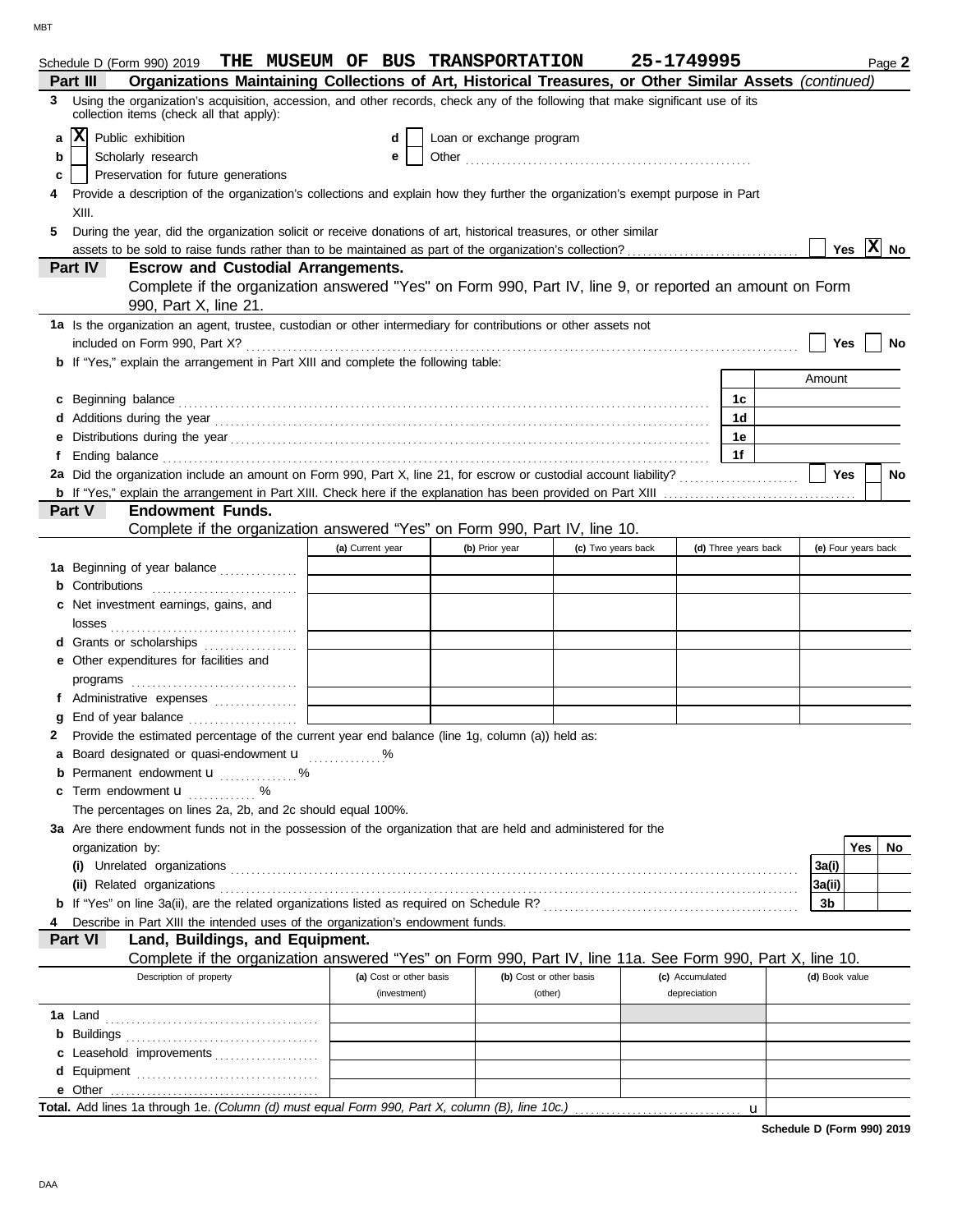DAA

| Schedule D (Form 990) 2019 | THE MUSEUM OF BUS TRANSPORTATION                                                                           |                | 25-1749995                       | Page 3         |
|----------------------------|------------------------------------------------------------------------------------------------------------|----------------|----------------------------------|----------------|
| <b>Part VII</b>            | <b>Investments - Other Securities.</b>                                                                     |                |                                  |                |
|                            | Complete if the organization answered "Yes" on Form 990, Part IV, line 11b. See Form 990, Part X, line 12. |                |                                  |                |
|                            | (a) Description of security or category                                                                    | (b) Book value | (c) Method of valuation:         |                |
|                            | (including name of security)                                                                               |                | Cost or end-of-year market value |                |
| (1) Financial derivatives  |                                                                                                            |                |                                  |                |
|                            |                                                                                                            |                |                                  |                |
| $(3)$ Other                |                                                                                                            |                |                                  |                |
| (A)                        |                                                                                                            |                |                                  |                |
|                            |                                                                                                            |                |                                  |                |
|                            | (C)                                                                                                        |                |                                  |                |
|                            |                                                                                                            |                |                                  |                |
|                            |                                                                                                            |                |                                  |                |
|                            |                                                                                                            |                |                                  |                |
| (G)<br>(H)                 |                                                                                                            |                |                                  |                |
|                            | Total. (Column (b) must equal Form 990, Part X, col. (B) line 12.)<br>u                                    |                |                                  |                |
| Part VIII                  | Investments - Program Related.                                                                             |                |                                  |                |
|                            | Complete if the organization answered "Yes" on Form 990, Part IV, line 11c. See Form 990, Part X, line 13. |                |                                  |                |
|                            | (a) Description of investment                                                                              | (b) Book value | (c) Method of valuation:         |                |
|                            |                                                                                                            |                | Cost or end-of-year market value |                |
| (1)                        |                                                                                                            |                |                                  |                |
| (2)                        |                                                                                                            |                |                                  |                |
| (3)                        |                                                                                                            |                |                                  |                |
| (4)                        |                                                                                                            |                |                                  |                |
| (5)                        |                                                                                                            |                |                                  |                |
| (6)                        |                                                                                                            |                |                                  |                |
| (7)                        |                                                                                                            |                |                                  |                |
| (8)                        |                                                                                                            |                |                                  |                |
| (9)                        |                                                                                                            |                |                                  |                |
|                            | Total. (Column (b) must equal Form 990, Part X, col. (B) line 13.)<br>u                                    |                |                                  |                |
| Part IX                    | <b>Other Assets.</b>                                                                                       |                |                                  |                |
|                            | Complete if the organization answered "Yes" on Form 990, Part IV, line 11d. See Form 990, Part X, line 15. |                |                                  |                |
|                            | (a) Description                                                                                            |                |                                  | (b) Book value |
| (1)                        |                                                                                                            |                |                                  |                |
| (2)                        |                                                                                                            |                |                                  |                |
| (3)                        |                                                                                                            |                |                                  |                |
| (4)                        |                                                                                                            |                |                                  |                |
| (5)                        |                                                                                                            |                |                                  |                |
| (6)                        |                                                                                                            |                |                                  |                |
| (7)                        |                                                                                                            |                |                                  |                |
| (8)                        |                                                                                                            |                |                                  |                |
| (9)                        | Total. (Column (b) must equal Form 990, Part X, col. (B) line 15.)                                         |                |                                  |                |
| Part X                     | Other Liabilities.                                                                                         |                | u                                |                |
|                            | Complete if the organization answered "Yes" on Form 990, Part IV, line 11e or 11f. See Form 990, Part X,   |                |                                  |                |
|                            | line 25.                                                                                                   |                |                                  |                |
| 1.                         | (a) Description of liability                                                                               |                |                                  | (b) Book value |
| (1)                        | Federal income taxes                                                                                       |                |                                  |                |
| (2)                        |                                                                                                            |                |                                  |                |
| (3)                        |                                                                                                            |                |                                  |                |
| (4)                        |                                                                                                            |                |                                  |                |
| (5)                        |                                                                                                            |                |                                  |                |
| (6)                        |                                                                                                            |                |                                  |                |
| (7)                        |                                                                                                            |                |                                  |                |
| (8)                        |                                                                                                            |                |                                  |                |
| (9)                        |                                                                                                            |                |                                  |                |
|                            | Total. (Column (b) must equal Form 990, Part X, col. (B) line 25.)                                         |                | u                                |                |
|                            |                                                                                                            |                |                                  |                |

Liability for uncertain tax positions. In Part XIII, provide the text of the footnote to the organization's financial statements that reports the **2.** organization's liability for uncertain tax positions under FASB ASC 740. Check here if the text of the footnote has been provided in Part XIII

**X**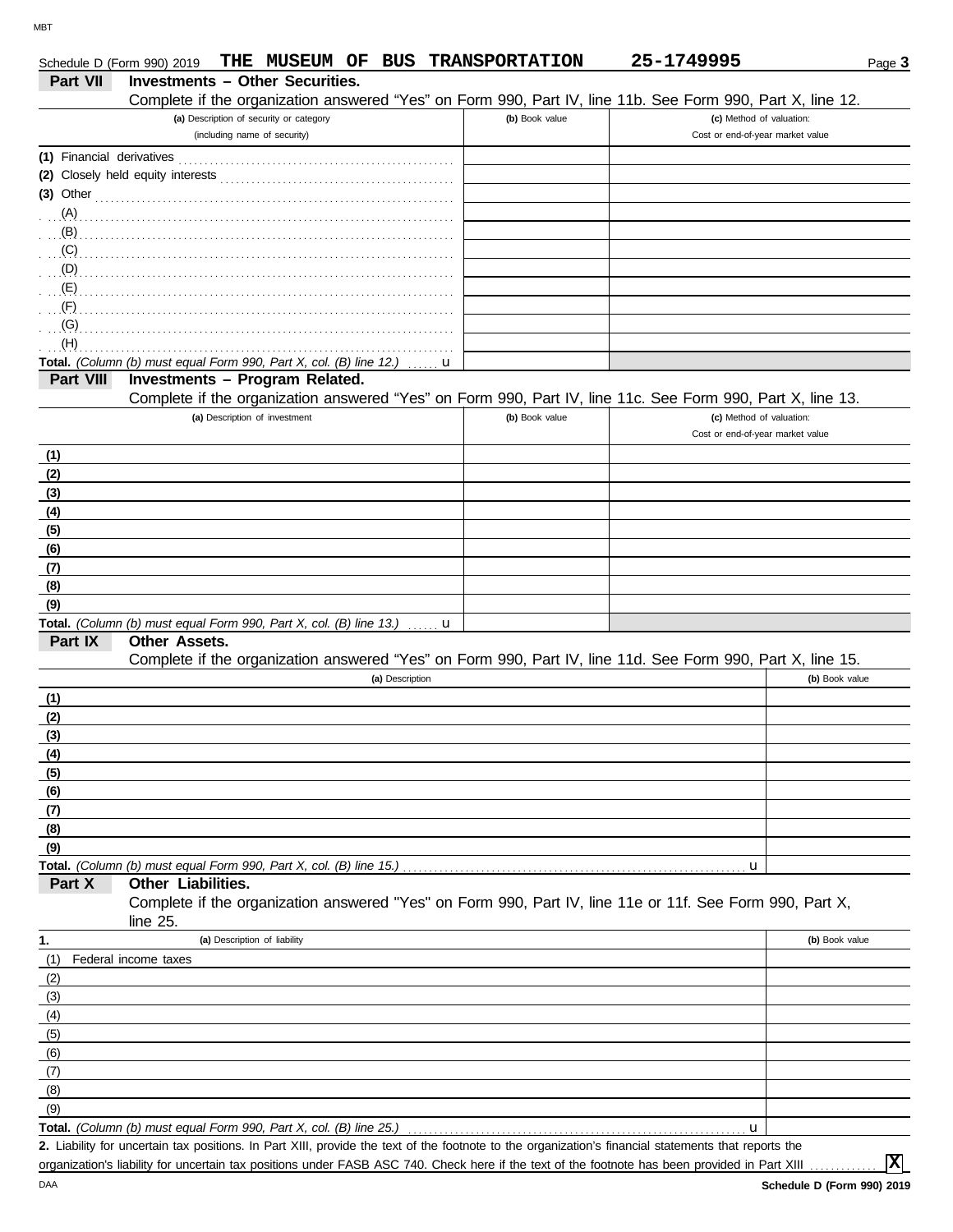| Schedule D (Form 990) 2019 THE MUSEUM OF BUS TRANSPORTATION                                                                                                                                                                             |                | 25-1749995   | Page 4               |
|-----------------------------------------------------------------------------------------------------------------------------------------------------------------------------------------------------------------------------------------|----------------|--------------|----------------------|
| Reconciliation of Revenue per Audited Financial Statements With Revenue per Return.<br>Part XI                                                                                                                                          |                |              |                      |
| Complete if the organization answered "Yes" on Form 990, Part IV, line 12a.                                                                                                                                                             |                |              |                      |
| 1                                                                                                                                                                                                                                       |                | $\mathbf{1}$ |                      |
| Amounts included on line 1 but not on Form 990, Part VIII, line 12:<br>2                                                                                                                                                                |                |              |                      |
| а                                                                                                                                                                                                                                       | 2a             |              |                      |
| b                                                                                                                                                                                                                                       | 2 <sub>b</sub> |              |                      |
| C.                                                                                                                                                                                                                                      | 2c             |              |                      |
|                                                                                                                                                                                                                                         | <b>2d</b>      |              |                      |
| Add lines 2a through 2d [11] Annual Material Add lines 2a through 2d [12] Add lines 2a through 2d<br>е                                                                                                                                  |                | 2e           |                      |
| З                                                                                                                                                                                                                                       |                | 3            |                      |
| Amounts included on Form 990, Part VIII, line 12, but not on line 1:                                                                                                                                                                    |                |              |                      |
|                                                                                                                                                                                                                                         | 4a             |              |                      |
|                                                                                                                                                                                                                                         | 4b             |              |                      |
| c Add lines 4a and 4b                                                                                                                                                                                                                   |                | 4c           |                      |
| 5                                                                                                                                                                                                                                       |                | 5            |                      |
| Reconciliation of Expenses per Audited Financial Statements With Expenses per Return.<br>Part XII                                                                                                                                       |                |              |                      |
| Complete if the organization answered "Yes" on Form 990, Part IV, line 12a.                                                                                                                                                             |                |              |                      |
| Total expenses and losses per audited financial statements [11] contains and an intervention of the statements<br>1                                                                                                                     |                | 1            |                      |
| Amounts included on line 1 but not on Form 990, Part IX, line 25:<br>2                                                                                                                                                                  |                |              |                      |
|                                                                                                                                                                                                                                         | 2a             |              |                      |
|                                                                                                                                                                                                                                         | 2 <sub>b</sub> |              |                      |
| Other losses <b>contracts on the contract of the contract of the contract of the contract of the contract of the contract of the contract of the contract of the contract of the contract of the contract of the contract of t</b><br>c | 2 <sub>c</sub> |              |                      |
|                                                                                                                                                                                                                                         | 2d             |              |                      |
| e Add lines 2a through 2d [11, 12] [12] And The Add lines 2a through 2d [12] And The Management Contract the Add lines 2a through 2d [12] And The Management Contract the Add Lines 2a through 2d [12] And The Management Cont          |                | 2e           |                      |
| 3                                                                                                                                                                                                                                       |                | 3            |                      |
| Amounts included on Form 990, Part IX, line 25, but not on line 1:                                                                                                                                                                      |                |              |                      |
| a Investment expenses not included on Form 990, Part VIII, line 7b                                                                                                                                                                      | 4a             |              |                      |
|                                                                                                                                                                                                                                         | 4b             |              |                      |
| c Add lines 4a and 4b (a) and the contract of the contract of the contract of the contract of the contract of the contract of the contract of the contract of the contract of the contract of the contract of the contract of           |                | 4c           |                      |
|                                                                                                                                                                                                                                         |                | 5            |                      |
| Part XIII Supplemental Information.                                                                                                                                                                                                     |                |              |                      |
| Provide the descriptions required for Part II, lines 3, 5, and 9; Part III, lines 1a and 4; Part IV, lines 1b and 2b; Part V, line 4; Part X, line                                                                                      |                |              |                      |
| 2; Part XI, lines 2d and 4b; and Part XII, lines 2d and 4b. Also complete this part to provide any additional information.                                                                                                              |                |              |                      |
| PART X - FIN 48 FOOTNOTE                                                                                                                                                                                                                |                |              |                      |
|                                                                                                                                                                                                                                         |                |              |                      |
| MANAGEMENT EVALUATED THE TAX POSITIONS TAKEN AND CONCLUDED THAT                                                                                                                                                                         |                |              | <b>MUSEUM</b><br>THE |
|                                                                                                                                                                                                                                         |                |              |                      |
| TAKEN NO UNCERTAIN TAX POSITIONS THAT REQUIRE RECOGNITION OR DISCLOSURE                                                                                                                                                                 |                |              |                      |
|                                                                                                                                                                                                                                         |                |              |                      |
| IN THE FINANCIAL STATEMENTS. WITH FEW EXCEPTIONS, THE MUSEUM IS NO LONGER                                                                                                                                                               |                |              |                      |
|                                                                                                                                                                                                                                         |                |              |                      |
| SUBJECT TO INCOME TAX EXAMINATIONS BY THE US FEDERAL, STATE OR LOCAL TAX                                                                                                                                                                |                |              |                      |
|                                                                                                                                                                                                                                         |                |              |                      |
| AUTHORITIES FOR YEARS BEFORE DECEMBER 31, 2016.                                                                                                                                                                                         |                |              |                      |
|                                                                                                                                                                                                                                         |                |              |                      |
|                                                                                                                                                                                                                                         |                |              |                      |
|                                                                                                                                                                                                                                         |                |              |                      |
|                                                                                                                                                                                                                                         |                |              |                      |
|                                                                                                                                                                                                                                         |                |              |                      |
|                                                                                                                                                                                                                                         |                |              |                      |
|                                                                                                                                                                                                                                         |                |              |                      |
|                                                                                                                                                                                                                                         |                |              |                      |
|                                                                                                                                                                                                                                         |                |              |                      |
|                                                                                                                                                                                                                                         |                |              |                      |
|                                                                                                                                                                                                                                         |                |              |                      |
|                                                                                                                                                                                                                                         |                |              |                      |
|                                                                                                                                                                                                                                         |                |              |                      |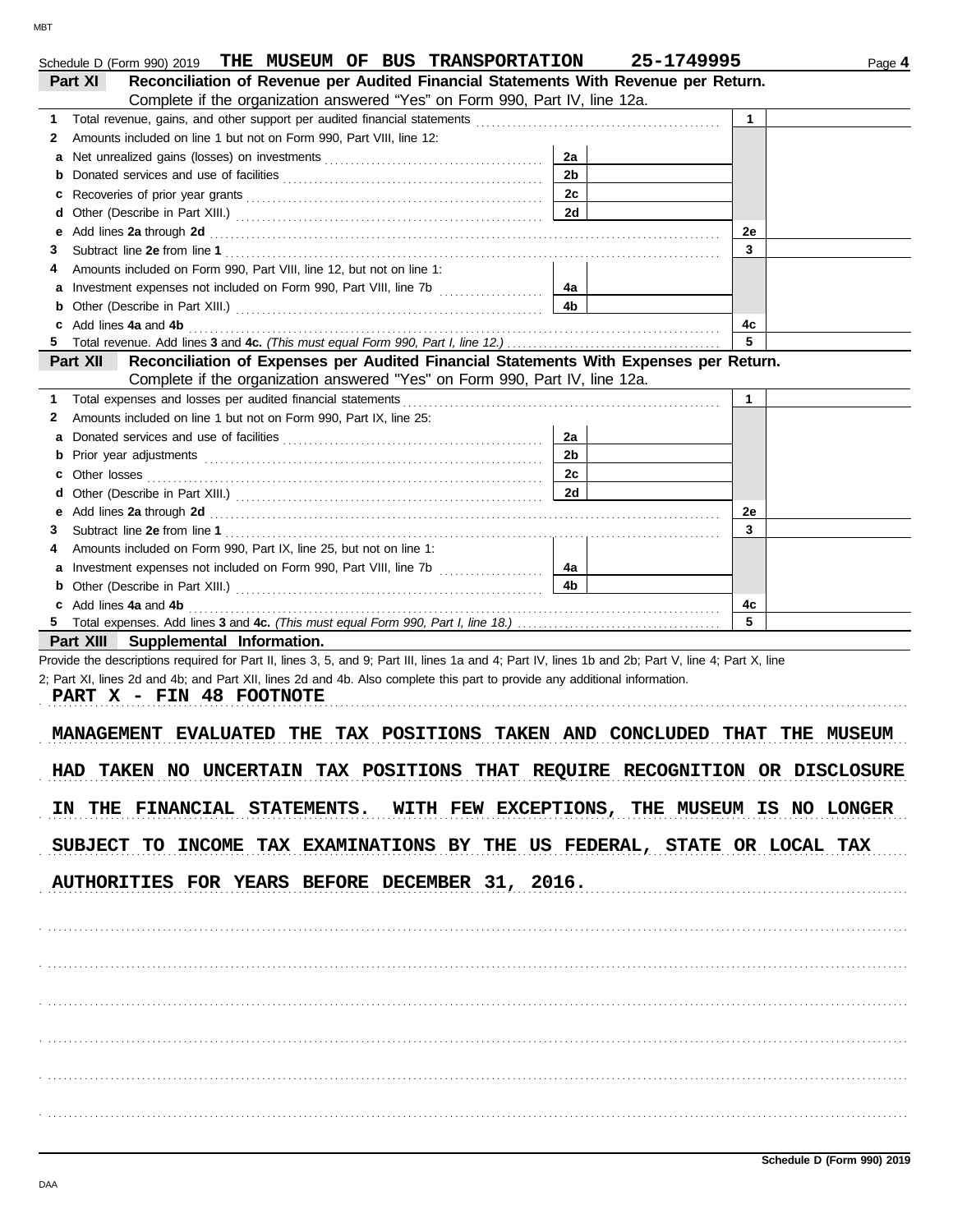|  |                                                | Schedule D (Form 990) 2019 THE MUSEUM OF BUS TRANSPORTATION | 25-1749995 | Page 5 |
|--|------------------------------------------------|-------------------------------------------------------------|------------|--------|
|  | Part XIII Supplemental Information (continued) |                                                             |            |        |
|  |                                                |                                                             |            |        |
|  |                                                |                                                             |            |        |
|  |                                                |                                                             |            |        |
|  |                                                |                                                             |            |        |
|  |                                                |                                                             |            |        |
|  |                                                |                                                             |            |        |
|  |                                                |                                                             |            |        |
|  |                                                |                                                             |            |        |
|  |                                                |                                                             |            |        |
|  |                                                |                                                             |            |        |
|  |                                                |                                                             |            |        |
|  |                                                |                                                             |            |        |
|  |                                                |                                                             |            |        |
|  |                                                |                                                             |            |        |
|  |                                                |                                                             |            |        |
|  |                                                |                                                             |            |        |
|  |                                                |                                                             |            |        |
|  |                                                |                                                             |            |        |
|  |                                                |                                                             |            |        |
|  |                                                |                                                             |            |        |
|  |                                                |                                                             |            |        |
|  |                                                |                                                             |            |        |
|  |                                                |                                                             |            |        |
|  |                                                |                                                             |            |        |
|  |                                                |                                                             |            |        |
|  |                                                |                                                             |            |        |
|  |                                                |                                                             |            |        |
|  |                                                |                                                             |            |        |
|  |                                                |                                                             |            |        |
|  |                                                |                                                             |            |        |
|  |                                                |                                                             |            |        |
|  |                                                |                                                             |            |        |
|  |                                                |                                                             |            |        |
|  |                                                |                                                             |            |        |
|  |                                                |                                                             |            |        |
|  |                                                |                                                             |            |        |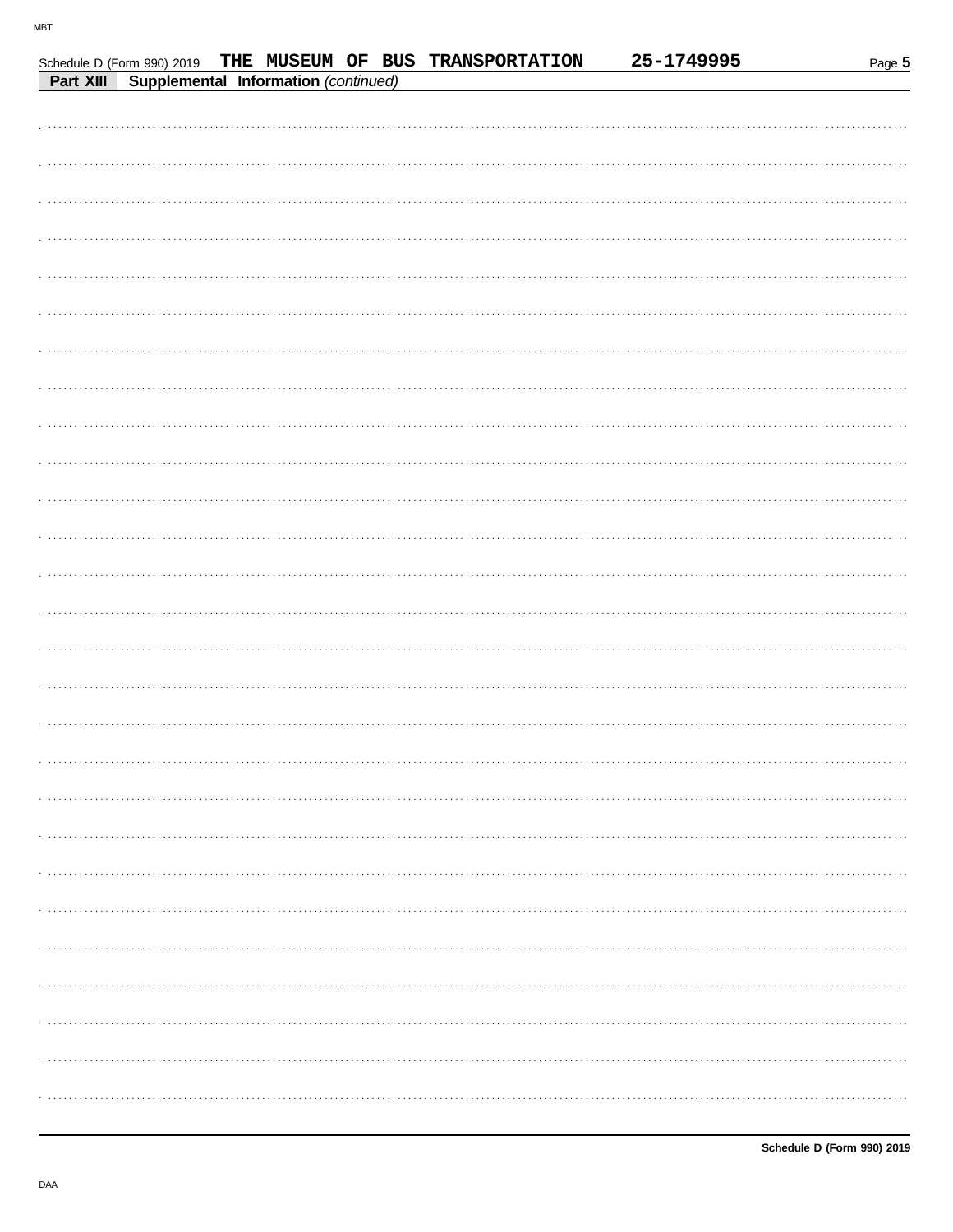| <b>SCHEDULE N</b><br>(Form 990 or 990-EZ)                                                        |                             | La Attach certified copies of any articles of dissolution, resolutions, or plans.         |                                                                                         |                      | Liquidation, Termination, Dissolution, or Significant Disposition of Assets<br>u Complete if the organization answered "Yes" on Form 990, Part IV, lines 31 or 32, or Form 990-EZ, line 36. |                                | OMB No. 1545-0047                          | 2019                                                                       |          |
|--------------------------------------------------------------------------------------------------|-----------------------------|-------------------------------------------------------------------------------------------|-----------------------------------------------------------------------------------------|----------------------|---------------------------------------------------------------------------------------------------------------------------------------------------------------------------------------------|--------------------------------|--------------------------------------------|----------------------------------------------------------------------------|----------|
| Department of the Treasury<br>Internal Revenue Service                                           |                             | u Attach to Form 990 or 990-EZ.<br>uGo to www.irs.gov/Form990 for the latest information. |                                                                                         |                      |                                                                                                                                                                                             |                                | <b>Open to Public</b><br><b>Inspection</b> |                                                                            |          |
| Name of the organization                                                                         |                             |                                                                                           |                                                                                         |                      |                                                                                                                                                                                             | Employer identification number |                                            |                                                                            |          |
|                                                                                                  |                             | THE MUSEUM OF BUS TRANSPORTATION                                                          |                                                                                         |                      |                                                                                                                                                                                             | 25-1749995                     |                                            |                                                                            |          |
| Part I                                                                                           |                             | Part I can be duplicated if additional space is needed.                                   |                                                                                         |                      | Liquidation, Termination, or Dissolution. Complete this part if the organization answered "Yes" on Form 990, Part IV, line 31, or Form 990-EZ, line 36.                                     |                                |                                            |                                                                            |          |
| $\mathbf 1$<br>(a) Description of asset(s)<br>distributed or transaction<br>expenses paid        | (b) Date of<br>distribution | (c) Fair market value of<br>asset(s) distributed or<br>amount of transaction<br>expenses  | (d) Method of<br>determining FMV for<br>asset(s) distributed or<br>transaction expenses | (e) EIN of recipient | (f) Name and address of recipient                                                                                                                                                           |                                |                                            | (g) IRC section of<br>recipient(s) (if<br>tax-exempt) or type<br>of entity |          |
|                                                                                                  |                             |                                                                                           |                                                                                         |                      |                                                                                                                                                                                             |                                |                                            |                                                                            |          |
|                                                                                                  |                             |                                                                                           |                                                                                         |                      |                                                                                                                                                                                             |                                |                                            |                                                                            |          |
|                                                                                                  |                             |                                                                                           |                                                                                         |                      |                                                                                                                                                                                             |                                |                                            |                                                                            |          |
|                                                                                                  |                             |                                                                                           |                                                                                         |                      |                                                                                                                                                                                             |                                |                                            |                                                                            |          |
|                                                                                                  |                             |                                                                                           |                                                                                         |                      |                                                                                                                                                                                             |                                |                                            |                                                                            |          |
|                                                                                                  |                             |                                                                                           |                                                                                         |                      |                                                                                                                                                                                             |                                |                                            |                                                                            |          |
|                                                                                                  |                             |                                                                                           |                                                                                         |                      |                                                                                                                                                                                             |                                |                                            |                                                                            |          |
|                                                                                                  |                             |                                                                                           |                                                                                         |                      |                                                                                                                                                                                             |                                |                                            |                                                                            |          |
|                                                                                                  |                             |                                                                                           |                                                                                         |                      |                                                                                                                                                                                             |                                |                                            |                                                                            |          |
|                                                                                                  |                             |                                                                                           |                                                                                         |                      |                                                                                                                                                                                             |                                |                                            |                                                                            |          |
|                                                                                                  |                             |                                                                                           |                                                                                         |                      |                                                                                                                                                                                             |                                |                                            |                                                                            | Yes   No |
| Did or will any officer, director, trustee, or key employee of the organization:<br>$\mathbf{2}$ |                             |                                                                                           |                                                                                         |                      |                                                                                                                                                                                             |                                |                                            |                                                                            |          |
| Become a director or trustee of a successor or transferee organization?<br>a                     |                             |                                                                                           |                                                                                         |                      |                                                                                                                                                                                             |                                | 2a                                         |                                                                            |          |
| b                                                                                                |                             |                                                                                           |                                                                                         |                      |                                                                                                                                                                                             |                                | 2 <sub>b</sub>                             |                                                                            |          |
| Become a direct or indirect owner of a successor or transferee organization?<br>c                |                             |                                                                                           |                                                                                         |                      |                                                                                                                                                                                             |                                | 2c                                         |                                                                            |          |

Receive, or become entitled to, compensation or other similar payments as a result of the organization's liquidation, termination, or dissolution? . . . . . . . . . . . . . . . . . . . . . . . . . . . . . . . . . . . . . . **d**

If the organization answered "Yes" to any of the questions on lines 2a through 2d, provide the name of the person involved and explain in Part III.  $\bf u$ **e**

**For Paperwork Reduction Act Notice, see the Instructions for Form 990 or Form 990-EZ. Schedule N (Form 990 or 990-EZ) 2019**

MBT

**2d**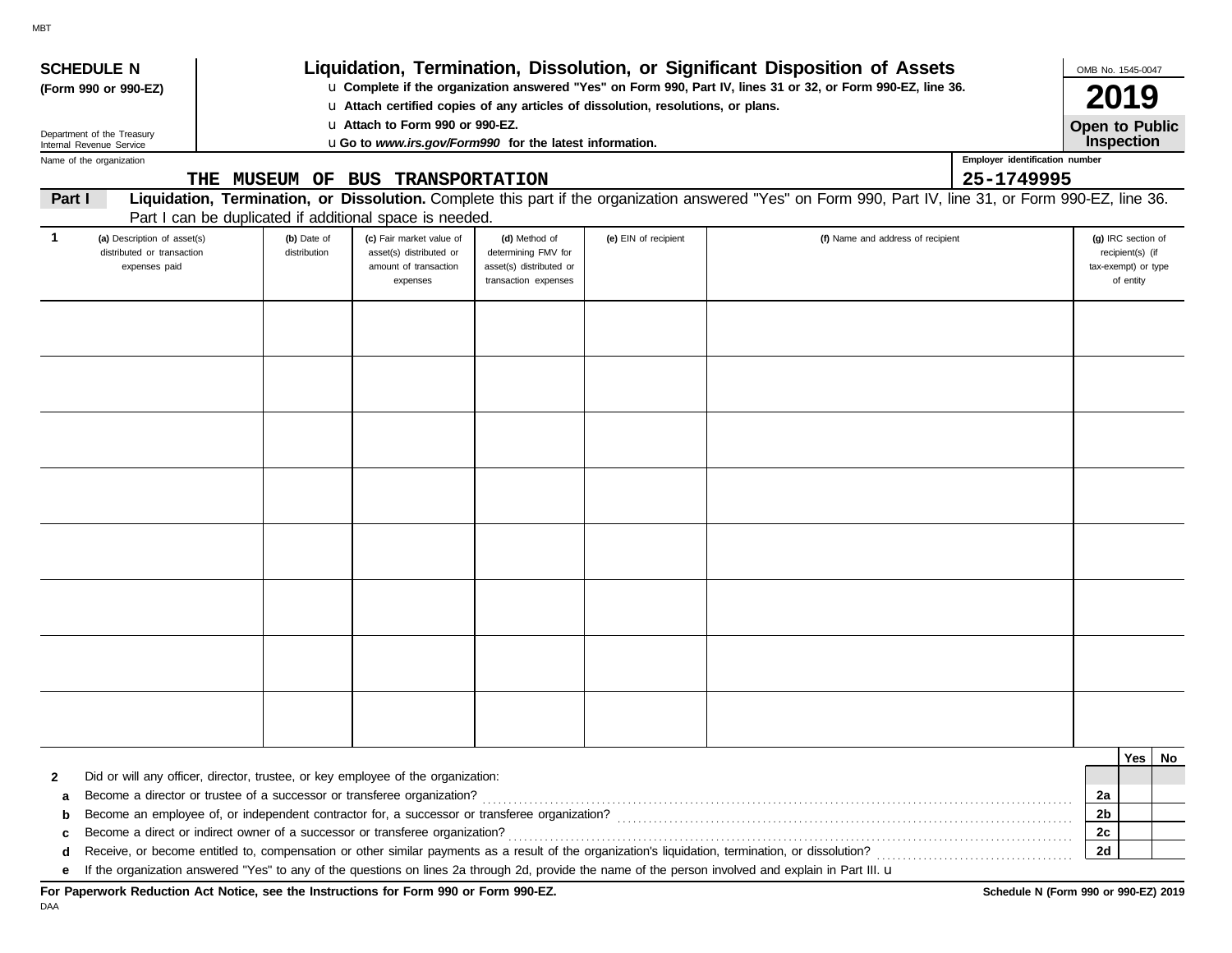|               | 25-1749995<br>THE MUSEUM OF BUS TRANSPORTATION<br>Schedule N (Form 990 or 990-EZ) 2019                                                                                                        |    |     | Page 2 |
|---------------|-----------------------------------------------------------------------------------------------------------------------------------------------------------------------------------------------|----|-----|--------|
| <b>Part I</b> | Liquidation, Termination, or Dissolution (continued)                                                                                                                                          |    |     |        |
|               | Note: If the organization distributed all of its assets during the tax year, then Form 990, Part X, column (B), line 16 (Total assets), and line 26<br>(Total liabilities), should equal -0-. |    | Yes | No     |
| 3             | Did the organization distribute its assets in accordance with its governing instrument(s)? If "No," describe in Part III                                                                      |    |     |        |
| 4a            | Is the organization required to notify the attorney general or other appropriate state official of its intent to dissolve, liquidate, or terminate?                                           |    |     |        |
| b             | If "Yes," did the organization provide such notice?                                                                                                                                           | 4b |     |        |
| 5.            | Did the organization discharge or pay all of its liabilities in accordance with state laws?                                                                                                   |    |     |        |
| 6а            | Did the organization have any tax-exempt bonds outstanding during the year?                                                                                                                   | 6а |     |        |
| b             | If "Yes" to line 6a, did the organization discharge or defease all of its tax-exempt bond liabilities during the tax year in accordance with the Internal Revenue Code and state laws?        | 6b |     |        |
|               | c If "Yes" on line 6b, describe in Part III how the organization defeased or otherwise settled these liabilities. If "No" on line 6b, explain in Part III.                                    |    |     |        |

"Yes" on Form 990, Part IV, line 32, or Form 990-EZ, line 36. Part II can be duplicated if additional space is needed. Part II Sale, Exchange, Disposition, or Other Transfer of More Than 25% of the Organization's Assets. Complete this part if the organization answered

| (a) Description of asset(s)<br>distributed or transaction<br>expenses paid | (b) Date of<br>distribution | (c) Fair market value of<br>asset(s) distributed or<br>amount of transaction<br>expenses | (d) Method of<br>determining FMV for<br>asset(s) distributed or<br>transaction expenses | (e) EIN of recipient | (f) Name and address of recipient | (g) IRC section of<br>recipient(s) (if<br>tax-exempt) or type<br>of entity |
|----------------------------------------------------------------------------|-----------------------------|------------------------------------------------------------------------------------------|-----------------------------------------------------------------------------------------|----------------------|-----------------------------------|----------------------------------------------------------------------------|
|                                                                            |                             |                                                                                          |                                                                                         |                      | AACA MUSEUM, INC.                 |                                                                            |
|                                                                            |                             |                                                                                          |                                                                                         |                      | 161 MUSEUM DRIVE                  |                                                                            |
| CASH                                                                       | 12/31/19                    | 21,025                                                                                   | <b>BOOK VALUE</b>                                                                       | 25-1716419           | PA 17033<br><b>HERSHEY</b>        | 501(C)(3)                                                                  |
|                                                                            |                             |                                                                                          |                                                                                         |                      | AACA MUSEUM, INC.                 |                                                                            |
|                                                                            |                             |                                                                                          |                                                                                         |                      | 161 MUSEUM DRIVE                  |                                                                            |
| <b>INVESTMENTS</b>                                                         | 12/31/19                    | 194,462                                                                                  | <b>BOOK VALUE</b>                                                                       | 25-1716419           | PA 17033<br><b>HERSHEY</b>        | 501(C)(3)                                                                  |
|                                                                            |                             |                                                                                          |                                                                                         |                      | AACA MUSEUM, INC.                 |                                                                            |
|                                                                            |                             |                                                                                          |                                                                                         |                      | 161 MUSEUM DRIVE                  |                                                                            |
| PREPAID<br>EXPENSES                                                        | 12/31/19                    | 87,501                                                                                   | <b>BOOK VALUE</b>                                                                       | 25-1716419           | 17033<br><b>HERSHEY</b><br>PA     | 501(C)(3)                                                                  |
|                                                                            |                             |                                                                                          |                                                                                         |                      | AACA MUSEUM, INC.                 |                                                                            |
|                                                                            |                             |                                                                                          |                                                                                         |                      | 161 MUSEUM DRIVE                  |                                                                            |
| AND<br><b>BUILDINGS</b><br>LAND                                            | 12/31/19                    | 411,983                                                                                  | <b>BOOK VALUE</b>                                                                       | 25-1716419           | PA 17033<br><b>HERSHEY</b>        | 501(C)(3)                                                                  |
|                                                                            |                             |                                                                                          |                                                                                         |                      |                                   |                                                                            |
|                                                                            |                             |                                                                                          |                                                                                         |                      |                                   |                                                                            |
|                                                                            |                             |                                                                                          |                                                                                         |                      |                                   |                                                                            |
|                                                                            |                             |                                                                                          |                                                                                         |                      |                                   |                                                                            |
|                                                                            |                             |                                                                                          |                                                                                         |                      |                                   |                                                                            |
|                                                                            |                             |                                                                                          |                                                                                         |                      |                                   |                                                                            |

|              |                                                                                                                                                      |    | No |
|--------------|------------------------------------------------------------------------------------------------------------------------------------------------------|----|----|
| $\mathbf{2}$ | Did or will any officer, director, trustee, or key employee of the organization:                                                                     |    |    |
| $\mathbf{a}$ | Become a director or trustee of a successor or transferee organization?                                                                              |    |    |
|              | <b>b</b> Become an employee of, or independent contractor for, a successor or transferee organization?                                               |    |    |
|              | c Become a direct or indirect owner of a successor or transferee organization?                                                                       | 2с |    |
| d.           | Receive, or become entitled to, compensation or other similar payments as a result of the organization's significant disposition of assets?          |    |    |
|              | e If the organization answered "Yes" to any of the questions on lines 2a through 2d, provide the name of the person involved and explain in Part III |    |    |

**Schedule N (Form 990 or 990-EZ) 2019**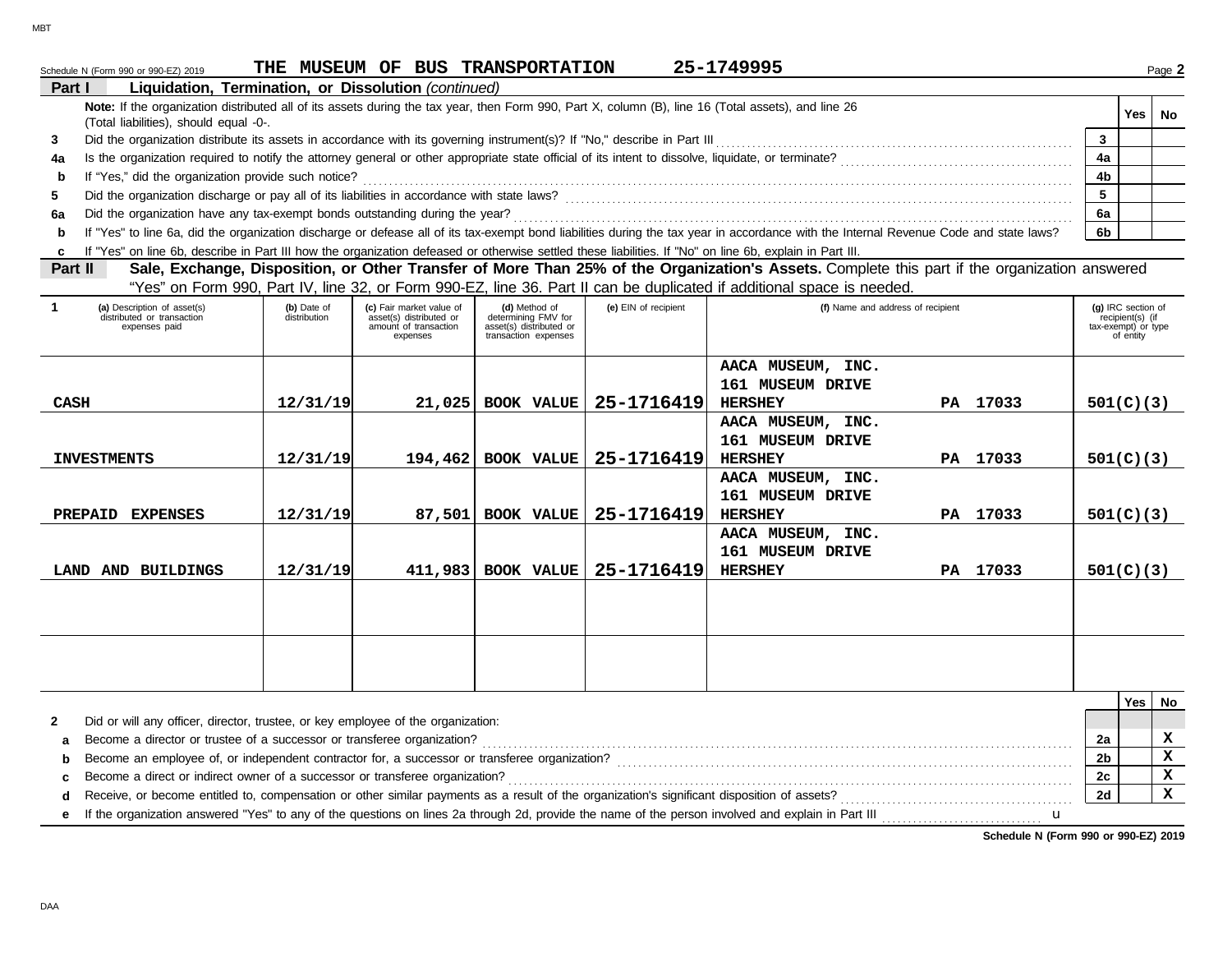| 25-1749995 |                              |  |
|------------|------------------------------|--|
|            | and Co. and Dart II. line 20 |  |

|          | Schedule N (Form 990 or 990-EZ) 2019                           |  |  | THE MUSEUM OF BUS TRANSPORTATION | 25-1749995                                                                                                   | Page 3 |
|----------|----------------------------------------------------------------|--|--|----------------------------------|--------------------------------------------------------------------------------------------------------------|--------|
| Part III |                                                                |  |  |                                  | Supplemental Information. Provide the information required by Part I, lines 2e and 6c, and Part II, line 2e. |        |
|          | Also complete this part to provide any additional information. |  |  |                                  |                                                                                                              |        |
|          |                                                                |  |  |                                  |                                                                                                              |        |
|          |                                                                |  |  |                                  |                                                                                                              |        |
|          |                                                                |  |  |                                  |                                                                                                              |        |
|          |                                                                |  |  |                                  |                                                                                                              |        |
|          |                                                                |  |  |                                  |                                                                                                              |        |
|          |                                                                |  |  |                                  |                                                                                                              |        |
|          |                                                                |  |  |                                  |                                                                                                              |        |
|          |                                                                |  |  |                                  |                                                                                                              |        |
|          |                                                                |  |  |                                  |                                                                                                              |        |
|          |                                                                |  |  |                                  |                                                                                                              |        |
|          |                                                                |  |  |                                  |                                                                                                              |        |
|          |                                                                |  |  |                                  |                                                                                                              |        |
|          |                                                                |  |  |                                  |                                                                                                              |        |
|          |                                                                |  |  |                                  |                                                                                                              |        |
|          |                                                                |  |  |                                  |                                                                                                              |        |
|          |                                                                |  |  |                                  |                                                                                                              |        |
|          |                                                                |  |  |                                  |                                                                                                              |        |
|          |                                                                |  |  |                                  |                                                                                                              |        |
|          |                                                                |  |  |                                  |                                                                                                              |        |
|          |                                                                |  |  |                                  |                                                                                                              |        |
|          |                                                                |  |  |                                  |                                                                                                              |        |
|          |                                                                |  |  |                                  |                                                                                                              |        |
|          |                                                                |  |  |                                  |                                                                                                              |        |
|          |                                                                |  |  |                                  |                                                                                                              |        |
|          |                                                                |  |  |                                  |                                                                                                              |        |
|          |                                                                |  |  |                                  |                                                                                                              |        |
|          |                                                                |  |  |                                  |                                                                                                              |        |
|          |                                                                |  |  |                                  |                                                                                                              |        |
|          |                                                                |  |  |                                  |                                                                                                              |        |
|          |                                                                |  |  |                                  |                                                                                                              |        |
|          |                                                                |  |  |                                  |                                                                                                              |        |
|          |                                                                |  |  |                                  |                                                                                                              |        |
|          |                                                                |  |  |                                  |                                                                                                              |        |
|          |                                                                |  |  |                                  |                                                                                                              |        |
|          |                                                                |  |  |                                  |                                                                                                              |        |
|          |                                                                |  |  |                                  |                                                                                                              |        |
|          |                                                                |  |  |                                  |                                                                                                              |        |
|          |                                                                |  |  |                                  |                                                                                                              |        |
|          |                                                                |  |  |                                  |                                                                                                              |        |
|          |                                                                |  |  |                                  |                                                                                                              |        |
|          |                                                                |  |  |                                  |                                                                                                              |        |
|          |                                                                |  |  |                                  |                                                                                                              |        |
|          |                                                                |  |  |                                  |                                                                                                              |        |
|          |                                                                |  |  |                                  |                                                                                                              |        |
|          |                                                                |  |  |                                  |                                                                                                              |        |
|          |                                                                |  |  |                                  |                                                                                                              |        |
|          |                                                                |  |  |                                  |                                                                                                              |        |
|          |                                                                |  |  |                                  |                                                                                                              |        |
|          |                                                                |  |  |                                  |                                                                                                              |        |
|          |                                                                |  |  |                                  |                                                                                                              |        |
|          |                                                                |  |  |                                  |                                                                                                              |        |
|          |                                                                |  |  |                                  |                                                                                                              |        |
|          |                                                                |  |  |                                  |                                                                                                              |        |
|          |                                                                |  |  |                                  |                                                                                                              |        |
|          |                                                                |  |  |                                  |                                                                                                              |        |
|          |                                                                |  |  |                                  |                                                                                                              |        |
|          |                                                                |  |  |                                  |                                                                                                              |        |
|          |                                                                |  |  |                                  |                                                                                                              |        |
|          |                                                                |  |  |                                  |                                                                                                              |        |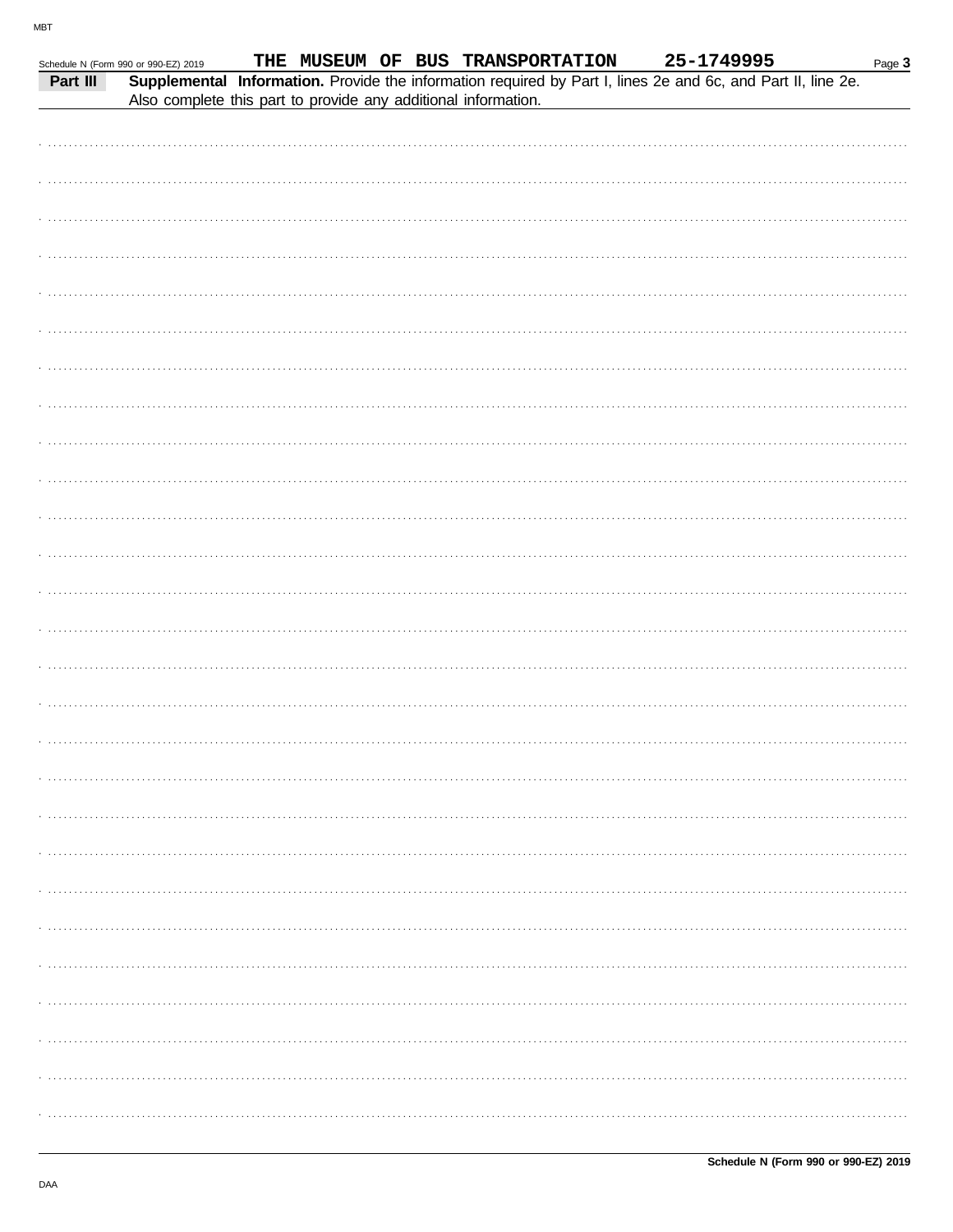| <b>SCHEDULE O</b>                                    | Supplemental Information to Form 990 or 990-EZ                                                                                                          |                                | OMB No. 1545-0047 |  |  |  |
|------------------------------------------------------|---------------------------------------------------------------------------------------------------------------------------------------------------------|--------------------------------|-------------------|--|--|--|
| (Form 990 or 990-EZ)                                 | Complete to provide information for responses to specific questions on                                                                                  | 2019                           |                   |  |  |  |
| Department of the Treasury                           | Form 990 or 990-EZ or to provide any additional information.<br>u Attach to Form 990 or 990-EZ.                                                         |                                |                   |  |  |  |
| Internal Revenue Service<br>Name of the organization | u Go to www.irs.gov/Form990 for the latest information.                                                                                                 | Employer identification number | Inspection        |  |  |  |
|                                                      | THE<br><b>MUSEUM</b><br>OF<br><b>BUS</b><br><b>TRANSPORTATION</b>                                                                                       | 25-1749995                     |                   |  |  |  |
| INDIVIDUALS LOOK AT                                  | FORM 990, PART VI, LINE<br>$11B -$<br>ORGANIZATION'S PROCESS<br>TO .<br><b>SEPARATELY AND</b><br>THEN DISCUSS AT MEETING.                               | <b>REVIEW FORM 990</b>         |                   |  |  |  |
| ALL FILES<br>REQUEST.                                | FORM 990, PART VI, LINE 18 - NO PUBLIC DISCLOSURE EXPLANATION<br>NECESSARY FOR PUBLIC<br>INSPECTION ARE AVAILABLE UPON INDIVIDUAL                       |                                |                   |  |  |  |
| THE                                                  | FORM 990, PART VI, LINE 19 - GOVERNING DOCUMENTS DISCLOSURE EXPLANATION<br>GOVERNING DOCUMENTS<br>ORGANIZATION ARE AVAILABLE UPON REQUEST.<br>OF<br>THE |                                |                   |  |  |  |
|                                                      | FORM 990, PART XI, LINE 9 - OTHER CHANGES<br>IN NET ASSETS EXPLANATION                                                                                  |                                |                   |  |  |  |
|                                                      | MERGER WITH AACA MUSEUM, INC.                                                                                                                           | \$                             | $-714,971$        |  |  |  |
|                                                      |                                                                                                                                                         |                                |                   |  |  |  |
|                                                      |                                                                                                                                                         |                                |                   |  |  |  |
|                                                      |                                                                                                                                                         |                                |                   |  |  |  |
|                                                      |                                                                                                                                                         |                                |                   |  |  |  |
|                                                      |                                                                                                                                                         |                                |                   |  |  |  |
|                                                      |                                                                                                                                                         |                                |                   |  |  |  |
|                                                      |                                                                                                                                                         |                                |                   |  |  |  |
|                                                      |                                                                                                                                                         |                                |                   |  |  |  |
|                                                      |                                                                                                                                                         |                                |                   |  |  |  |
|                                                      |                                                                                                                                                         |                                |                   |  |  |  |
|                                                      |                                                                                                                                                         |                                |                   |  |  |  |
|                                                      |                                                                                                                                                         |                                |                   |  |  |  |
|                                                      |                                                                                                                                                         |                                |                   |  |  |  |
|                                                      |                                                                                                                                                         |                                |                   |  |  |  |
|                                                      |                                                                                                                                                         |                                |                   |  |  |  |
|                                                      |                                                                                                                                                         |                                |                   |  |  |  |
|                                                      |                                                                                                                                                         |                                |                   |  |  |  |
|                                                      |                                                                                                                                                         |                                |                   |  |  |  |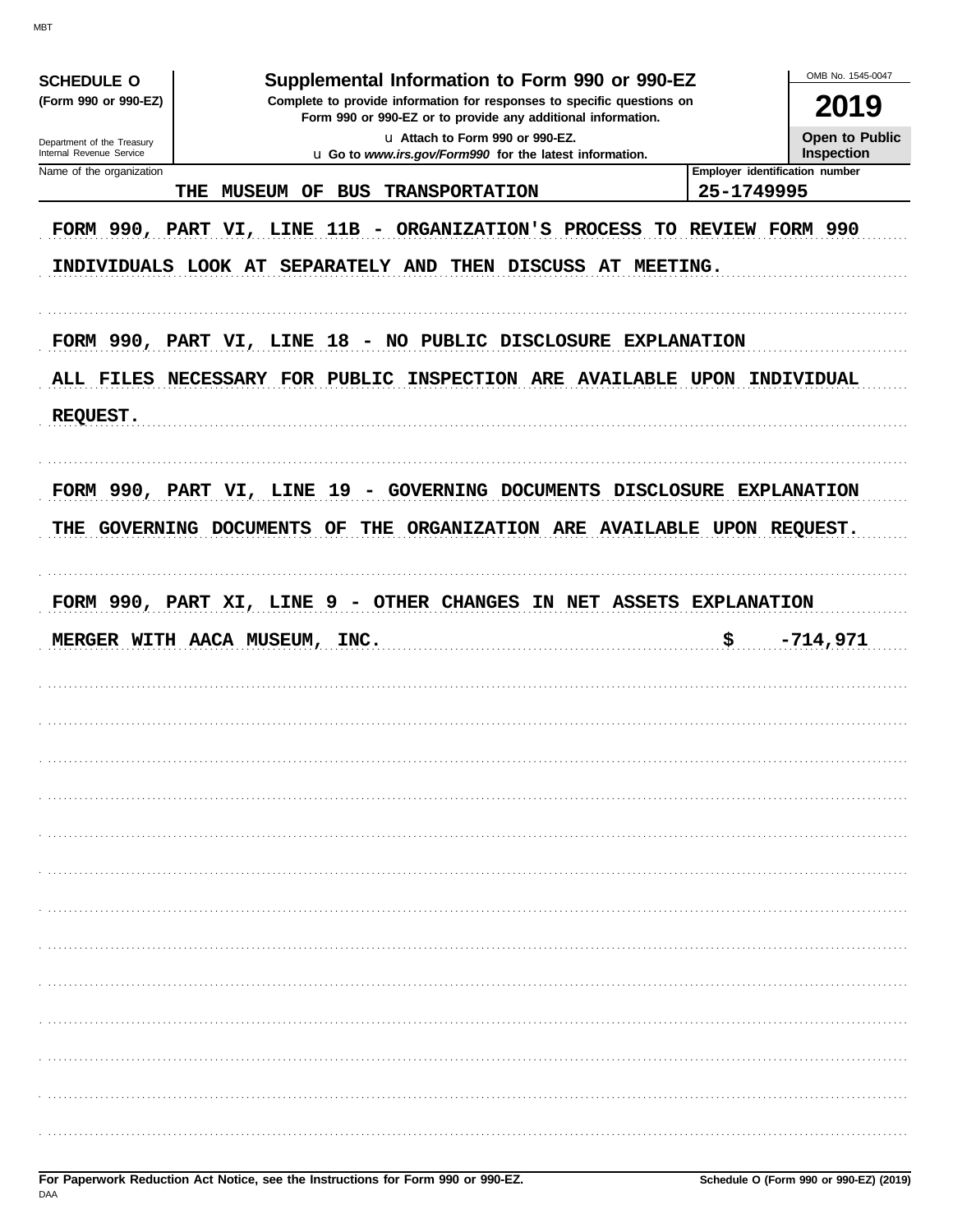### Description **INVENTORY SALES** Form **990 Event Income and Deduction Worksheet 2019**

### **THE MUSEUM OF BUS TRANSPORTATION 25-1749995**

Name Taxpayer Identification Number

Use this worksheet to verify data entered for a specific activity on your form 990/990EZ

#### **Income & Expense Summary:**

|  | 9,599                                                                                                                                                                                                                                       |
|--|---------------------------------------------------------------------------------------------------------------------------------------------------------------------------------------------------------------------------------------------|
|  |                                                                                                                                                                                                                                             |
|  |                                                                                                                                                                                                                                             |
|  |                                                                                                                                                                                                                                             |
|  |                                                                                                                                                                                                                                             |
|  |                                                                                                                                                                                                                                             |
|  | 9,599                                                                                                                                                                                                                                       |
|  | 1,909                                                                                                                                                                                                                                       |
|  |                                                                                                                                                                                                                                             |
|  |                                                                                                                                                                                                                                             |
|  |                                                                                                                                                                                                                                             |
|  |                                                                                                                                                                                                                                             |
|  |                                                                                                                                                                                                                                             |
|  |                                                                                                                                                                                                                                             |
|  | 1,909                                                                                                                                                                                                                                       |
|  | 7,690                                                                                                                                                                                                                                       |
|  | 7. Total revenue. Add lines 1 through 6 7.<br>9. Employment Expense 9.<br>12. Depreciation Expense 12.<br>13. Exempt Activity Expense  13.<br>15. Total expenses. Add lines 8 through 1415.<br>16. Net Income/Loss. Line 7 minus Line 1516. |

### **Expense Details - Cost of Goods Sold:**

| Beginning inventory             |       |
|---------------------------------|-------|
| Purchases                       | 1,909 |
| Labor                           |       |
| Section 263A costs              |       |
| Other costs                     |       |
|                                 |       |
| <b>Total Cost of Goods Sold</b> | 1,909 |
|                                 |       |

#### **Expense Details - Employment Expense:**

| Compensation of officers                                                                                      |
|---------------------------------------------------------------------------------------------------------------|
| Other salaries and wages                                                                                      |
| Pension plan contributions<br>the contract of the contract of the contract of the contract of the contract of |
| Other employee benefits                                                                                       |
| Payroll taxes                                                                                                 |
| <b>Total Employment Expense</b>                                                                               |

### **Expense Details - Fees for Services:**

| Management                     |  |
|--------------------------------|--|
|                                |  |
|                                |  |
|                                |  |
|                                |  |
|                                |  |
| Other                          |  |
| <b>Total Fees for Services</b> |  |
|                                |  |

#### **Information is indicated for use on Form 990-T schedule:**

| Schedule E |  |
|------------|--|
| Schedule F |  |
| Schedule G |  |
| Schedule I |  |
| Schedule J |  |

#### **Expense Details - Indirect Expense:**

| Office                                                                                                                                                                                                                               |  |
|--------------------------------------------------------------------------------------------------------------------------------------------------------------------------------------------------------------------------------------|--|
|                                                                                                                                                                                                                                      |  |
|                                                                                                                                                                                                                                      |  |
|                                                                                                                                                                                                                                      |  |
|                                                                                                                                                                                                                                      |  |
|                                                                                                                                                                                                                                      |  |
|                                                                                                                                                                                                                                      |  |
|                                                                                                                                                                                                                                      |  |
|                                                                                                                                                                                                                                      |  |
|                                                                                                                                                                                                                                      |  |
| Total Indirect Expense <b>Community</b> and the <b>Community of the Community of Table 2014</b>                                                                                                                                      |  |
|                                                                                                                                                                                                                                      |  |
| <b>Expense Details - Depreciation Expense:</b>                                                                                                                                                                                       |  |
|                                                                                                                                                                                                                                      |  |
|                                                                                                                                                                                                                                      |  |
|                                                                                                                                                                                                                                      |  |
| Depletion contains and the contact of the contact of the contact of the contact of the contact of the contact of the contact of the contact of the contact of the contact of the contact of the contact of the contact of the        |  |
|                                                                                                                                                                                                                                      |  |
|                                                                                                                                                                                                                                      |  |
| <b>Expense Details - Exempt Activity Expense:</b>                                                                                                                                                                                    |  |
|                                                                                                                                                                                                                                      |  |
|                                                                                                                                                                                                                                      |  |
|                                                                                                                                                                                                                                      |  |
|                                                                                                                                                                                                                                      |  |
|                                                                                                                                                                                                                                      |  |
|                                                                                                                                                                                                                                      |  |
|                                                                                                                                                                                                                                      |  |
| Total Exempt Activity Expense <b>Constant Construct Constant Constant Constant Constant Constant Constant Constant</b>                                                                                                               |  |
| <b>Expense Details - Fundraising Expense:</b>                                                                                                                                                                                        |  |
| Cash prizes <b>contract and the contract of the contract of the contract of the contract of the contract of the contract of the contract of the contract of the contract of the contract of the contract of the contract of the </b> |  |
|                                                                                                                                                                                                                                      |  |
|                                                                                                                                                                                                                                      |  |
|                                                                                                                                                                                                                                      |  |
| Other direct expenses                                                                                                                                                                                                                |  |
|                                                                                                                                                                                                                                      |  |

#### **Allocation of Expense to Program Service Accomplishments:**

Total Fundraising Expense **. . . . . . . . . .** 

| First        |  |
|--------------|--|
| Second       |  |
| <b>Third</b> |  |
| All other    |  |
|              |  |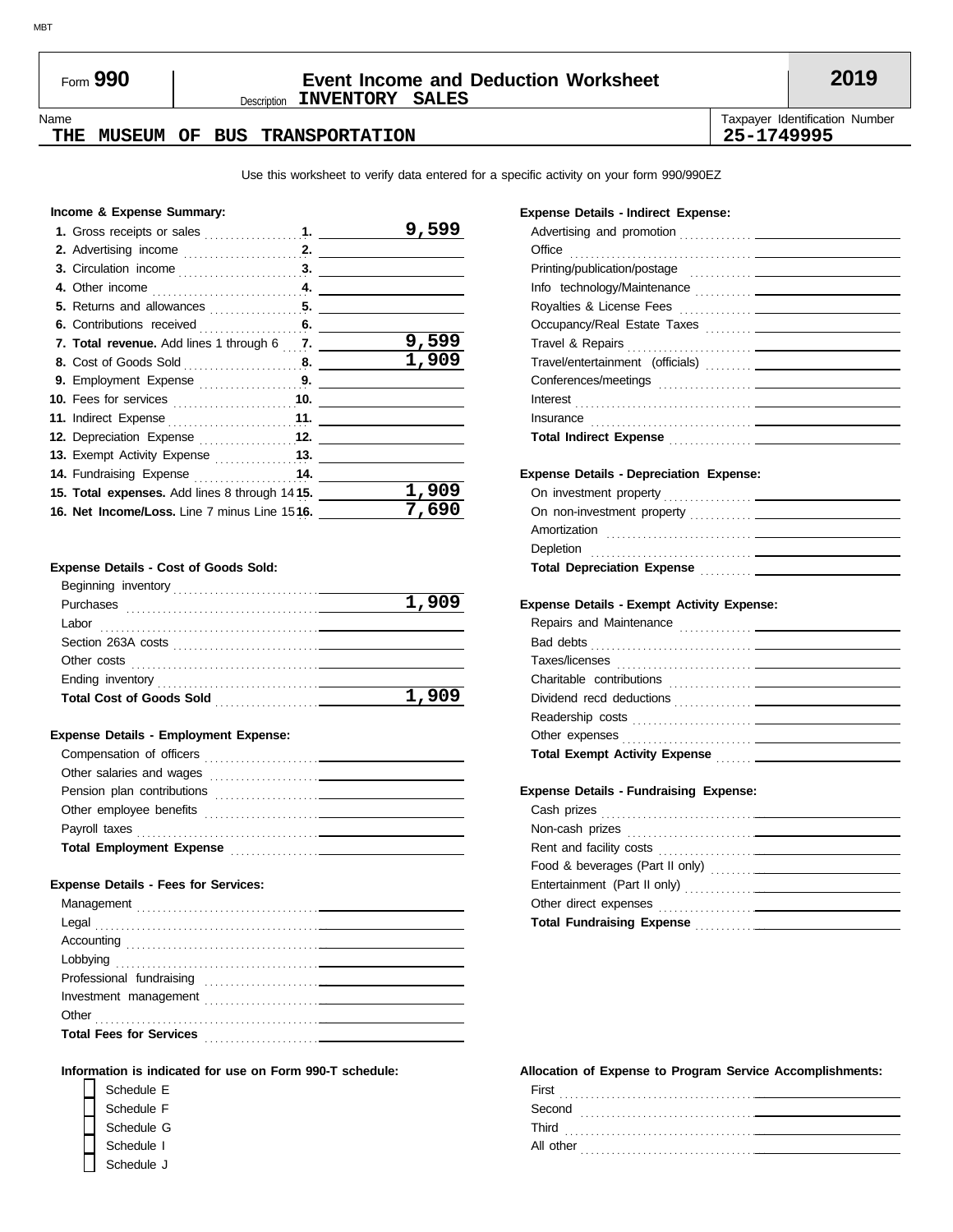## **Taxable Interest on Investments**

| <b>Description</b> |        |                 |      |      |                                                      |                        |
|--------------------|--------|-----------------|------|------|------------------------------------------------------|------------------------|
|                    | Amount | <b>Business</b> | Code | Code | Unrelated Exclusion Postal Acquired after<br>6/30/75 | US<br>Obs $(\$$ or $%$ |
| INTEREST<br>INCOME |        |                 |      |      |                                                      |                        |
| INCOME<br>DIVIDEND | 870    |                 | 14   |      |                                                      |                        |
|                    | 91     |                 | 14   |      |                                                      |                        |
| TOTAL              | 961    |                 |      |      |                                                      |                        |